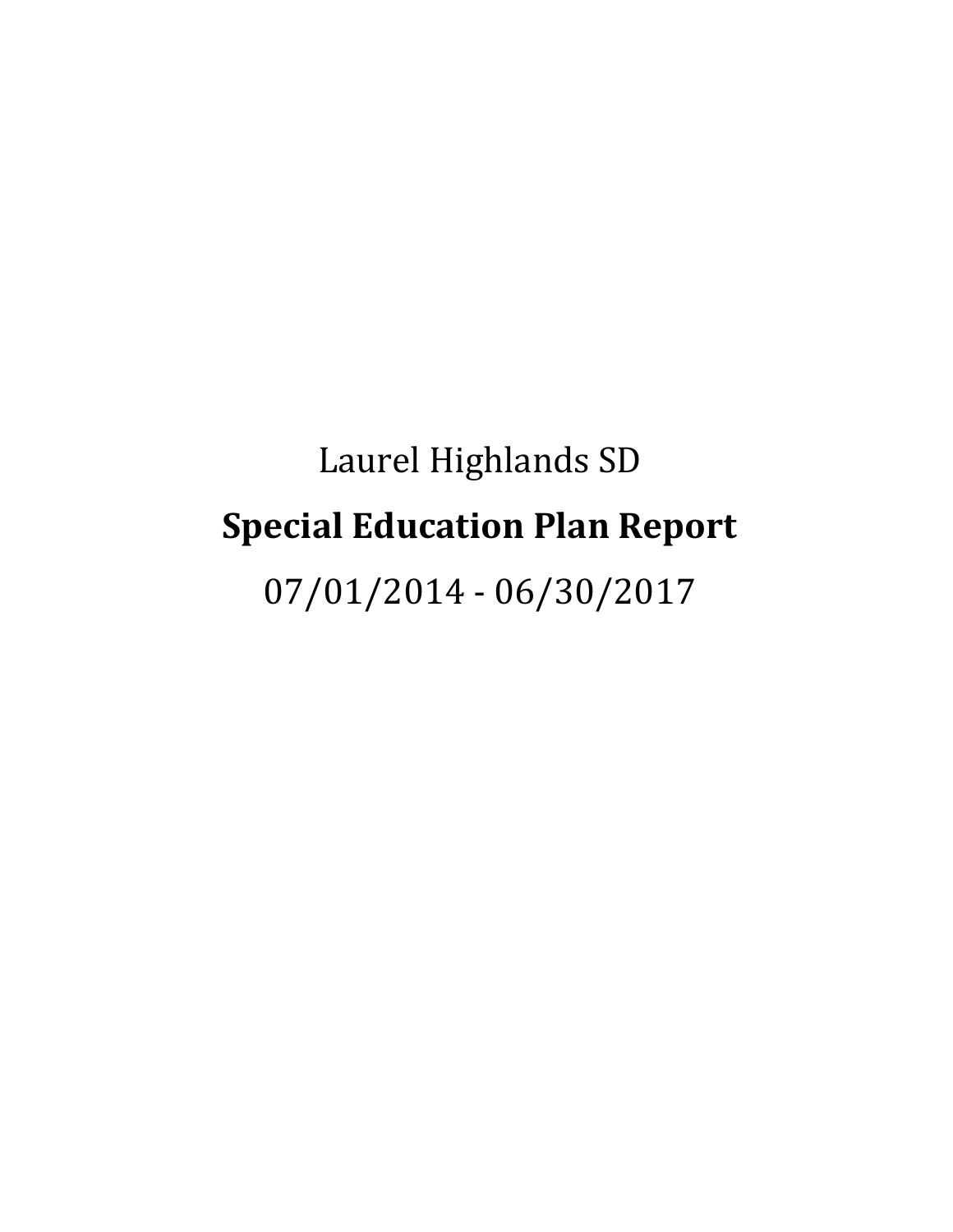## District Profile

## **Demographics**

304 Bailey Ave Uniontown, PA 15401 (724)437-2821 Superintendent: Jesse Wallace Director of Special Education: Lori DiCenzo

## **Planning Committee**

| <b>Name</b>            | Role                                          |
|------------------------|-----------------------------------------------|
| Andrea Barchetti       | Ed Specialist - School Counselor              |
| Juliann Braddock       | Elementary School Teacher - Special Education |
| <b>Sharon Brenzy</b>   | Intermediate Unit Staff Member                |
| Stefanie Coffman       | Parent                                        |
| Patrick Collins        | Parent                                        |
| <b>Barb Crofcheck</b>  | Parent                                        |
| <b>Shannon Cuneo</b>   | Intermediate Unit Staff Member                |
| <b>Courtney Gouker</b> | Elementary School Teacher - Special Education |
| Jason Johns            | Administrator                                 |
| Jacob Just             | Secondary School Teacher - Special Education  |
| <b>Matthew Kalich</b>  | Administrator                                 |
| Cathy Kania            | Ed Specialist - School Counselor              |
| Patrick Lemansky       | Intermediate Unit Staff Member                |
| Jay Precht             | Parent                                        |
| Maureen Riddell        | Elementary School Teacher - Special Education |
| Silverio Rodriguez     | Special Education Long-term Substitute        |
| Mike Rozgony           | Administrator                                 |
| Nancy Skobel           | Parent                                        |
| Patience Yocabet       | Parent                                        |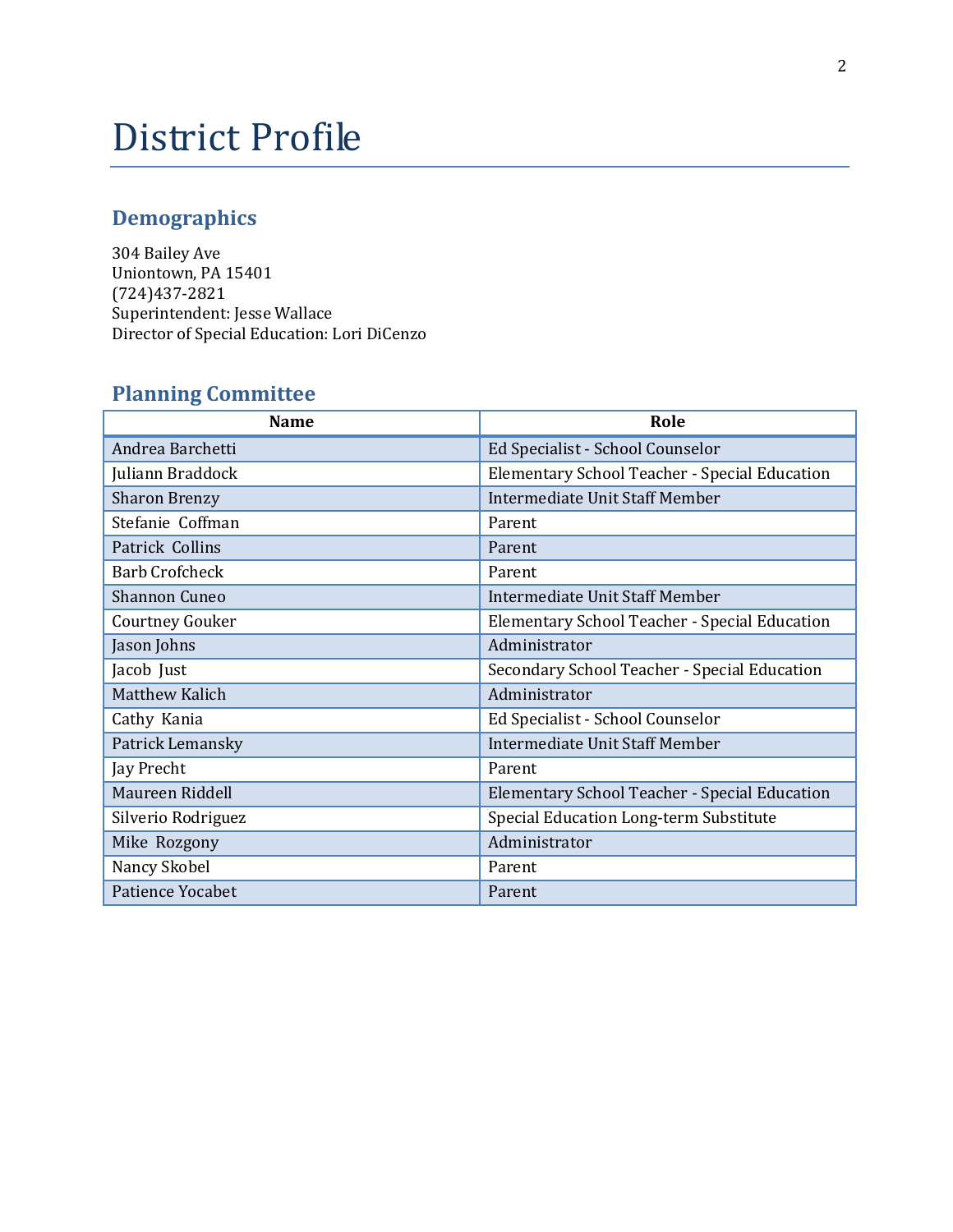## Core Foundations

#### **Special Education**

#### *Special Education Students*

Total students identified: 502

#### *Identification Method*

Identify the District's method for identifying students with specific learning disabilities.

The Laurel Highlands School District continues to utilize a significant discrepancy between intellectual ability and academic achievement in one or more of the following areas: basic reading skills, reading comprehension, reading fluency, written language, listening skills, oral expression, mathematics calculations, or math reasoning skills in order to qualify a student as a child with a specific learning disability. Students are referred for an evaluation when they do not respond successfully to scientific, research based interventions. The district also utilizes social history and parent input to determine that the discrepancy is not the result of economic disadvantage, environmental factors, or cultural differences. If the student should not demonstrate a significant discrepancy between ability and achievement, but continue to be unsuccessful in the general education setting, the multidisciplinary team will meet to review response to intervention data, determine the need for additional data, and on an individual basis may determine to qualify a student in need of learning support based on the data collected.

#### *Enrollment*

Review the Enrollment Difference Status. If necessary, describe how your district plans to address any significant disproportionalities.

The data is publicly available via the PennData website. You can view your most recent report. The link is[: http://penndata.hbg.psu.edu/BSEReports](http://penndata.hbg.psu.edu/BSEReports)

Not significantly disproportionate.

#### *Non-Resident Students Oversight*

- 1. How does the District meet its obligation under Section 1306 of the Public School Code as the host District at each location?
- 2. How does the District ensure that students are receiving a free appropriate public education (FAPE) in the least restrictive environment (LRE)?
- 3. What problems or barriers exist which limit the District's ability to meet its obligations under Section 1306 of the Public School Code?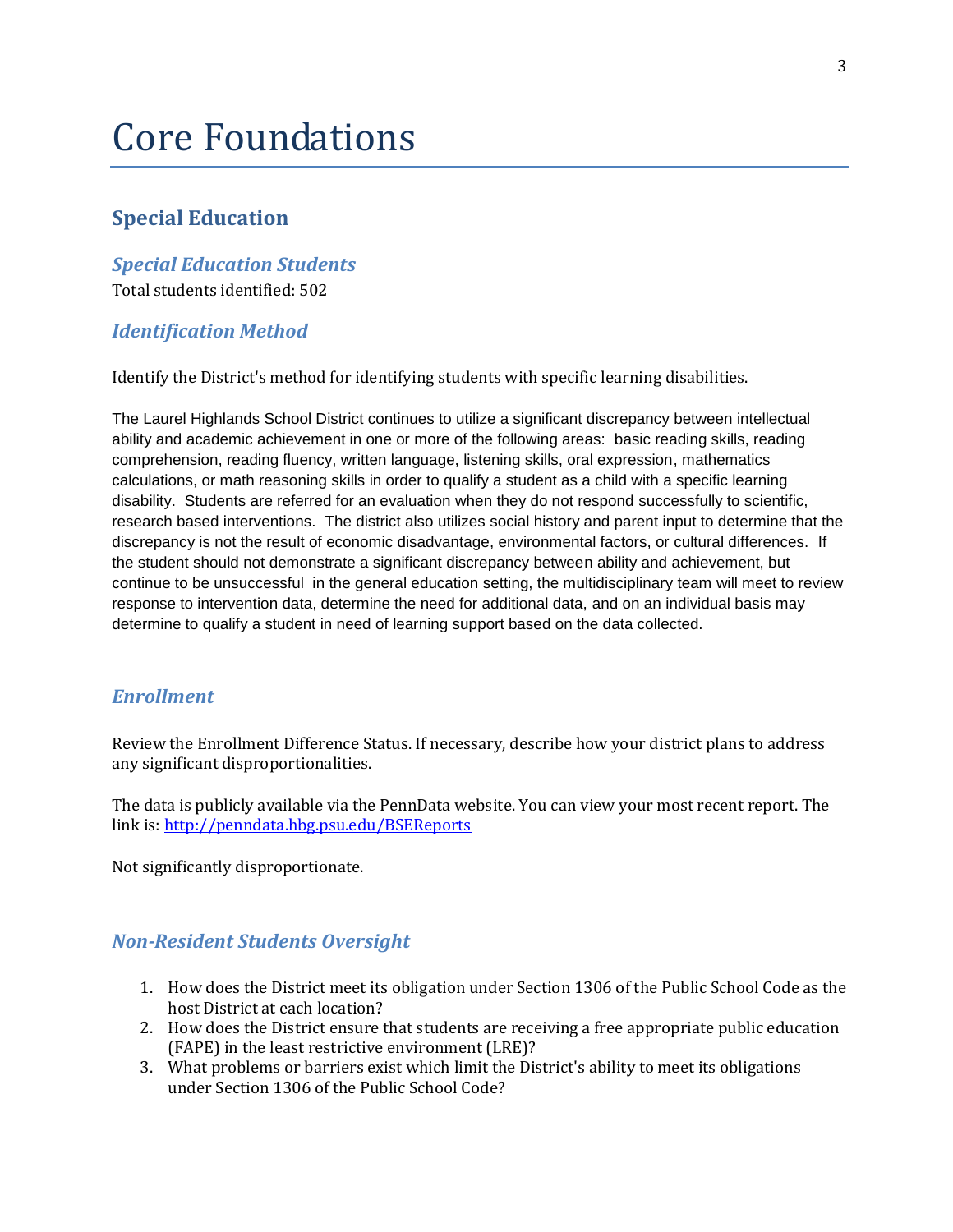We do not have any facilities for nonresident students in our district.

#### *Incarcerated Students Oversight*

Describe the system of oversight the District would implement to ensure that all incarcerated students who may be eligible for special education are located, identified, evaluated and when deemed eligible, are offered a free appropriate public education (FAPE).

Laurel Highlands School District has an open relationship with the Fayette County Juvenile Probation Office. We engage in ongoing communication with the JPOs regarding our students. In fact, the JPOs visit the schools to monitor the students on their caseload. They have assisted in bringing students on probation to school when they are truant and keeping students involved in extra curricular activities such as sports and school clubs. The Juvenile Probation Office has offered to extend their services on an as needed basis to students who are not on probation but demonstrate a need for developing skills to make correct decisions. JPO, upon request, will instruct a competency class within the school district that will teach students skills such as anger management, conflict resolution, stress management, and peer pressure and self esteem.

Our JPOs participate in our Discipline Review Meetings to discuss their students while they are still enrolled at Laurel Highlands. The JPOs notify the Director of Special Education/Pupil Personnel Services when a student has been adjudicated. The Director of Special Education and either a middle school special education teacher or a high school special education teacher participate in the IEP meeting to assure that FAPE is provided to the student.

Laurel Highlands is invited to participate in regular (not IEP) meetings with the JPO, facility staff, parents, and students to discuss progress/performance in the placement. When a student is being recommended to return to the school district, a Discipline Review Meeting is scheduled at Laurel Highlands with our Superintendent chairing the meeting. This meeting is staffed to serve as an IEP meeting as well. Other standing members of this team include the Director of Special Education/Pupil Personnel Services, Attendance Officer, IU Psychologist, Social Worker, Special Education Teacher, Regular Education Teacher, Building Principal, Guidance Counselor, Parent, Student, JPO, and staff from the facility. At this meeting the procedures for returning to the District and a transition plan are discussed. The IEP is revised and a new NOREP developed.

In the event that staff from an outside placement request that we evaluate a regular education student placed in their facility, we conduct a Pre-referral Intervention Team Meeting at the facility and gather information in order to request permission to evaluate from the parent. Should we have a juvenile incarcerated in an adult facility, we collaborate with the host district and contract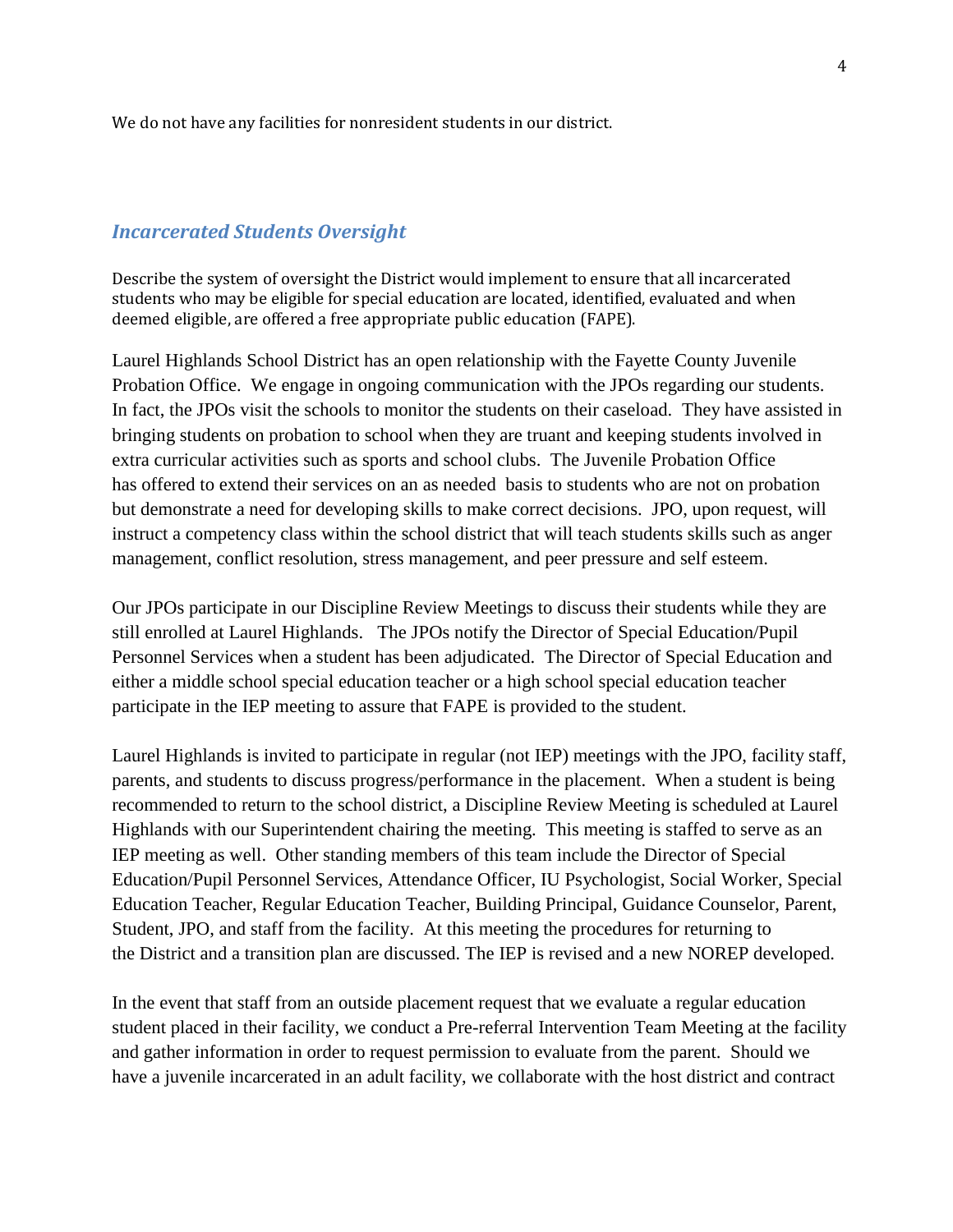with Intermediate Unit #1 to provide educational materials as needed to ensure a free and appropriate education to our incarcerated youth according to their Individualized Educational Plan.

#### *Least Restrictive Environment*

- 1. Describe the District procedures, which ensure that, to the maximum extent appropriate, children with disabilities, including those in private institutions, are educated with nondisabled children, and that removal from the regular education environment only occurs when education in that setting with supplementary aids and services, cannot be achieved satisfactorily.
- 2. Describe how the District is replicating successful programs, evidence-based models, and other PDE sponsored initiatives to enhance or expand the continuum of supports/services and education placement options available within the District to support students with disabilities access the general education curriculum in the least restrictive environment (LRE). (Provide information describing the manner in which the District utilizes site-based training, consultation and technical assistance opportunities available through PDE/PaTTAN, or other public or private agencies.)
- 3. Refer to and discuss the SPP targets and the district's percentages in the Indicator 5 section Educational Environments. Also discuss the number of students placed out of the district and how those placements were determined to assure that LRE requirements are met.

1) The Laurel Highlands School District continually reviews and assesses the needs of students to provide them with appropriate supplementary aids, services, and program modifications that assist them to be successful in the general education curriculum. Our teachers have recently been trained to utilize diagnostic tools to identify specific skill deficits and implement research based instructional strategies to assist the at-risk student in the general education setting. Our elementary schools are utilizing the RTII process to provide students with different levels of intervention. All students are included in the core curriculum and assessed using diagnostic tools. Based on the data, students will then either stay in the core curriculum or move to a more intensive approach of instruction. Once a student reaches Tier III, and a teacher or parent has continued concerns with a student needing a more intensive educational program a pre-referral intervention team meeting is conducted, known as a PIT meeting. During this time professionals collaborate and discuss additional interventions and supplemental aids and services to implement in the regular education classroom. If an evaluation is suggested then a multidisciplinary team meeting is held. Procedures have been developed for reviewing the data, establishing the strengths and needs, developing goals and objectives, determining the related services required, and outlining the specially designed instruction that would be needed to meet the student's individual needs. If the evaluation results indicate that the student requires more support than could be provided in the general education setting, the team follows through the continuum of services until the team is in agreement of the most appropriate educational environment for the student.

In each building, learning support teachers provide support for students in the general education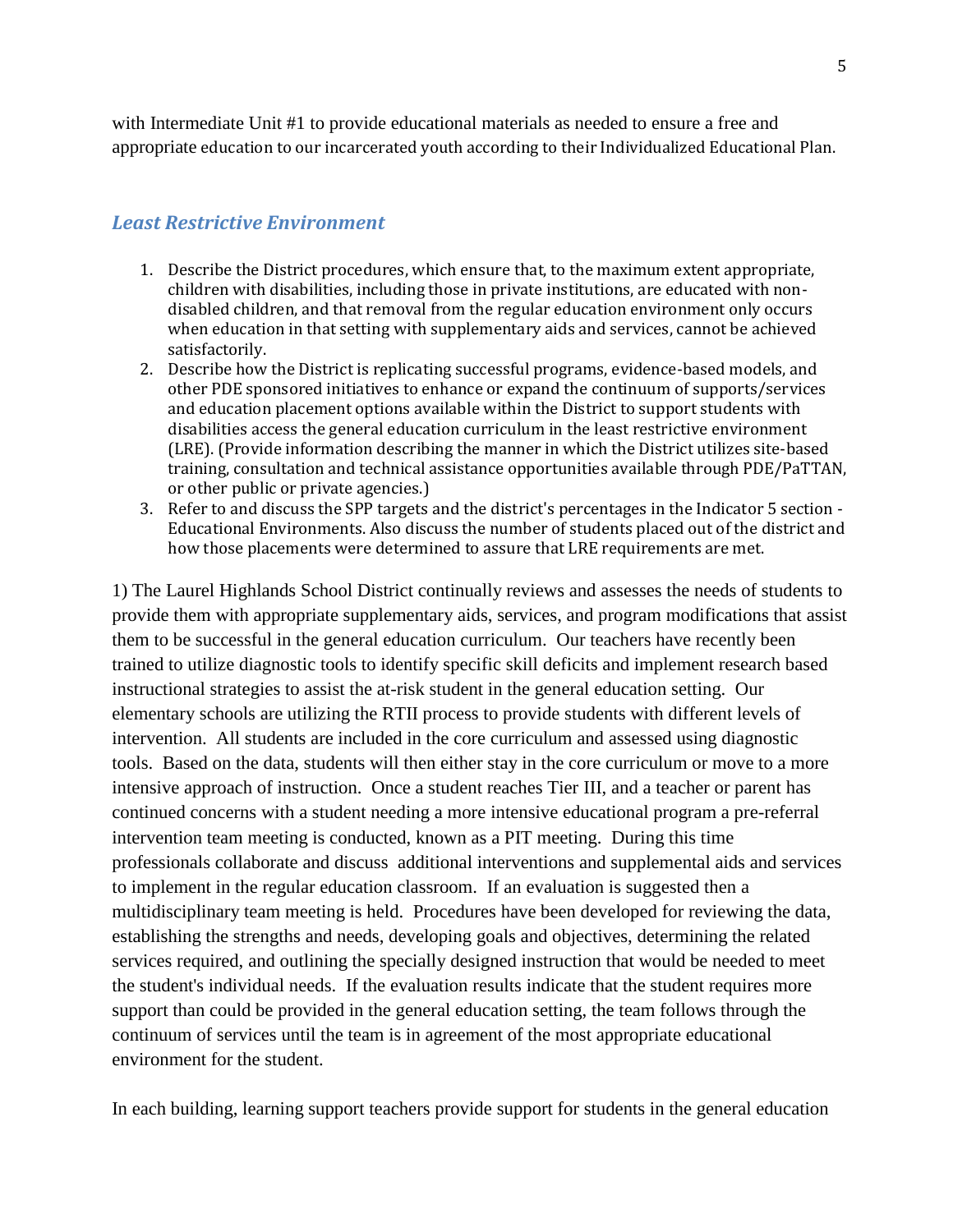setting. General education teachers and special education teachers work collaboratively utilizing a co-teaching model. In addition, the district uses paraprofessionals to support students in a variety of settings so the student can receive instruction or benefit socially from a setting with non-disabled peers. We have paraprofessionals as program aides or personal care aides to support students in all buildings. Students are also provided with resource time to remediate any needed academic or behavioral skills. The availability of services allows the district to provide students with programs within the district increasing the ability to provide services in the least restrictive environment. Programs include learning support, emotional support, life skills support, multidisability support, and autistic support. Related services such as vision services, hearing support, speech and language services, occupational therapy, physical therapy, social work services, assistive technology, and psychological services are provided as necessary to our students who demonstrate a need.

The Laurel Highlands School District recognizes the need for a learning environment in which the students can reach their fullest potential in the least restrictive environment, therefore an intervention program, entitled Project Forward will be implemented in an attempt to keep more students within their home school. This program is designed to assist high school students in coping with a wide variety of behaviors and factors which may impede their academic performance, as well as their social, emotional, physical, and mental development. The ultimate goal of this program is to retain students in a traditional high school setting rather than send them to an alternative education placement. This program will consist of mentor teachers, students as mentors, and guidance counselors. They will assist at-risk students with their academic challenges as well as engage them in therapeutic activities to promote pro-social behaviors.

2) Laurel Highlands will continue to offer staff development sessions by using staff from the IU, PaTTAN, faculty from local colleges and universities, local agencies, and web-based training opportunities to develop and/or increase capacity within our regular education teachers, paraprofessionals, and support personnel to address the instructional needs of students in the regular classroom setting. District staff will participate in training on topics that include schoolwide positive support, functional behavioral assessments, co-teaching and co-planning, resultsbased instructional strategies, classroom management, strategies for students with ADHD/ADD, and transition services. These efforts will improve our response to intervention model to be incorporated in our PIT process and allow more students to remain in the general curriculum with their peers.

As a response to federal and state mandates, the Laurel Highlands School District replicates the Core Characteristic's of Pennsylvania's RTII framework that includes six criteria: Standardsaligned instruction for all students. All students have access to quality scientific research-based instruction in the general education core program. All students are provided universal screening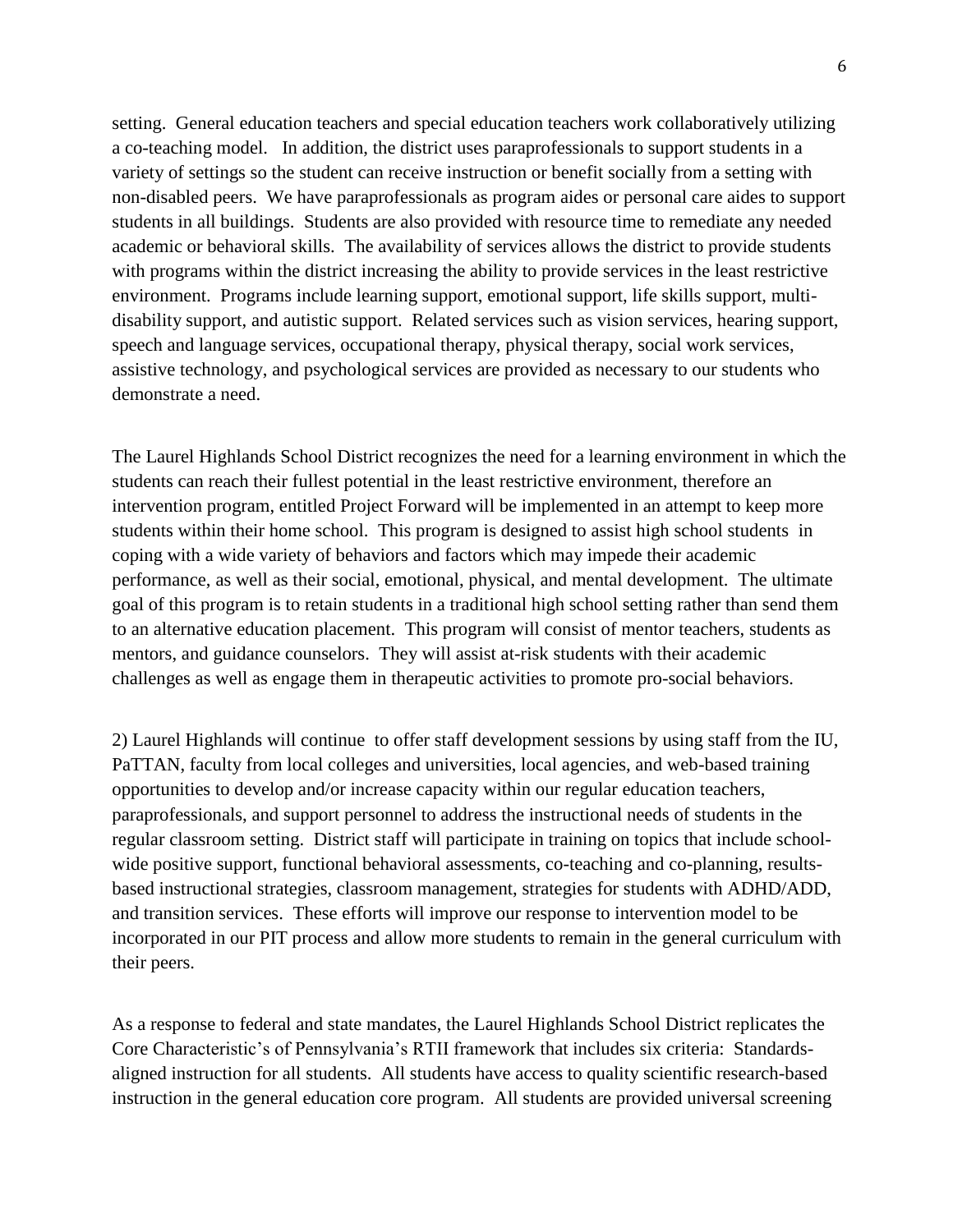at a minimum of three times a year to determine academic status in relation to the core standards. Data-based decision making guides school decisions on instructional changes, intervention choices and include progress monitoring. All staff shares ownership**,** (general ed, special ed, Title 1, ESL) by assuming an active role in assessment and instruction for all students. The additional support that students need is provided through the Tiered Interventions and Delivery Service System within the general education program. Pennsylvania's three tier-model provides standards-aligned instruction and intervention support to all students. PA statue clearly redesigns the entire instructional delivery system to include a systemic school-wide response to intervention rather than leaving it up to the individual classroom teacher to address. The reallocating of resources, roles, and effort is part of the plan for getting as many students as possible on grade level reading. Parental engagement in the process is critical and unique to this model. The Laurel Highlands School also participates in various pilot initiatives sponsored by PaTTAN. Most recently, we are included in cohort 3 in the PA Student Outcome Transition Survey and the Specialists and Licensed Professionals Effectiveness Mini-Pilot Program.

3) In reviewing data from the State Performance Profile from the last 5 years, we have increased our number of students in regular education 80% or more by 5.6% over the last 5 years. We have not met the state target in the number of students in regular education 40% or less in the last 5 years. However, there has been a decrease of 3% in regular education 40% or less in the last 3 years. To assist in increasing our number of students in the regular education environment within the district we expanded the number of inclusion classes offered at the high school and middle school levels. We also opened an elementary multi-disability support class, an elementary autistic support class, and a high school life skills class within the district. In addition, we maintain a close partnership with our local Intermediate Unit, who opened an elementary emotional support class and an elementary therapeutic emotional support class within two of our elementary schools. Having these classes within the district provides the opportunity for students to be mainstreamed as much as they are able to keep them in their least restrictive placement.

If the IEP team determines that a student requires a placement outside the school district, a transition plan to bring the student back into the school district is always discussed before the student is placed. Often times the district will provide additional transportation for students to transition back from restrictive settings on a half time basis, so the team can work with them on gradually acclimating to the large group environments, while still receiving the daily intensive supports from specialists in the outside setting. The district has a high success rate of integrating students back into the regular school.

**Service/Resource Description**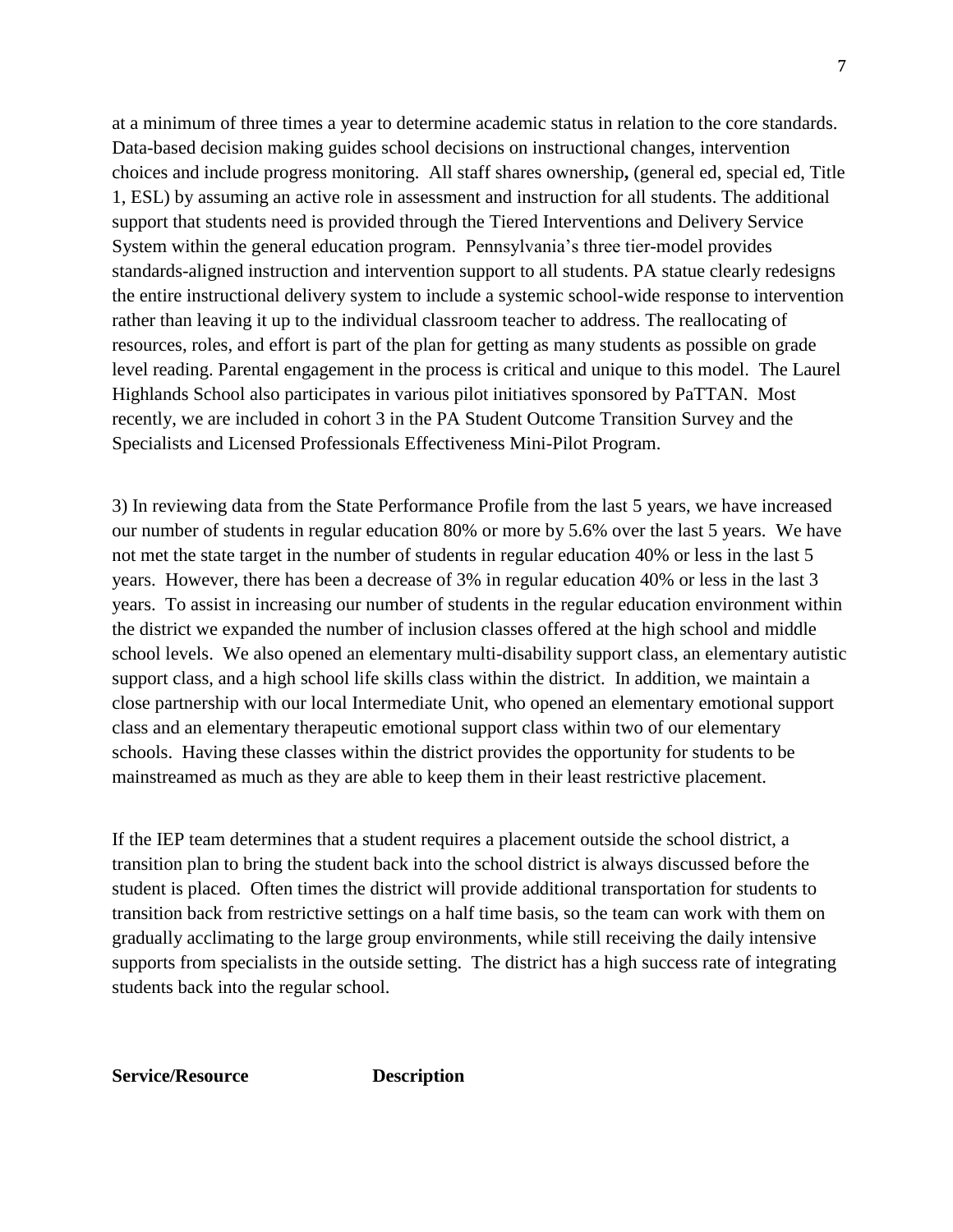| (Collaborative) Cooperative<br>learning strategies                                                                                            | Scheduled time for co-planning and team meetings,<br>professional development to support co-teaching strategies<br>and professional development that includes parent trainings.                                                                                                                                                                                                                                |
|-----------------------------------------------------------------------------------------------------------------------------------------------|----------------------------------------------------------------------------------------------------------------------------------------------------------------------------------------------------------------------------------------------------------------------------------------------------------------------------------------------------------------------------------------------------------------|
| (Collaborative) Partnership with<br>Goodwill                                                                                                  | Goodwill helps us to find work experience for our special<br>education students.                                                                                                                                                                                                                                                                                                                               |
| (Collaborative) Professional<br>development in areas of<br>disabilities, collaborative<br>teaching, and coaching                              | Scheduled opportunities to review student IEP's, progress<br>monitoring, training for general education teachers on special<br>education topics, training on assistive technology.                                                                                                                                                                                                                             |
| (Collaborative, Instructional,<br>Social-Behavioral)<br><b>Paraprofessional Support</b>                                                       | The Laurel Highlands School District employs approximately<br>45 highly qualified paraprofessionals to support students with<br>special needs in the regular education setting. Supports<br>include collaborating with general and special education<br>teachers, providing academic and behavioral supports to<br>students as outlined in the specially designed instruction<br>section in the student's IEP. |
| (Collaborative, Social Behavioral)<br>8th-9th grade Transition Guidance<br>Counselor                                                          | This guidance counselor assists in transitioning 8th grade<br>students to 9th grade. She is at the High School for the first<br>semester of the school year for 4 days per week and at the<br>middle school 1 day and then during the second semester she<br>is at the middle school 4 days per week and the high school<br>one day.                                                                           |
| (Collaborative, Social-<br>Behavioral) Social Work,<br>Psychological, and Counseling<br>Services                                              | These services address mental health issues and assist students<br>in developing appropriate social and coping skills in order<br>to maintain and build relationships with peers and adults.<br>These services also help students develop skills in the areas of<br>self-advocacy and interpersonal relationships.                                                                                             |
| (Instructional) Assistive<br>technology as it would apply to<br>the student (e.g. FM systems,<br>Alpha-Smart, Communication<br>devices, etc.) | The team will determine through assessments and observation<br>appropriate use of technology to enhance learning and<br>communication.                                                                                                                                                                                                                                                                         |
| (Instructional) Adaptive Physical<br>Education                                                                                                | Physical education activities are specially designed and<br>adapted for students with physical, cognitive, or behavioral<br>needs.                                                                                                                                                                                                                                                                             |
| (Instructional) Communication<br>Facilitators                                                                                                 | Paraprofessionals with training in braille                                                                                                                                                                                                                                                                                                                                                                     |
| (Instructional) Modifications of<br>assessments, materials, and                                                                               | Extended time to complete assignments, use of study guides,<br>limit content to key concepts, modified senior projects, test                                                                                                                                                                                                                                                                                   |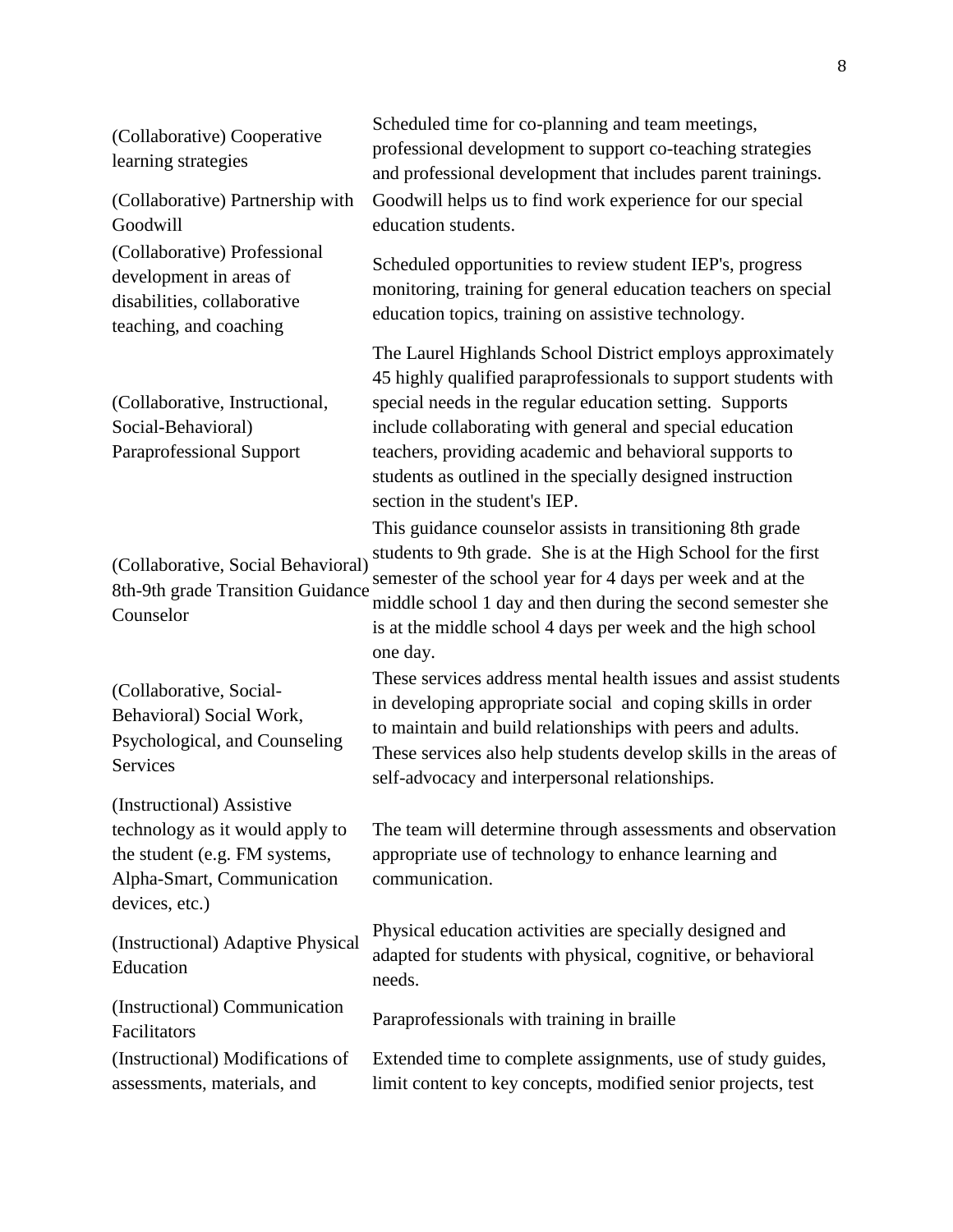| method of presentation                                                                | portions read to students, copies of notes provided to students,<br>limiting choices and providing a word bank for testing.                                                                                                                                          |
|---------------------------------------------------------------------------------------|----------------------------------------------------------------------------------------------------------------------------------------------------------------------------------------------------------------------------------------------------------------------|
| (Instructional) Modified and<br>adapted curriculum                                    | Use of differentiated instruction in order to address various<br>levels of student skills within the general education<br>curriculum.                                                                                                                                |
| (Instructional) Multi sensory<br>approach to learning                                 | Auditory, visual, and tactile activities are utilized to enhance<br>learning new concepts.                                                                                                                                                                           |
| (Physical) Adaptions and<br>modifications to the physical<br>environment              | Preferential seating, adaptive furniture, furniture arrangement,<br>and structural aides (adaptive toilet seats, ramps, elevators                                                                                                                                    |
| (Physical) Adjustments to sensory<br>input                                            | Utilization of sensory activities and adjustment to<br>environment based on data collection developed to meet<br>student needs and to prepare student for learning activities.                                                                                       |
| (Social-Behavioral) Positive<br>behavioral interventions,<br>strategies, and supports | School-wide bullying programs are implemented and progress<br>monitoring of student behavior occurs in all schools. In<br>addition functional behavior assessments are conducted to<br>develop positive behavior support plans for students with<br>intensive needs. |

#### *Behavior Support Services*

Provide a summary of the District policy on behavioral support services including, but not limited to, the school wide positive behavior supports (PBS). Describe training provided to staff in the use of positive behavior supports, de-escalation techniques and responses to behavior that may require immediate intervention. If the district also has School-Based Behavioral Health Services, please discuss it.

The Laurel Highlands School District has adopted Intermediate Unit #1's Positive Behavior Support Policy. Positive, rather than negative, measures form the basis of behavior support programs to ensure that all students are free from demeaning treatment, the use of aversive techniques, and the unreasonable use of restraints. Behavior support programs include researchbased practices and techniques to develop and maintain skills that enhance a student's opportunity for learning and self-fulfillment. Behavior support programs and plans are based on a functional assessment of behavior and utilize positive behavior techniques. When an intervention is needed to address the problem behavior, the type of intervention chosen is the least intrusive necessary. The use of restraints is considered a measure of last resort, only to be used after other restrictive measures, including deescalation techniques, have proven unsuccessful.

Students with disabilities who are subject to disciplinary action due to behavior are disciplined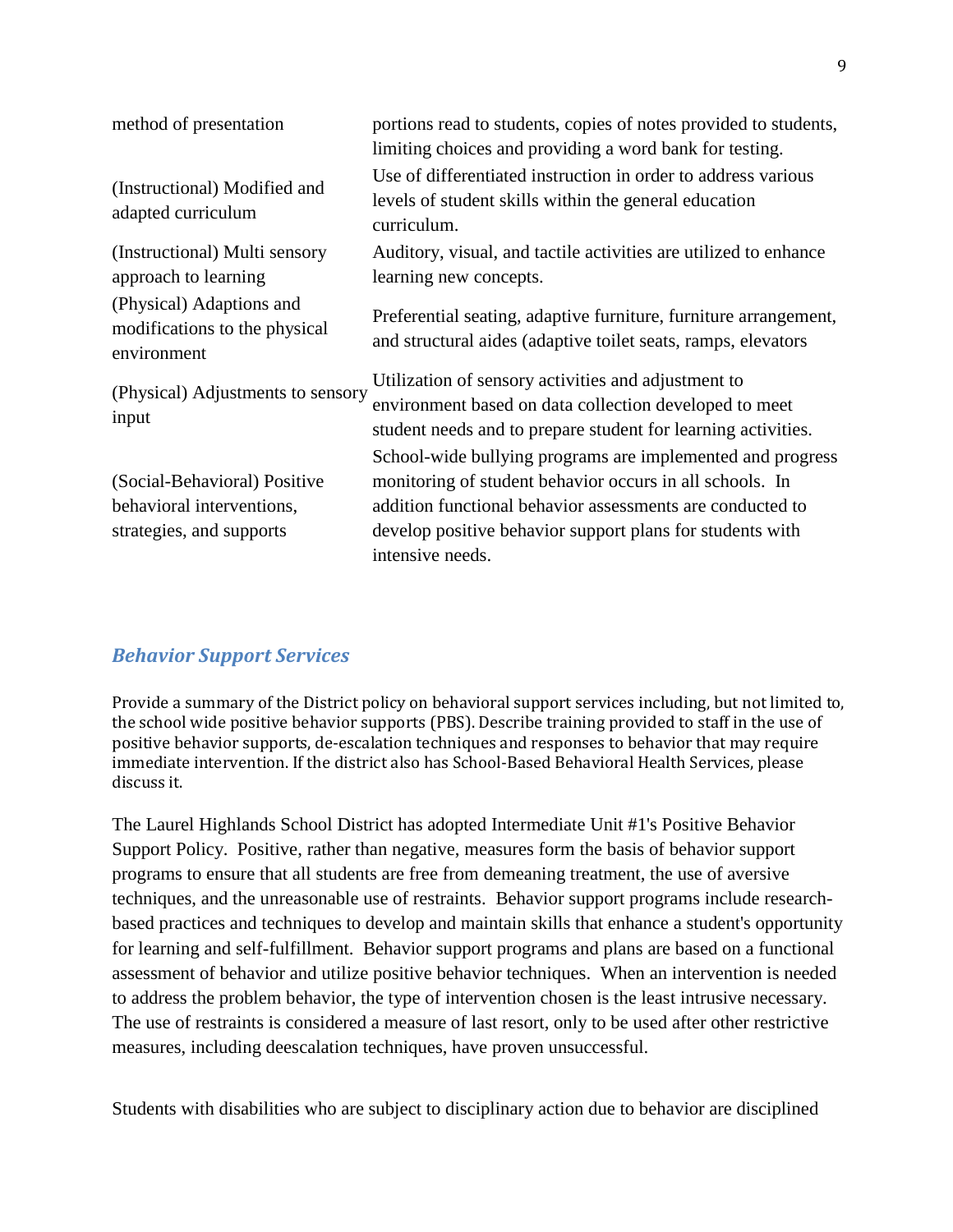according to their IEP, BIP, and board policy. All disciplinary actions are in compliance with IDEA, federal, and state regulations. A manifestation determination is conducted for any student with disabilities who is suspended for 10 consecutive days, 15 cumulative days, or for any removal from school for a student diagnosed with Intellectual Disabilities. If the team determines that the conduct is a manifestation of the student's disability, a functional behavioral assessment and behavior intervention plan is developed. The student is returned to his/her previous placement unless the parent and LEA agree to change placement as part of the modification of the behavior intervention plan or if the situation involved drugs, weapons, or serious bodily injury. The district utilizes the same procedure indicated above for students who have not yet been identified as a student with a disability but is "thought to be exceptional". All staff receives training in positive behavior support and de-escalation techniques.

The Olweus Bullying Program has been implemented to prevent or reduce bullying in the elementary and middle schools. Teachers and staff have been trained to use the program and deal with bullying problems. A schoolwide committee oversees the program. Students complete a questionnaire to provide information about the amount and type of bullying in their school. They follow four anti-bullying rules that are taught in all classrooms: 1. We will not bully others. 2. We will try to help students who are bullied. 3. We will try to include students who are left out. 4. If we know that somebody is being bullied, we will tell an adult at school and an adult at home.

Staff make sure all areas of our schools where bullying is likely to occur are being monitored. Class meetings are held where students talk about what bullying is. Students learn why bullying should not happen. They also learn to ask an adult for help if they see or experience bullying. Teachers use positive and negative consequences for following and not following the antibullying rules. Teachers work to make the classroom a positive place for students. Students who bully others are given consequences as soon as possible. Students who are bullied are supported by staff. They are told what action will be taken to end the bullying. Teachers and staff may meet with the parents of students who bully and students who are bullied.

Staff have been trained in the core principals of Safety Care. Safety Care makes use of respectful, humane, and non-coercive interventions with an emphasis on prevention over management. Positive reinforcement is embedded throughout. Safety Care procedures include basic applications of functional communication training, and behavior momentum. Staff learned a series of interventions that can be adapted to specific circumstances they find themselves in. Physical procedures are simple, effective, safe, and have minimal abuse potential. Restraint is used only when there are no other safe options and ends as quickly as possible. Social workers and school psychologists are trained to conduct functional behavioral assessments and to develop positive behavior intervention plans. The district offers services through the student assistance program for students at risk and an outside agencies provide school-based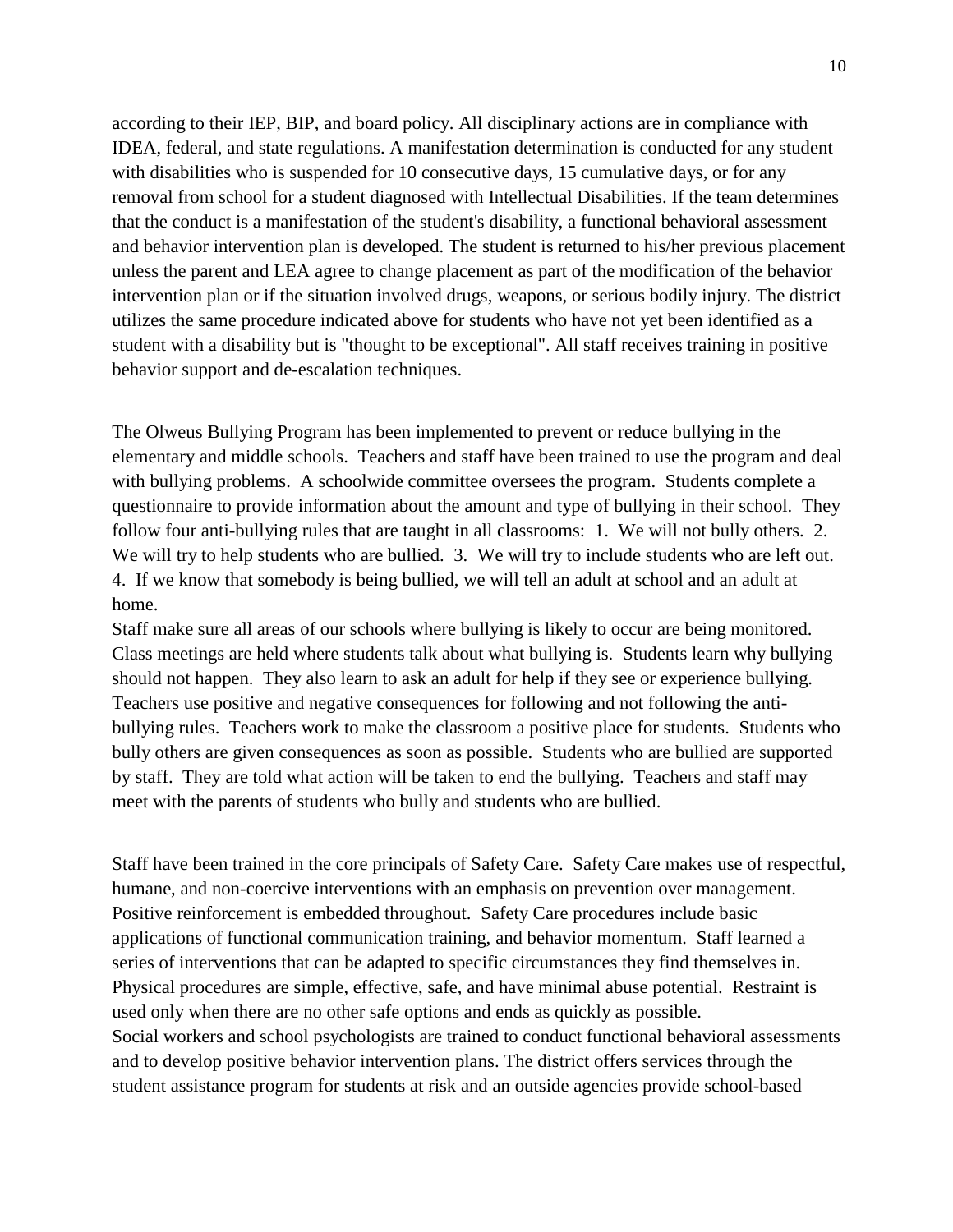group support services and drug and alcohol assessments. Students placed outside of the district are closely monitored and transitioned back to their home school setting as progress is made and students develop the necessary skills to enable them to be successful in the general education environment.

The Laurel Highlands School District has contracted with Chestnut Ridge Counseling Services to provide school based mental health services. This is another means for students who are identified by the Student Assistance Program to receive support to address barriers that may interfere with their learning.

#### *Intensive Interagency/Ensuring FAPE/Hard to Place Students*

- 1. If the LEA is having difficulty ensuring FAPE for an individual student or a particular disability category, describe the procedures and analysis methods used to determine gaps in the continuum of special education supports, services and education placement options available for students with disabilities.
- 2. Include information detailing successful programs, services, education placements as well as identified gaps in current programs, services, and education placements not available within the LEA. Include an overview of services provided through interagency collaboration within the LEA.
- 3. Discuss any expansion of the continuum of services planned during the life of this plan.

The Laurel Highlands School District has been successful in providing FAPE for all students, including those with disabilities. There is no particular category that has been difficult for ensuring FAPE, although it has been necessary to research and collaborate with neighboring school districts, IU#1, and private schools in order to accommodate some students' unique needs. When it is determined that Laurel Highlands School District cannot meet a student's needs with programs established within the district, Laurel Highlands School District will seek services of programs provided by neighboring school districts, IU#1, private and alternative providers. Interagency collaboration has provided a means to access community services and to utilize those services to increase student success in the educational setting.

Should the district encounter difficulty with providing an appropriate educational setting for a student, the district will notify Intermediate Unit #1 Interagency Coordinator in order to locate services and supports for the student. The district will convene an IEP meeting to discuss student current functioning levels and needs. The team will make any necessary changes/recommendations. Should the team determine that placement in regular public school is not the least restrictive setting based on student needs, alternative placements will be considered. Should an appropriate placement not be determined within 30 days, the district will contact PDE and report the required information. Laurel Highlands School District will also continue to report all students receiving Instruction in the Home and Homebound Instruction.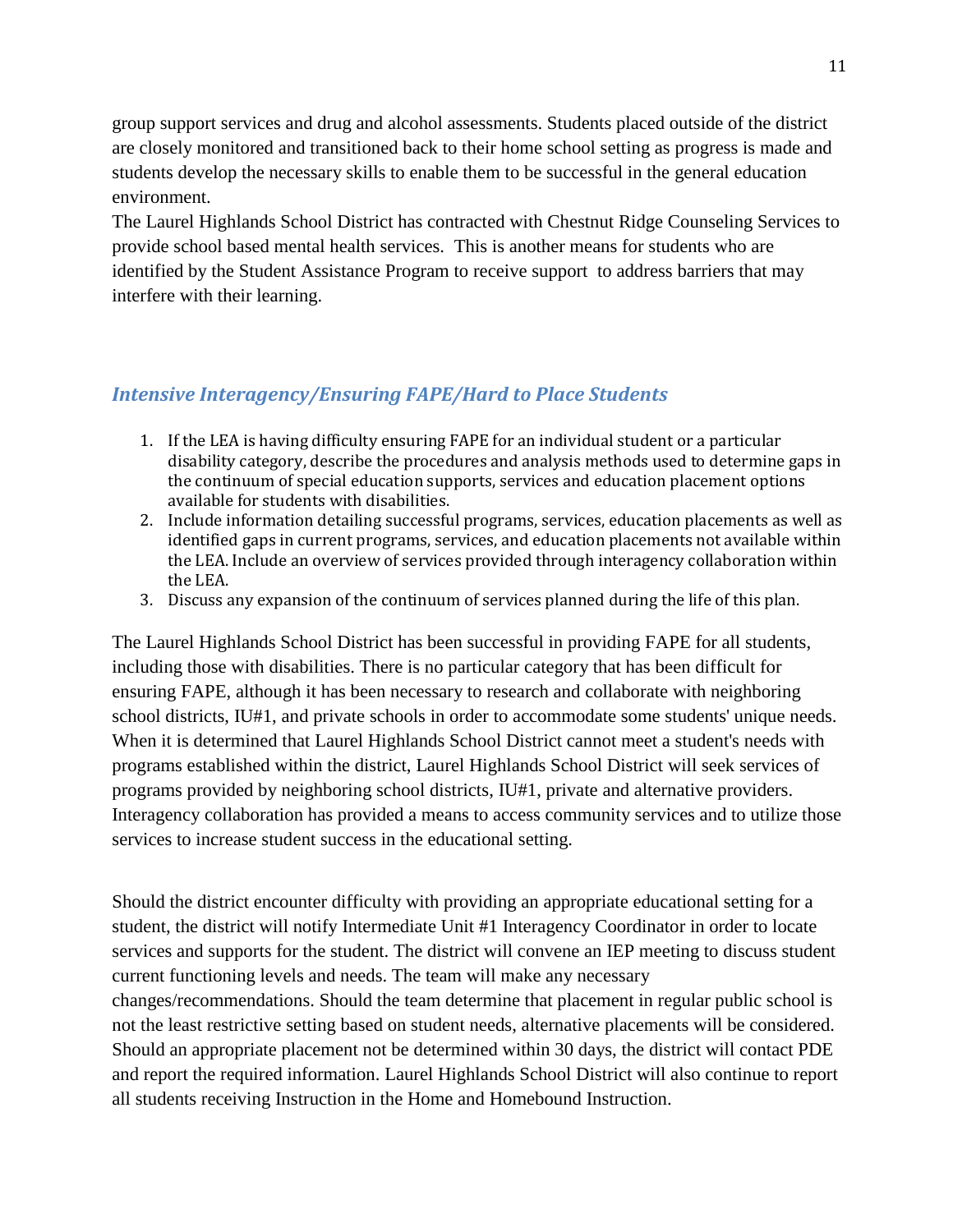After analyzing our current special education population, an identified gap in services is apparent at the secondary emotional support support placement. The Laurel Highlands School District is currently reviewing our resources to consider adding a secondary emotional support class at the middle school level next year. Looking further in the future, a secondary autistic support class may be necessary for we currently have about 8 students who are in of need that service who are in kindergarten and first grade.

#### *Strengths and Highlights*

Describe the strengths and highlights of your current special education services and programs.Include in this section directions on how the district provides trainings for staff, faculty and parents.

The Laurel Highlands School District's mission is to provide a rigorous, meaningful, and relevant education which prepares students to become productive members of an ever changing global society. Our special education department works in conjunction with all of our other departments to provide the extra supports required for our students with disabilities to remain in their least restrictive environment. We offer an array of services to support our students; inclusion, learning support, emotional support, autistic support, multidisability support, and life skills support programs.

We continue to expand the number of inclusion classes offered at the secondary level. Staff throughout the district has seen the benefit of using the various models of co-teaching. Initially, our co-teaching model reflected almost all "one teach/one assist". Our teachers are now becoming more comfortable with methods such as learning stations and parallel teaching. The district plans to continue the focus on developing the co-teaching model across the district.

We continue to work with the Pennsylvania Consortium of Public Education through the Middle High Forum and PaTTAN to increase transition support for all students at all levels. Many transition activities were added to the secondary curriculum as well as interest inventories and transition assessments. In addition, students are required to begin a career portfolio starting their 6th grade year, which is maintained until they graduate. This portfolio requires students to complete job shadowing experiences, career research, community service, resume, and a mock interview. This portfolio not only prepares them for the expectations of what is needed postsecondary but also provides them with a functional tool to take with them for future employment. We are proud to report that that after participating in the Indicator 13 cohort training, provided by PaTTAN, we received much praise for our compliance with providing transition activities and designing outstanding transition plans within our IEP's. The Laurel Highlands Special Education Department devised a Transition Activity chart that is used by our staff that was showcased in a webinar presented by PaTTAN. In addition, our counseling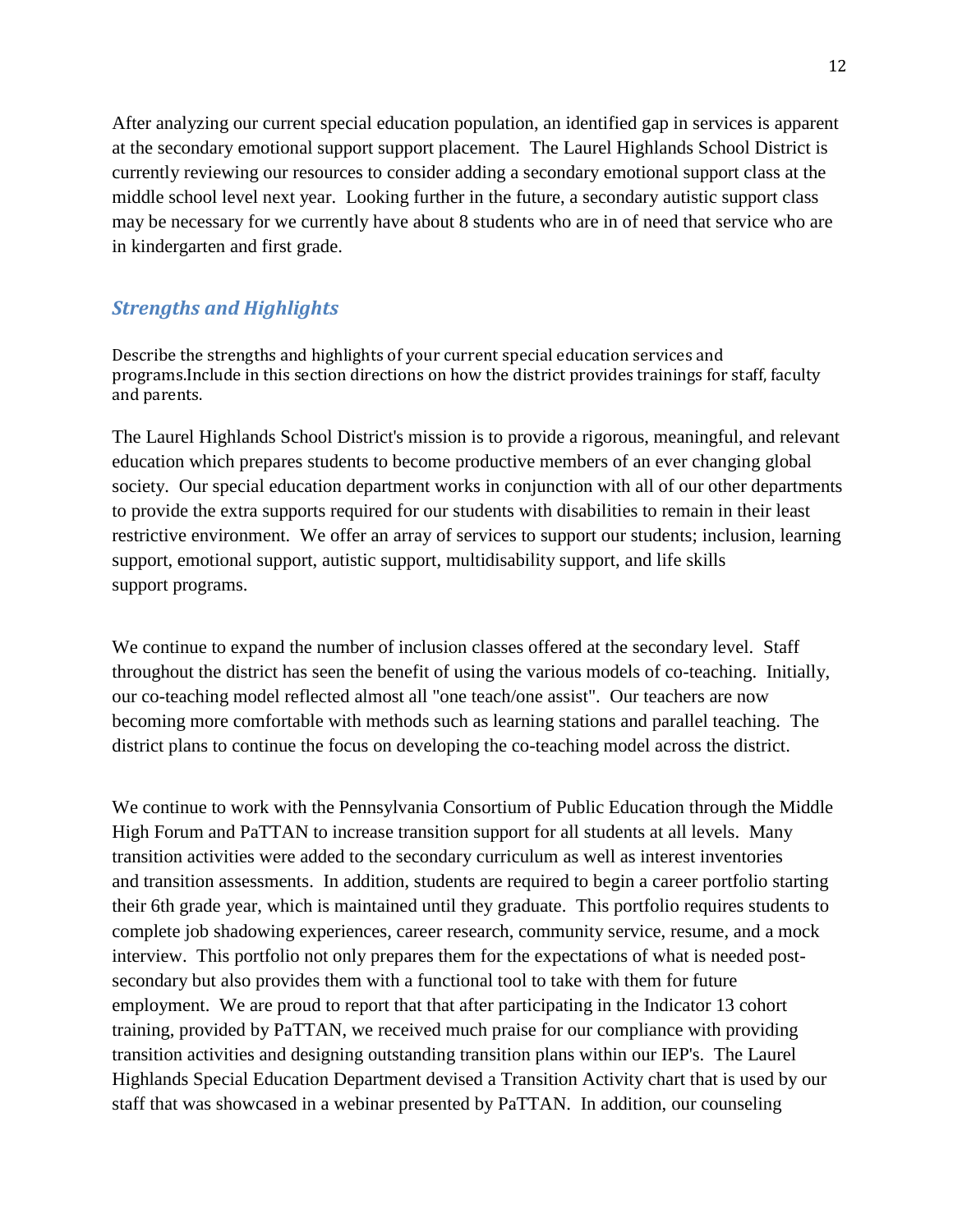department has been awarded monies from the United Way to implement career counseling and career standards within the classroom.

We provide opportunities for community based instruction for our students. The Laurel Highlands School District works closely with Goodwill, St. Vincent DePaul, our local food bank and Shop and Save. Students are also taken into the community to learn restaurant etiquette at local restaurants and they practice hygiene skills at the YMCA when they go to swim. Transition activities are provided not only for secondary students but also for incoming kindergarten students and students going to 6th and 9th grade. A kindergarten visitation day is planned for parents and students to observe a kindergarten class prior to enrolling in the school district. In addition, we offer a summer school program for incoming kindergarten students to strengthen school readiness skills. Summer Bridge, a summer school intervention program, is mandated for students going to 9th grade who have experienced attendance, discipline, and/or academic issues in the middle school. Our Junior Achievement students serve as peer mentors to our students who attend the Summer Bridge Program. They assist these students throughout the start of their freshman year. Our school buildings are open all summer to allow for student/parent tours to increase the familiarity of the building and lessen anxiety of coming to school. Lastly, we hold transition meetings for students going to 6ixth and 9th grade. This provides an opportunity for the students and parents to meet staff at the next building level and allows for collaboration between current staff and upcoming staff in order to address student needs.

The Laurel Highlands School District emphasizes student exposure to the Common Core Standards. However, we also recognize that students may need direct instruction and/or a multisensory approach to address skill deficits. Our special education student programs utilize Connecting Math Series, Reading Master Plus Direct Instruction, and Orton-Gillianham supplemental materials to address skill deficits. The Reading Counts Program in grades 1-5 is also being implemented in the elementary. The elementary staff and administration are receiving consultation by the Step-By-Step Coaching model. This training focuses on utilizing diagnostic tools to identify reading skill deficits, remediate and progress monitor. Data from GMADE, DIBELS, 4-SIGHT, and the PSSA is used by teachers and administrators to drive instruction. We have noticed significant gains in our primary grades in reading. At mid year 65% of our kindergarten students were at benchmark, 61% of first graders, and 71% of third graders. By identifying skill deficits and implementing researched based instructional strategies, we are addressing more student needs in the regular education environment.

Each year we have added technology to our special education classrooms. Most of our special education classrooms have been equipped with interactive smart boards or Mimio technology. Our teachers have access to clicker response systems and laptop carts. This new technology allows for another mode of lesson presentation and interaction between the students and the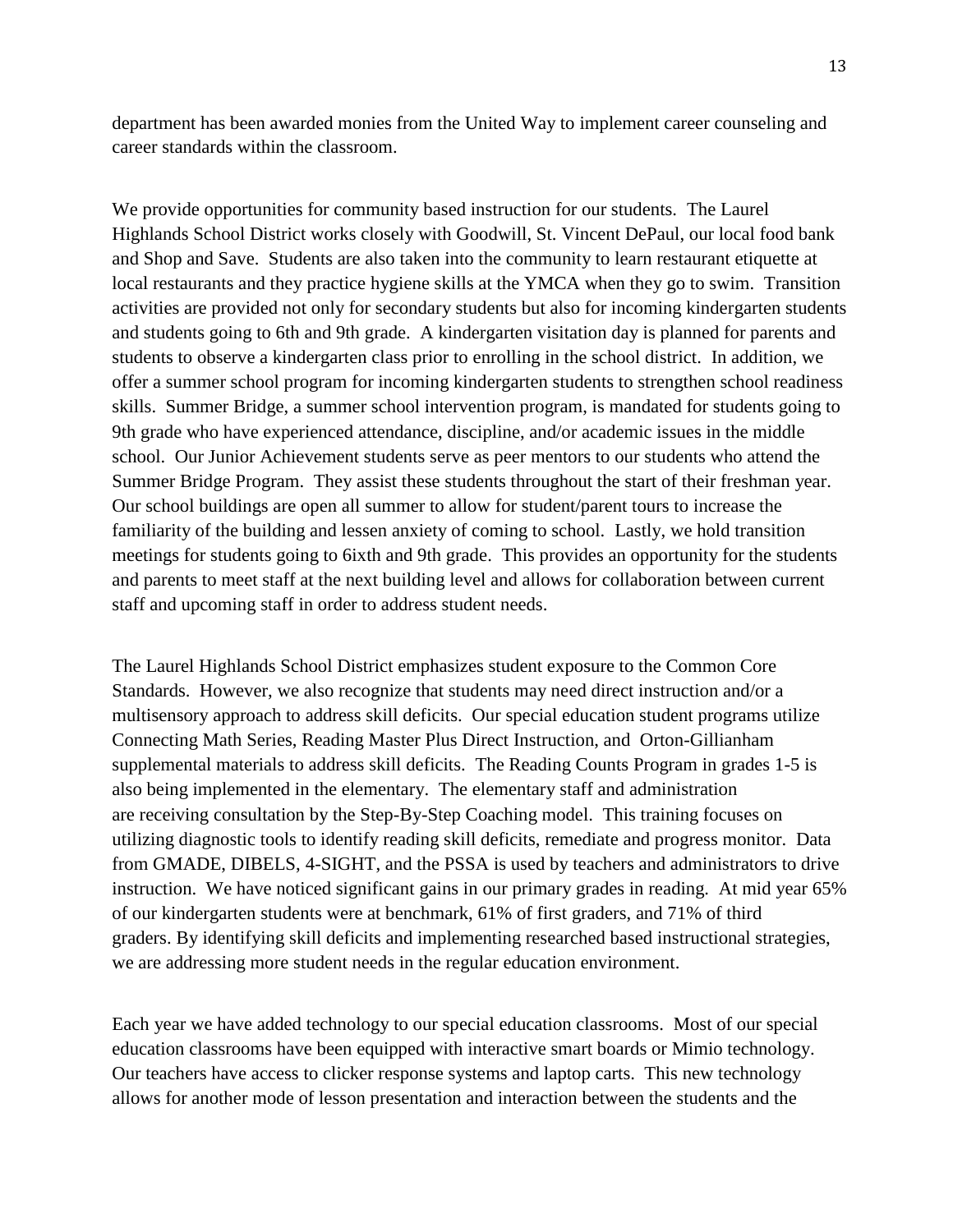teacher. It also provides another means to adapt the curriculum and accommodate for our students. Our goal is to eventually have technology resources in all special education. Our speech teachers are utilizing IPAD's in their therapy sessions to address communication, articulation, and language needs. The district has recently implemented an online portal for parents to be kept up to date on their student's grades and attendance. In addition, the district has recently purchased On-Hands, which is a student database that provides software for administration and teachers to use data to drive instruction to improve student achievement. This tool integrates student data and connect a standards aligned curriculum and assessments back to classroom instruction. A functional behavior assessment software package was recently purchased to complete FBA's efficiently and IEP Writer is utilized in developing IEPs.

The Pre-referral Intervention Team (PIT team) is comprised of the building principal, special education teacher, regular education teacher, psychologist, speech-language pathologist, and when needed, the nurse, social worker, counselor, and other relevant Intermediate Unit staff. PIT teams involve the parent and other agencies working with the student and/or family. Referrals to the PIT team can be made by a parent, regular education teacher, other school staff such as the Title I reading teacher, administrator, agency staff familiar with the student, or other persons with an educational interest in the student. When a student is referred to the PIT and our experts assess the immediate situation and provide interventions/accommodations to keep the student in the general education track. Students are returned to the PIT team to follow up on interventions and to determine if the student is being successful in the general curriculum as a result of the interventions and supplemental aides or services or if the team needs to identify new interventions and eventually move to formal evaluation. The PIT process lends itself to the implementation of the Response to Intervention approach in regard to addressing student needs on the regular education to special education continuum. The PIT team addresses the needs of students who are experiencing academic difficulties, students who may be mentally gifted, students with speech/language needs, students who need behavior support plans, and students who may not qualify for any of the above; however, may need a service agreement (504 plan).

Laurel Highlands has support teams to aid students and staff in assigned buildings. We have a team to serve the two north side elementary schools, a team to serve the two south side elementary schools, a team for the middle school and another for the high school. Teams are comprised of a psychologist, speech therapist, nurse, counselor, social worker, behavioral specialist, and an IEP aide. These individuals provide support to the student and staff. They are integral members of our PIT teams, MDT team, 504 team, and behavioral intervention team.

In order to provide additional support to our high school and middle school students and help them to feel more connected to adults in the building, mentoring programs are implemented in both the high school and the middle school. Staff members are assigned to students to mentor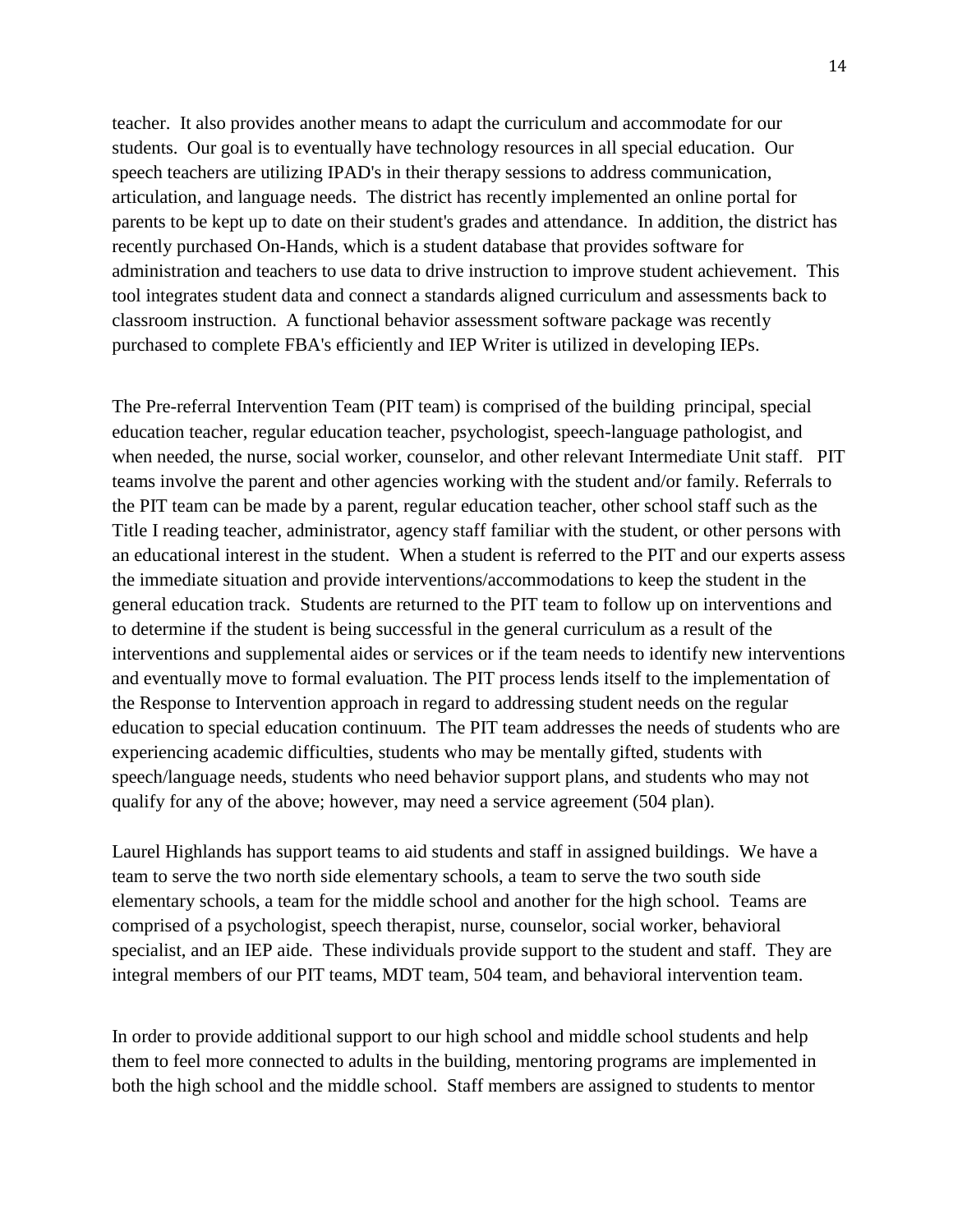throughout the year. Mentors meet with their group of students once each quarter. Mentors were provided with topics to talk about with their students to stimulate discussion. Mentors monitored students grades, progress reports,deficiencies, etc. Students are assigned randomly so that identified students are not always assigned to special education teachers. The mentoring group allows students to interact with staff they may not have otherwise, as well as allows for interactions among students that would not have otherwise interacted with each other. At the middle school level, teachers are assigned as mentors to students as well as students from the high school JROTC program.

An intervention program, entitled Project Forward, will be implemented during the 2014-2015 school year. This program is derived from a course initiated from a grant funded by the Pennsylvania Commission on Crime and Delinquency. This curriculum is designed to assist students coping with a wide variety of behaviors and factors which may impede their academic performance, as well as their social, emotional, physical, and mental development. The ultimate goal of this program is to retain students in the traditional high school setting rather than educating them in alternative education placements. Over the past two school years, out of 22 students who have participated, only 2 dropped out of school and one was placed in an alternative school. Therefore, we hope to continue to see continued success with this program.

Laurel Highlands School District provides training opportunities for parent and families of students with disabilities. Despite our efforts to provide meaningful training, parent participation is low. Since this seemed to be the case among all districts in Fayette County, the Laurel Highlands School District has partnered with neighboring school districts in Fayette County and Fayette County Mental Health Services to provide training opportunities through Community Connections, a cooperative initiative between Albert Gallatin, Brownsville, Connellsville, Frazier, Uniontown, and Laurel Highlands school districts. Trainings are provided at various locations, well advertised, and represent a collaboration between school personnel, IU personnel, and outside agencies.

Providing professional development for our principals, faculty, and paraprofessional staff is a high priority of the Laurel Highlands School District. Annual training sessions include, confidentiality, behavior support, co-teaching, and technology. The Laurel Highlands School District has established cooperative relationships with Keystone Learning, Penn State University, Step-By-Step Learning, and our local Intermediate Unit who are our primary providers of our inservice trainings. We also have established connections with local businesses, Fay-Penn, Uniontown Area YMCA, Fayette County Career Link, Local Interagency Council, Southwestern Pennsylvania Task Force, Office of Vocational Rehabilitation, MH/MR who assist us in supporting our students in school to work programs, job fairs, job shadowing, and senior projects.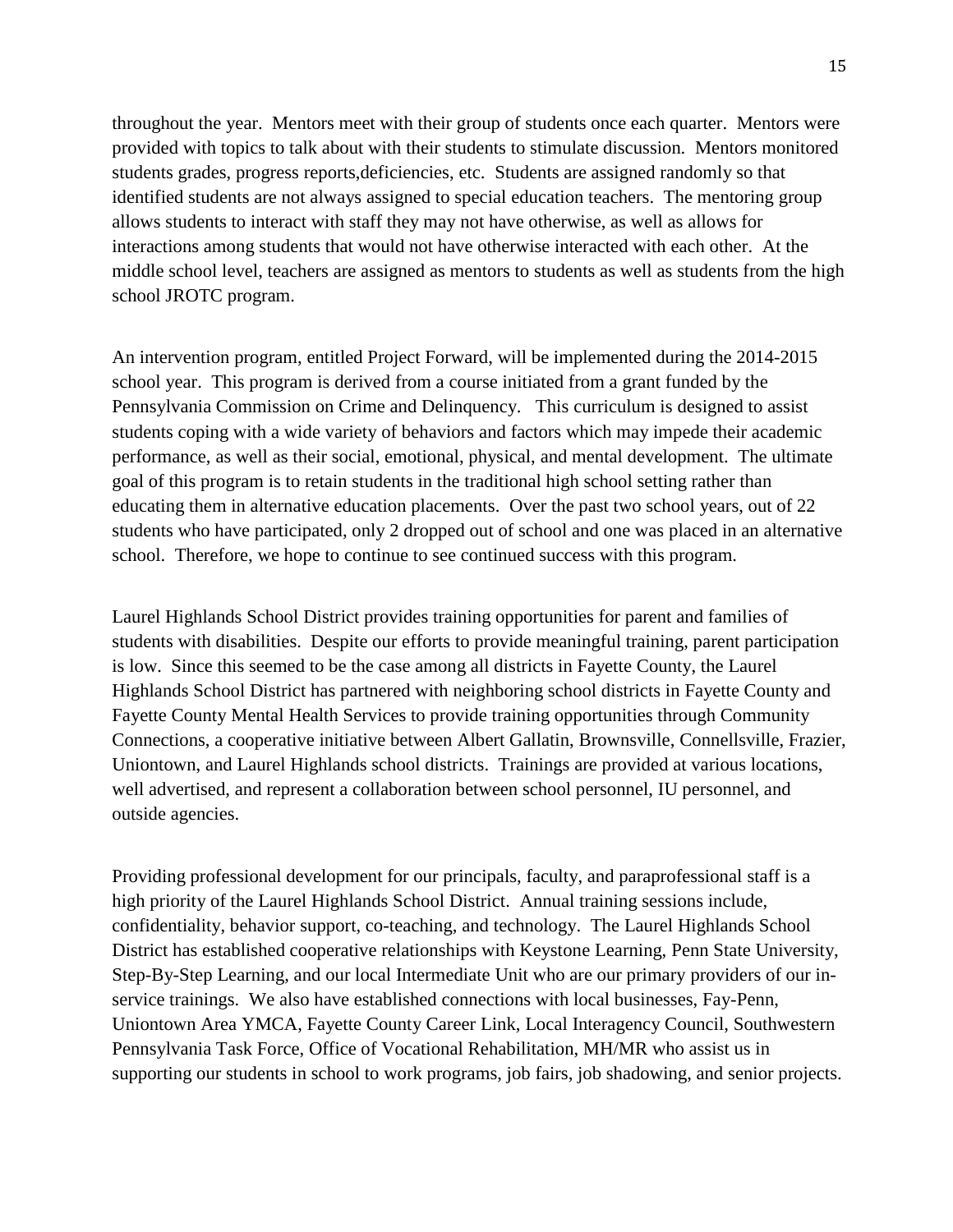The Laurel Highlands School District has been able to meet the vast needs of our students by utilizing district special education services, classes and services offered by the intermediate unit, contracted services, approved private schools, and alternate settings if needed. Our special eduction teachers and general eduction teachers work collaboratively to make adaptations and and accommodations for our students to attempt to keep them in their least restrictive environment. The Laurel Highlands board of directors and district administration recognize the importance of keeping all students in the district.

The above listed programs and services are just a few examples of strengths and highlights provided by the Laurel Highlands School District. The true vitality of the Laurel Highlands School District is the daily teamwork and dedication to our students and community that is provided by our staff.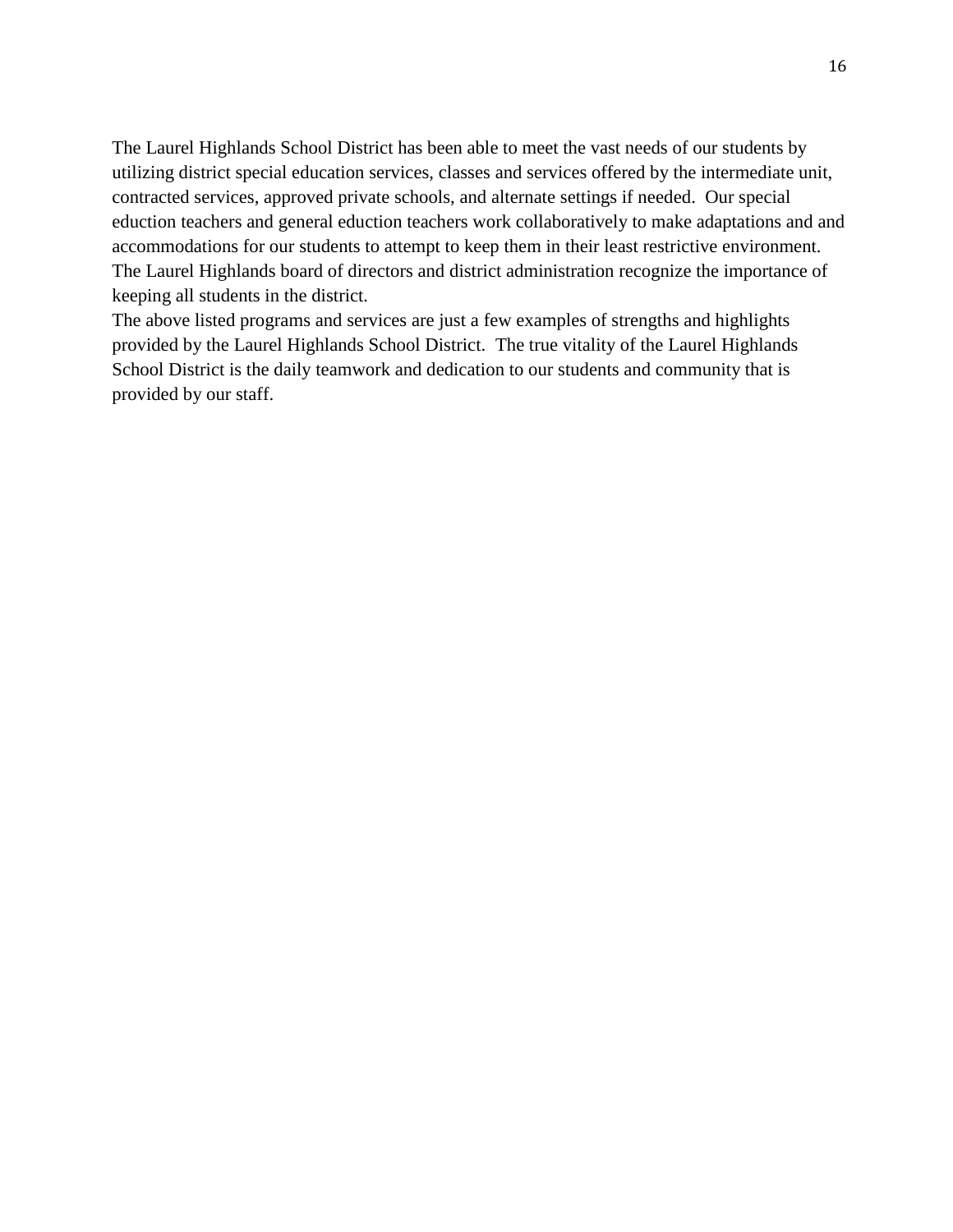## Assurances

### **Special Education Assurances**

The Local Education Agency (District) has verified the following Assurances:

- Implementation of a full range of services, programs and alternative placements available to the school district for placement and implementation of the special education programs in the school district.
- Implementation of a child find system to locate, identify and evaluate young children and children who are thought to be a child with a disability eligible for special education residing within the school district's jurisdiction. Child find data is collected, maintained and used in decision-making. Child find process and procedures are evaluated for its effectiveness. The District implements mechanisms to disseminate child find information to the public, organizations, agencies and individuals on at least an annual basis.
- Assurances of students with disabilities are included in general education programs and extracurricular and non-academic programs and activities to the maximum extent appropriate in accordance with an Individualized Education Program.
- Compliance with the PA Department of Education, Bureau of Special Education's report revision notice process.
- Following the state and federal guidelines for participation of students with disabilities in state and district-wide assessments including the determination of participation, the need for accommodations, and the methods of assessing students for whom regular assessment is not appropriate.
- Assurance of funds received through participation in the medical assistance reimbursement program, ACCESS, will be used to enhance or expand the current level of services and programs provided to students with disabilities in this local education agency.

## **24 P.S. §1306 and §1306.2 Facilities**

*There are no facilities.*

### **Least Restrictive Environment Facilities**

| <b>Facility Name</b><br><b>Type of Facility</b> | <b>Type of Service</b> | <b>Number of Students</b><br><b>Placed</b> |
|-------------------------------------------------|------------------------|--------------------------------------------|
|-------------------------------------------------|------------------------|--------------------------------------------|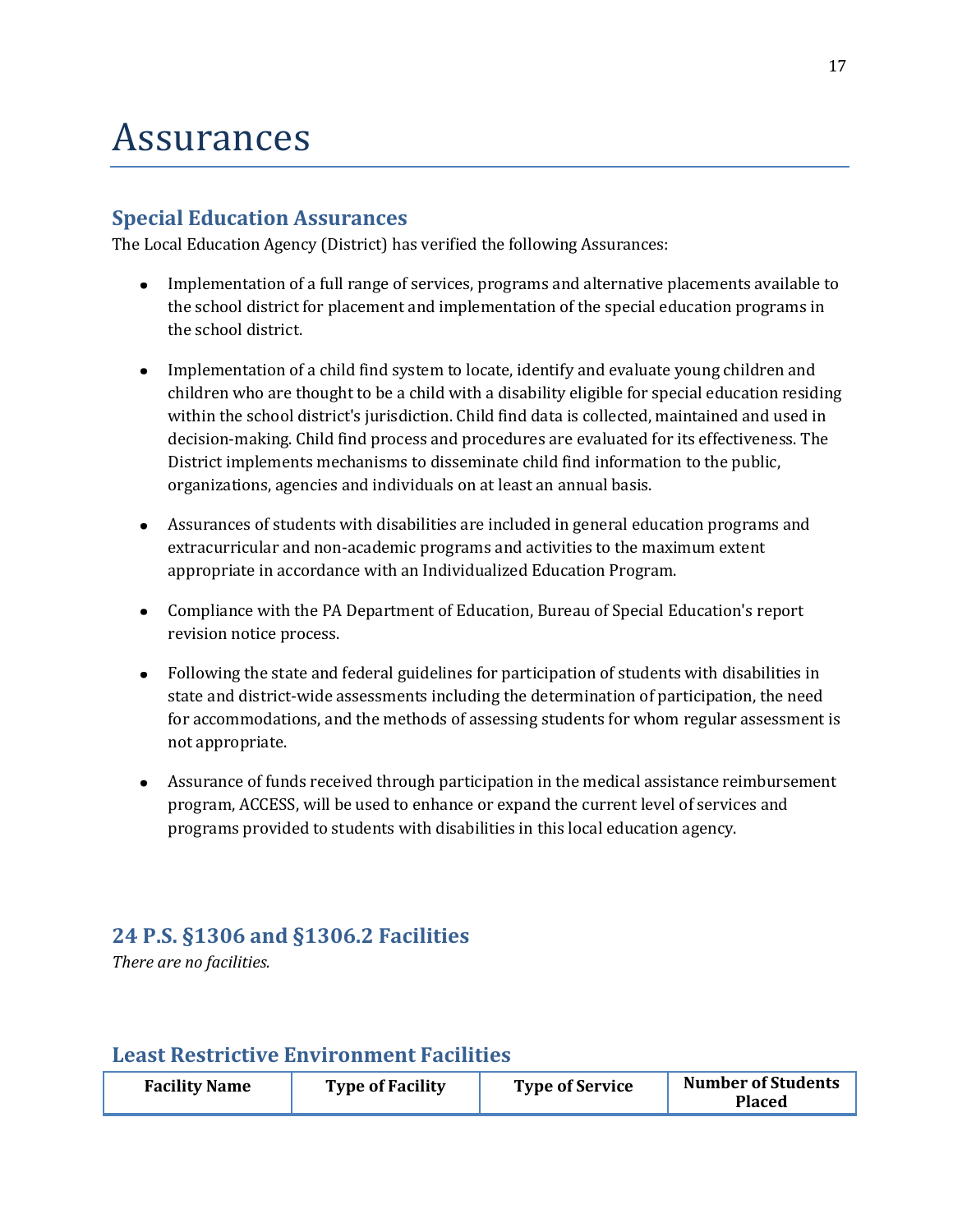| Colonial Campus IU#1                                                         | <b>Other</b>                           | TES/PATHS                                    | 8              |
|------------------------------------------------------------------------------|----------------------------------------|----------------------------------------------|----------------|
| Colonial Campus IU#1                                                         | <b>Other</b>                           | <b>CTES</b>                                  | 3              |
| <b>Clellian Heights</b>                                                      | <b>Other</b>                           | Life Skills Support                          | 5              |
| <b>Fayette Area County</b><br><b>Career and Technical</b><br>Institute IU#1  | Neighboring School<br><b>Districts</b> | Life Skills Support                          | $\overline{4}$ |
| <b>Fayette Area County</b><br><b>Career and Technical</b><br>Institute IU#1  | Neighboring School<br><b>Districts</b> | <b>Learning Support</b>                      | 3              |
| Frazier High School                                                          | Neighboring School<br><b>Districts</b> | <b>Autistic Support</b>                      | $\mathbf{1}$   |
| Uniontown High school                                                        | Neighboring School<br><b>Districts</b> | Life Skills Support                          | $\mathbf{1}$   |
| Uniontown High<br>School                                                     | Neighboring School<br><b>Districts</b> | <b>Multidisability Support</b>               | $\mathbf{1}$   |
| <b>Menallen Elementary</b>                                                   | Neighboring School<br><b>Districts</b> | <b>Autistic Support</b>                      | $\mathbf{1}$   |
| <b>New Directions</b>                                                        | <b>Other</b>                           | <b>Emotional Support</b>                     | 10             |
| Intermediate Unit #1<br><b>Educational Campus at</b><br><b>East Franklin</b> | Other                                  | <b>Emotional Support</b>                     | $\mathbf{1}$   |
| Western PA School for<br>the Deaf                                            | <b>Approved Private</b><br>Schools     | <b>Hearing Support</b>                       | $\overline{2}$ |
| Communities in<br>Schools-Success                                            | <b>Other</b>                           | Alternative<br>Education/Learning<br>Support | 5              |
| Adelphoi Village                                                             | Other                                  | Alternative<br>Education/Learning<br>Support | $\mathbf{1}$   |

## **Special Education Program Profile**

#### **Program Position #1**

## *Operator:* School District

| Location/Building             | Grade                                         | <b>Building Type</b>                                                    | <b>Support</b> | <b>Service</b><br><b>Type</b> | Age<br>Range | Caseload        | FTE |
|-------------------------------|-----------------------------------------------|-------------------------------------------------------------------------|----------------|-------------------------------|--------------|-----------------|-----|
| Hutchinson<br>Elementary J.C. | An<br>Elementary<br>School<br><b>Building</b> | A building in<br>which General<br>Education<br>programs are<br>operated | Itinerant      | Learning<br>Support           | 9 to 10      | $7\phantom{.0}$ | 0.5 |
| Hutchinson<br>Elementary J.C. | An<br>Elementary<br>School<br><b>Building</b> | A building in<br>which General<br>Education<br>programs are<br>operated | Itinerant      | Learning<br>Support           | 9 to 10      | 7               | 0.5 |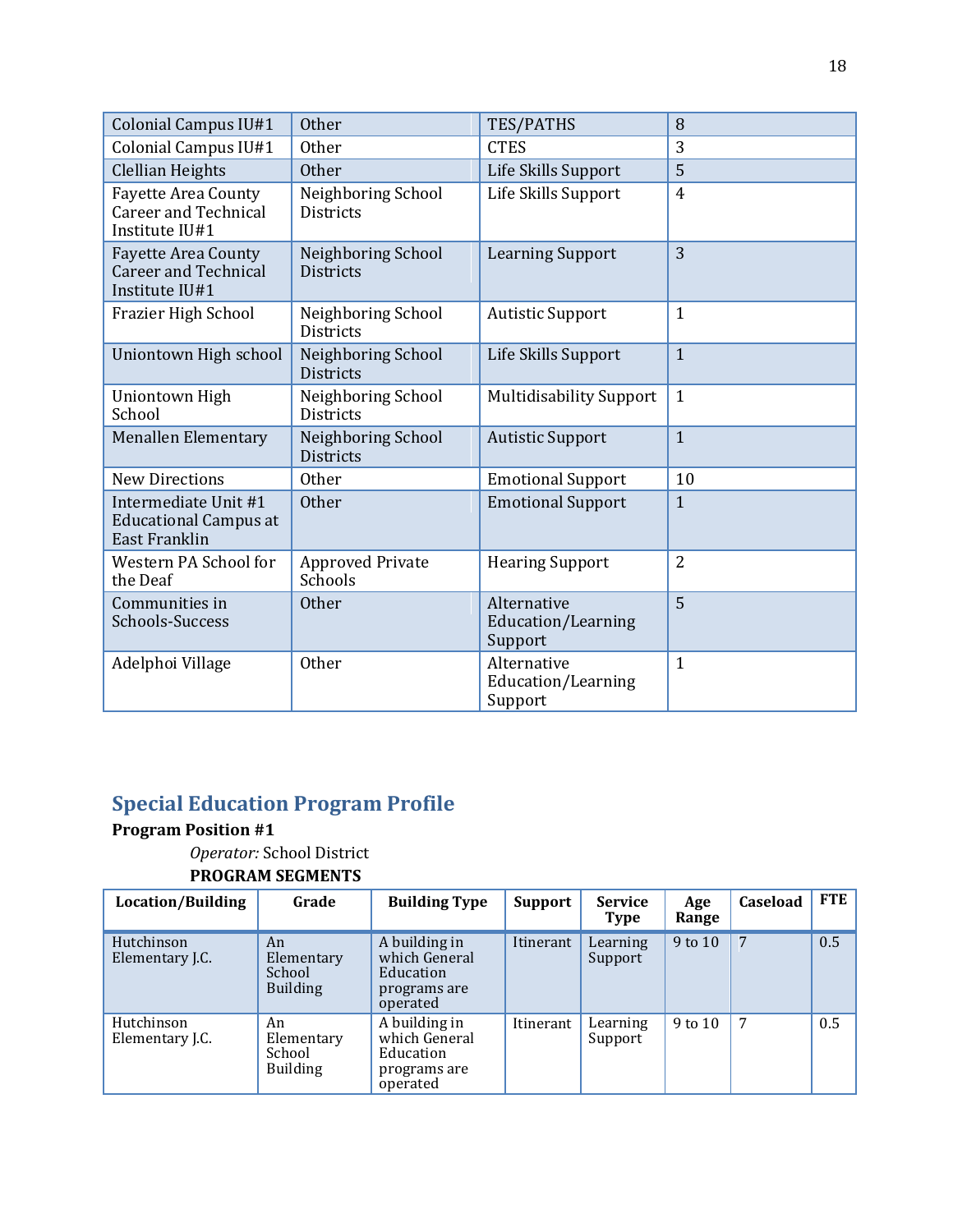#### *Operator:* School District **PROGRAM SEGMENTS**

| Location/Building             | Grade                                         | <b>Building</b><br>Type                                                    | <b>Support</b>                                         | <b>Service</b><br><b>Type</b> | Age<br>Range | Caseload | <b>FTE</b> |
|-------------------------------|-----------------------------------------------|----------------------------------------------------------------------------|--------------------------------------------------------|-------------------------------|--------------|----------|------------|
| Hutchinson<br>Elementary K.H. | An<br>Elementary<br>School<br><b>Building</b> | A building in<br>which<br>General<br>Education<br>programs<br>are operated | Itinerant                                              | Learning<br>Support           | $5$ to $8$   | 11       | 0.9        |
| Hutchinson<br>Elementary K.H. | An<br>Elementary<br>School<br><b>Building</b> | A building in<br>which<br>General<br>Education<br>programs<br>are operated | Supplemental<br>Less Than 80%<br>but More Than<br>20%) | Learning<br>Support           | $5$ to $8$   | 1        | 0.1        |

#### **Program Position #3**

#### *Operator:* School District **PROGRAM SEGMENTS**

| Location/Building                                                                           | Grade                                         | <b>Building</b><br>Type                                                    | <b>Support</b>                                                 | <b>Service</b><br><b>Type</b>    | Age<br>Range | Caseload | <b>FTE</b> |
|---------------------------------------------------------------------------------------------|-----------------------------------------------|----------------------------------------------------------------------------|----------------------------------------------------------------|----------------------------------|--------------|----------|------------|
| Hutchinson<br>Elementary T.C.                                                               | An<br>Elementary<br>School<br><b>Building</b> | A building in<br>which<br>General<br>Education<br>programs are<br>operated | Supplemental<br>(Less Than $80\%$ )<br>but More Than<br>$20\%$ | Life<br><b>Skills</b><br>Support | 5 to 10      |          |            |
| Iustification: Age range has been addressed in student's IFPs and through age range waivers |                                               |                                                                            |                                                                |                                  |              |          |            |

Justification: Age range has been addressed in student's IEPs and through age range waivers.

#### **Program Position #4**

#### *Operator:* School District **PROGRAM SEGMENTS**

| Location/Building                                                                            | Grade                                         | <b>Building</b><br>Type                                                    | Support                                                        | <b>Service</b><br><b>Type</b> | Age<br>Range | Caseload | FTE |
|----------------------------------------------------------------------------------------------|-----------------------------------------------|----------------------------------------------------------------------------|----------------------------------------------------------------|-------------------------------|--------------|----------|-----|
| Hutchinson<br>Elementary C.W.                                                                | An<br>Elementary<br>School<br><b>Building</b> | A building in<br>which<br>General<br>Education<br>programs are<br>operated | Supplemental<br>(Less Than $80\%$ )<br>but More Than<br>$20\%$ | Autistic<br>Support           | 5 to 10      | 6        |     |
| Justification: Age range has been addressed in student's IEP's and through age range waivers |                                               |                                                                            |                                                                |                               |              |          |     |

#### **Program Position #5**

#### *Operator:* School District **PROGRAM SEGMENTS**

| Location/Building        | Grade                                         | <b>Building</b><br><b>Type</b>                             | <b>Support</b> | <b>Service</b><br><b>Type</b> | Age<br>Range | Caseload | <b>FTE</b> |
|--------------------------|-----------------------------------------------|------------------------------------------------------------|----------------|-------------------------------|--------------|----------|------------|
| Clark Elementary<br>C.G. | An<br>Elementary<br>School<br><b>Building</b> | A building in<br>which<br>General<br>Education<br>programs | Itinerant      | Learning<br>Support           | $6$ to $8$   | 11       | 0.65       |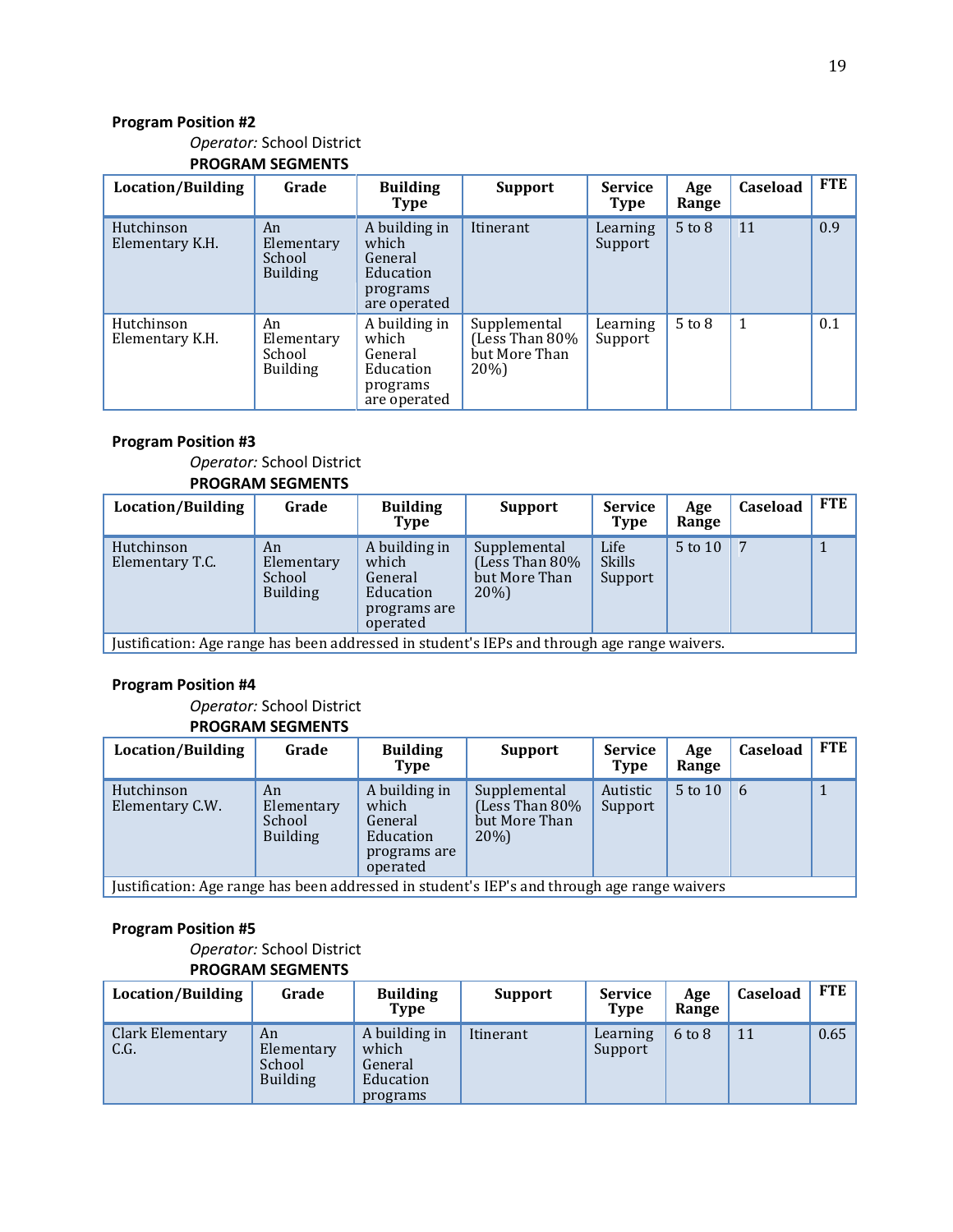|                          |                                               | are operated                                                               |                                                         |                     |                   |             |      |
|--------------------------|-----------------------------------------------|----------------------------------------------------------------------------|---------------------------------------------------------|---------------------|-------------------|-------------|------|
| Clark Elementary<br>C.G. | An<br>Elementary<br>School<br><b>Building</b> | A building in<br>which<br>General<br>Education<br>programs<br>are operated | Supplemental<br>(Less Than 80%<br>but More Than<br>20%) | Learning<br>Support | $6 \text{ to } 8$ | $\mathbf b$ | 0.35 |

#### *Operator:* School District **PROGRAM SEGMENTS**

| Location/Building               | Grade                                         | <b>Building</b><br><b>Type</b>                                             | <b>Support</b>                                            | <b>Service</b><br><b>Type</b> | Age<br>Range | Caseload | FTE |
|---------------------------------|-----------------------------------------------|----------------------------------------------------------------------------|-----------------------------------------------------------|-------------------------------|--------------|----------|-----|
| <b>Clark Elementary</b><br>J.B. | An<br>Elementary<br>School<br><b>Building</b> | A building in<br>which<br>General<br>Education<br>programs are<br>operated | Itinerant                                                 | Learning<br>Support           | 8 to 10      | 14       | 0.9 |
| Clark Elementary<br>J.B.        | An<br>Elementary<br>School<br><b>Building</b> | A building in<br>which<br>General<br>Education<br>programs are<br>operated | Supplemental<br>(Less Than 80%<br>but More Than<br>$20\%$ | Learning<br>Support           | 8 to 10      | 2        | 0.1 |

#### **Program Position #7**

#### *Operator:* School District **PROGRAM SEGMENTS**

| Location/Building                                                                                 | Grade                                         | <b>Building Type</b>                                                    | Support   | <b>Service</b><br><b>Type</b>     | Age<br>Range | Caseload | <b>FTE</b> |
|---------------------------------------------------------------------------------------------------|-----------------------------------------------|-------------------------------------------------------------------------|-----------|-----------------------------------|--------------|----------|------------|
| Clark/Hutchinson<br>Elementary P.N.                                                               | An<br>Elementary<br>School<br><b>Building</b> | A building in<br>which General<br>Education<br>programs are<br>operated | Itinerant | Speech and<br>Language<br>Support | 5 to 10      | 49       |            |
| Justification: Caseload age range exceeds age requirement, however, classroom age range does not. |                                               |                                                                         |           |                                   |              |          |            |

#### **Program Position #8**

#### *Operator:* School District **PROGRAM SEGMENTS**

| Location/Building                                                                                 | Grade                                         | <b>Building</b><br><b>Type</b>                                             | <b>Support</b>                             | <b>Service</b><br><b>Type</b>              | Age<br>Range          | Caseload       | FTE  |
|---------------------------------------------------------------------------------------------------|-----------------------------------------------|----------------------------------------------------------------------------|--------------------------------------------|--------------------------------------------|-----------------------|----------------|------|
| Clark<br>Elementary/INH<br>M.R.                                                                   | An<br>Elementary<br>School<br><b>Building</b> | A building in<br>which<br>General<br>Education<br>programs are<br>operated | Itinerant                                  | Learning<br>Support                        | $7$ to 9              | $\overline{4}$ | 0.65 |
| Clark<br>Elementary/INH<br>M.R.                                                                   | An<br>Elementary<br>School<br><b>Building</b> | A building in<br>which<br>General<br>Education<br>programs are<br>operated | Full-Time<br>Special<br>Education<br>Class | Multiple<br><b>Disabilities</b><br>Support | $13 \text{ to}$<br>17 | 2              | 0.35 |
| Justification: Caseload age range exceeds age requirement, however, classroom age range does not. |                                               |                                                                            |                                            |                                            |                       |                |      |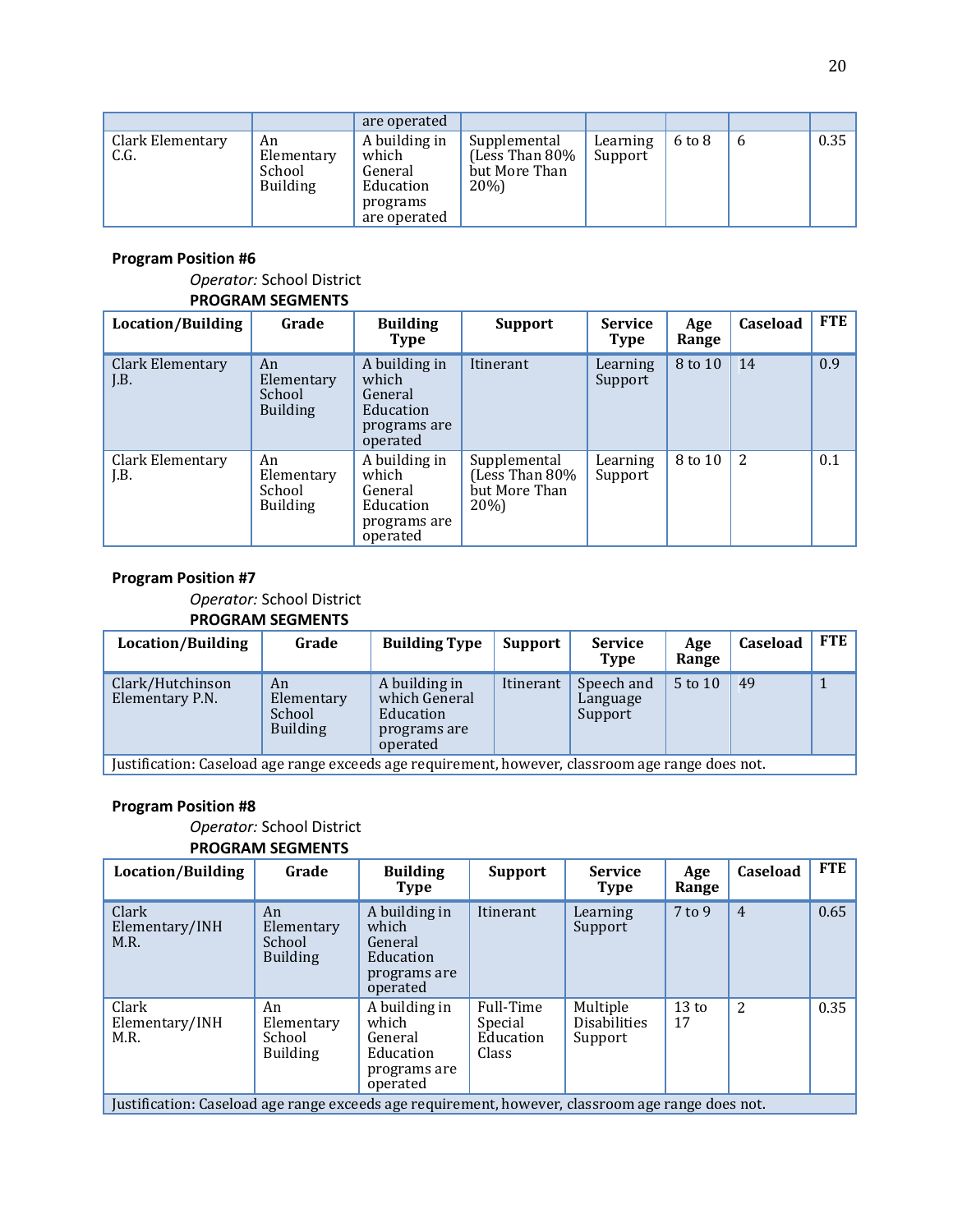#### *Operator:* School District **PROGRAM SEGMENTS**

| Location/Building           | Grade                                         | <b>Building</b><br>Type                                                    | <b>Support</b>                                          | <b>Service</b><br><b>Type</b> | Age<br>Range | Caseload        | <b>FTE</b> |
|-----------------------------|-----------------------------------------------|----------------------------------------------------------------------------|---------------------------------------------------------|-------------------------------|--------------|-----------------|------------|
| Marshall<br>Elementary S.T  | An<br>Elementary<br>School<br><b>Building</b> | A building in<br>which<br>General<br>Education<br>programs<br>are operated | Itinerant                                               | Learning<br>Support           | 9 to 10      | $7\phantom{.0}$ | 0.65       |
| Marshall<br>Elementary S.T. | An<br>Elementary<br>School<br><b>Building</b> | A building in<br>which<br>General<br>Education<br>programs<br>are operated | Supplemental<br>Less Than 80%)<br>but More Than<br>20%) | Learning<br>Support           | 9 to 10      | $\overline{4}$  | 0.35       |

#### **Program Position #10**

#### *Operator:* School District **PROGRAM SEGMENTS**

| Location/Building                                                                                 | Grade                                         | <b>Building</b><br>Type                                                    | <b>Support</b>                                           | <b>Service</b><br><b>Type</b> | Age<br>Range | Caseload | <b>FTE</b> |
|---------------------------------------------------------------------------------------------------|-----------------------------------------------|----------------------------------------------------------------------------|----------------------------------------------------------|-------------------------------|--------------|----------|------------|
| Marshall<br>Elementary S.G.                                                                       | An<br>Elementary<br>School<br><b>Building</b> | A building in<br>which<br>General<br>Education<br>programs<br>are operated | Itinerant                                                | Learning<br>Support           | 6 to 10      | 10       | 0.85       |
| Justification: Caseload age range exceeds age requirement, however, classroom age range does not. |                                               |                                                                            |                                                          |                               |              |          |            |
| Marshall<br>Elementary S.G.                                                                       | An<br>Elementary<br>School<br><b>Building</b> | A building in<br>which<br>General<br>Education<br>programs<br>are operated | Supplemental<br>Less Than 80%<br>but More Than<br>$20\%$ | Learning<br>Support           | 8 to 10      | 2        | 0.15       |

#### **Program Position #11**

#### *Operator:* School District **PROGRAM SEGMENTS**

| Location/Building           | Grade                                         | <b>Building Type</b>                                                    | Support                                                                                           | <b>Service</b><br>Type            | Age<br>Range | Caseload | <b>FTE</b> |  |  |  |  |  |
|-----------------------------|-----------------------------------------------|-------------------------------------------------------------------------|---------------------------------------------------------------------------------------------------|-----------------------------------|--------------|----------|------------|--|--|--|--|--|
| Marshall<br>Elementary J.H. | An<br>Elementary<br>School<br><b>Building</b> | A building in<br>which General<br>Education<br>programs are<br>operated | Itinerant                                                                                         | Speech and<br>Language<br>Support | 5 to 10      | 46       |            |  |  |  |  |  |
|                             |                                               |                                                                         | Justification: Caseload Age Range exceeds age requirement, however, classroom age range does not. |                                   |              |          |            |  |  |  |  |  |

Justification: Caseload Age Range exceeds age requirement, however, classroom age range does not.

#### **Program Position #12**

#### *Operator:* School District

| Location/Building   Grade | <b>Building</b> | <b>Support</b> | Service Age Caseload FTE |  |  |
|---------------------------|-----------------|----------------|--------------------------|--|--|
|                           |                 |                |                          |  |  |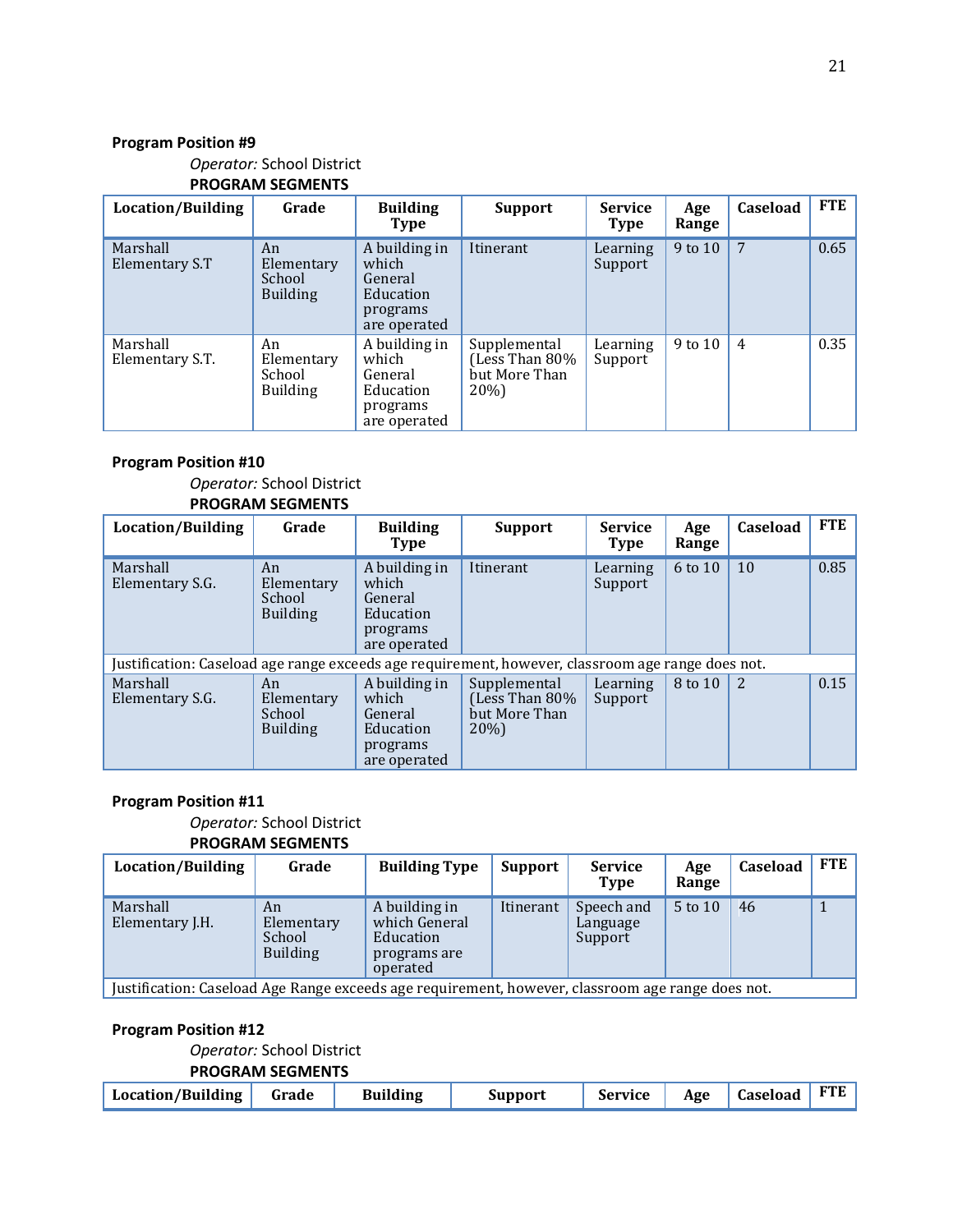|                    |                                       | <b>Type</b>                                                             |                                                         | <b>Type</b>         | Range       |    |      |
|--------------------|---------------------------------------|-------------------------------------------------------------------------|---------------------------------------------------------|---------------------|-------------|----|------|
| Middle School A.G. | A Middle<br>School<br><b>Building</b> | A building in<br>which General<br>Education<br>programs are<br>operated | Itinerant                                               | Learning<br>Support | 11 to<br>13 | 15 | 0.85 |
| Middle School A.G. | A Middle<br>School<br><b>Building</b> | A building in<br>which General<br>Education<br>programs are<br>operated | Supplemental<br>(Less Than 80%<br>but More Than<br>20%) | Learning<br>Support | 11 to<br>13 | 3  | 0.15 |

#### *Operator:* School District **PROGRAM SEGMENTS**

| <b>Location/Building</b> | Grade                                 | <b>Building Type</b>                                                    | <b>Support</b>                                          | <b>Service</b><br><b>Type</b> | Age<br>Range | Caseload | <b>FTE</b> |
|--------------------------|---------------------------------------|-------------------------------------------------------------------------|---------------------------------------------------------|-------------------------------|--------------|----------|------------|
| Middle School J.S.       | A Middle<br>School<br><b>Building</b> | A building in<br>which General<br>Education<br>programs are<br>operated | Itinerant                                               | Learning<br>Support           | 11 to<br>13  | 12       | 0.7        |
| Middle School J.S.       | A Middle<br>School<br><b>Building</b> | A building in<br>which General<br>Education<br>programs are<br>operated | Supplemental<br>(Less Than 80%<br>but More Than<br>20%) | Learning<br>Support           | 11 to<br>13  | 5        | 0.3        |

#### **Program Position #14**

#### *Operator:* School District **PROGRAM SEGMENTS**

| Location/Building           | Grade                                 | <b>Building</b><br>Type                                                 | <b>Support</b>                                          | <b>Service</b><br><b>Type</b> | Age<br>Range | Caseload | FTE |
|-----------------------------|---------------------------------------|-------------------------------------------------------------------------|---------------------------------------------------------|-------------------------------|--------------|----------|-----|
| Middle School<br>A.Goodwin  | A Middle<br>School<br><b>Building</b> | A building in<br>which General<br>Education<br>programs are<br>operated | Itinerant                                               | Learning<br>Support           | 11 to<br>13  | 11       | 0.6 |
| Middle school A.<br>Goodwin | A Middle<br>School<br><b>Building</b> | A building in<br>which General<br>Education<br>programs are<br>operated | Supplemental<br>(Less Than 80%<br>but More Than<br>20%) | Learning<br>Support           | 11 to<br>13  | 7        | 0.4 |

#### **Program Position #15**

#### *Operator:* School District **PROGRAM SEGMENTS**

| Location/Building  | Grade                                 | <b>Building Type</b>                                                    | Support                        | <b>Service</b><br><b>Type</b> | Age<br>Range | Caseload | <b>FTE</b> |
|--------------------|---------------------------------------|-------------------------------------------------------------------------|--------------------------------|-------------------------------|--------------|----------|------------|
| Middle School M.M. | A Middle<br>School<br><b>Building</b> | A building in<br>which General<br>Education<br>programs are<br>operated | Itinerant                      | Learning<br>Support           | 11 to<br>13  | 11       | 0.7        |
| Middle School M.M. | A Middle<br>School                    | A building in<br>which General                                          | Supplemental<br>(Less Than 80% | Learning<br>Support           | 11 to<br>13  | 5        | 0.3        |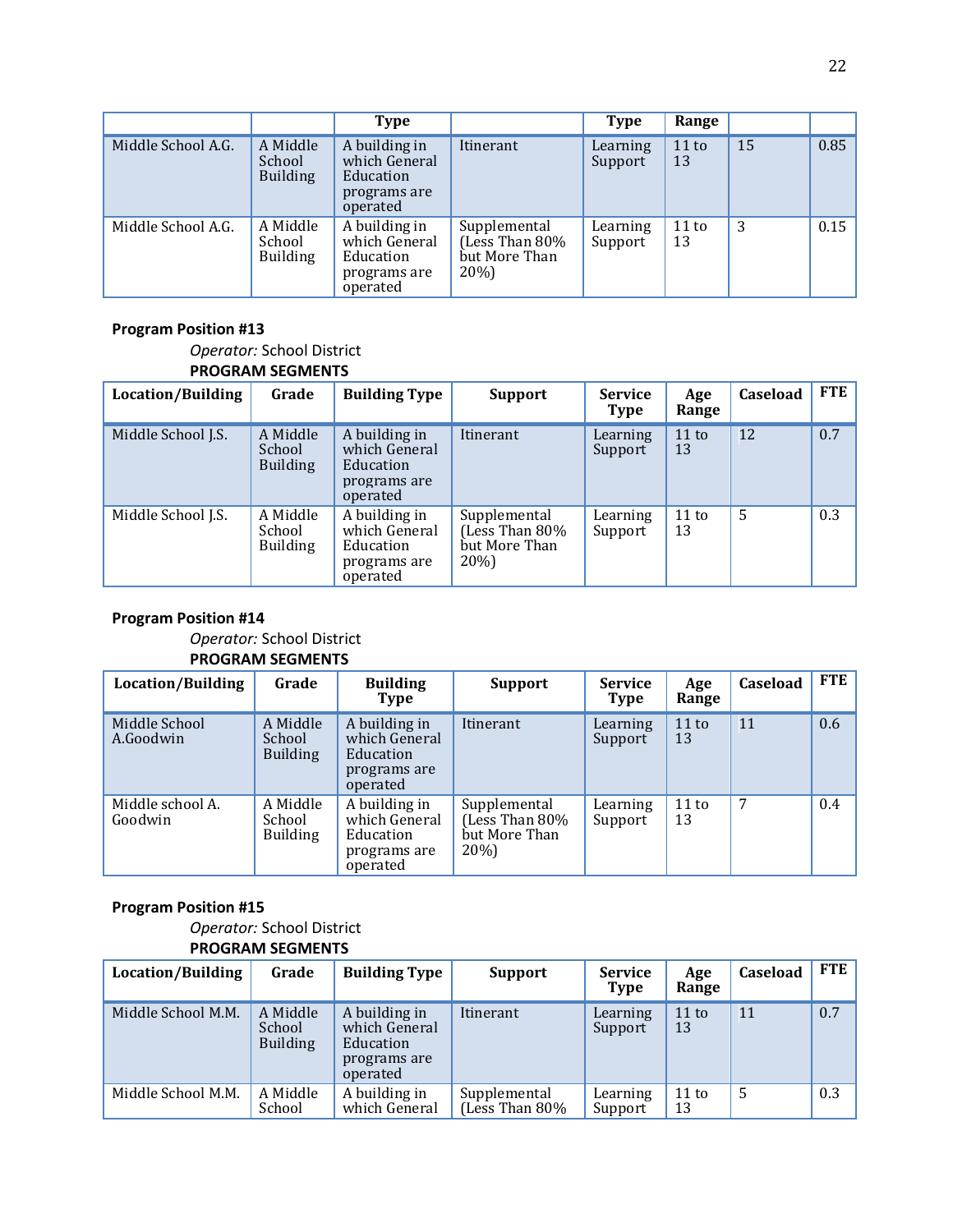| ducation<br>Building<br>programs are<br>operated | Than<br>but More<br>20%) |  |
|--------------------------------------------------|--------------------------|--|
|--------------------------------------------------|--------------------------|--|

#### *Operator:* School District **PROGRAM SEGMENTS**

| Location/Building  | Grade                                 | <b>Building</b><br>Type                                                 | <b>Support</b>                                          | <b>Service</b><br><b>Type</b> | Age<br>Range | Caseload | <b>FTE</b> |
|--------------------|---------------------------------------|-------------------------------------------------------------------------|---------------------------------------------------------|-------------------------------|--------------|----------|------------|
| Middle School P.Z  | A Middle<br>School<br><b>Building</b> | A building in<br>which General<br>Education<br>programs are<br>operated | Itinerant                                               | Learning<br>Support           | 11 to<br>13  | 14       | 0.75       |
| Middle School P.Z. | A Middle<br>School<br><b>Building</b> | A building in<br>which General<br>Education<br>programs are<br>operated | Supplemental<br>(Less Than 80%<br>but More Than<br>20%) | Learning<br>Support           | 11 to<br>13  | 4        | 0.25       |

#### **Program Position #17**

#### *Operator:* School District **PROGRAM SEGMENTS**

| Location/Building | Grade                                 | <b>Building Type</b>                                                    | <b>Support</b>                                          | <b>Service</b><br><b>Type</b>    | Age<br>Range | <b>Caseload</b> | FTE |
|-------------------|---------------------------------------|-------------------------------------------------------------------------|---------------------------------------------------------|----------------------------------|--------------|-----------------|-----|
| Middle School E.M | A Middle<br>School<br><b>Building</b> | A building in<br>which General<br>Education<br>programs are<br>operated | <b>Full-Time Special</b><br><b>Education Class</b>      | Life<br><b>Skills</b><br>Support | 11 to<br>13  | $\overline{4}$  | 0.8 |
| Middle School E.M | A Middle<br>School<br><b>Building</b> | A building in<br>which General<br>Education<br>programs are<br>operated | Supplemental<br>(Less Than 80%<br>but More Than<br>20%) | Life<br><b>Skills</b><br>Support | 11 to<br>13  | 2               | 0.2 |

#### **Program Position #18**

#### *Operator:* School District **PROGRAM SEGMENTS**

| Location/Building                                                                                 | Grade                                         | <b>Building Type</b>                                                    | Support   | <b>Service</b><br>Type            | Age<br>Range | Caseload | <b>FTE</b> |
|---------------------------------------------------------------------------------------------------|-----------------------------------------------|-------------------------------------------------------------------------|-----------|-----------------------------------|--------------|----------|------------|
| Hatfield/Middle<br>School S.T                                                                     | An<br>Elementary<br>School<br><b>Building</b> | A building in<br>which General<br>Education<br>programs are<br>operated | Itinerant | Speech and<br>Language<br>Support | 5 to 13      | 39       |            |
| Justification: Caseload age range exceeds age requirement, however, classroom age range does not. |                                               |                                                                         |           |                                   |              |          |            |

#### **Program Position #19**

#### *Operator:* School District

| <b>Location/Building</b> | Grade    | <b>Building</b><br>Type | <b>Support</b> | <b>Service</b><br>Type | Age<br>Range | <b>Caseload</b> | <b>FTE</b> |
|--------------------------|----------|-------------------------|----------------|------------------------|--------------|-----------------|------------|
| High School M.C.         | A Senior | A building in           | Itinerant      | Learning               | $14$ to      |                 | 0.6        |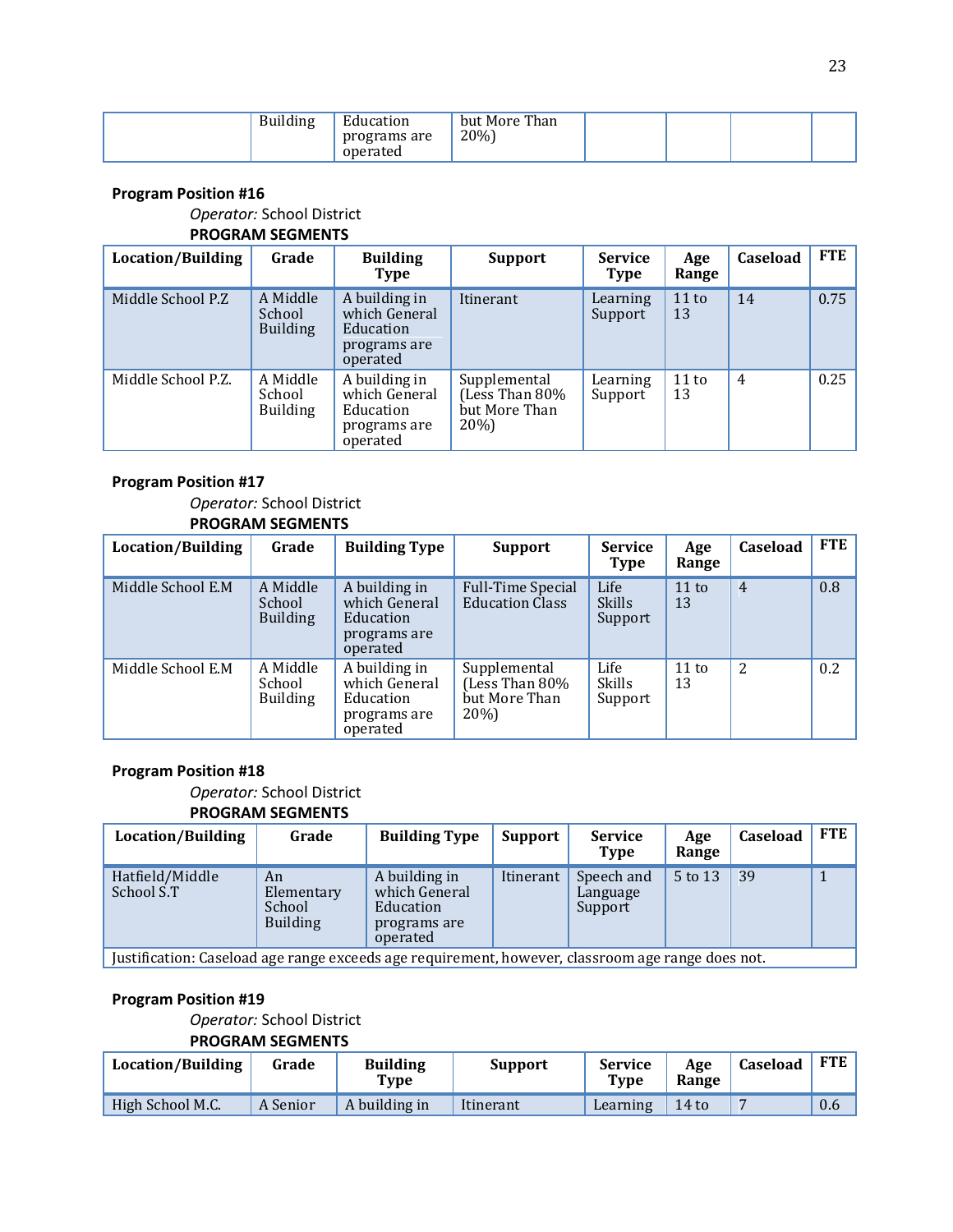|                  | High<br>School<br><b>Building</b>             | which General<br>Education<br>programs are<br>operated                  |                                                         | Support             | 17            |   |     |
|------------------|-----------------------------------------------|-------------------------------------------------------------------------|---------------------------------------------------------|---------------------|---------------|---|-----|
| High School M.C. | A Senior<br>High<br>School<br><b>Building</b> | A building in<br>which General<br>Education<br>programs are<br>operated | Supplemental<br>(Less Than 80%<br>but More Than<br>20%) | Learning<br>Support | $14$ to<br>17 | 5 | 0.4 |

#### *Operator:* School District **PROGRAM SEGMENTS**

| Location/Building | Grade                                         | <b>Building</b><br>Type                                                 | <b>Support</b>                                         | <b>Service</b><br>Type | Age<br>Range           | Caseload | <b>FTE</b> |
|-------------------|-----------------------------------------------|-------------------------------------------------------------------------|--------------------------------------------------------|------------------------|------------------------|----------|------------|
| High School D.C.  | A Senior<br>High<br>School<br><b>Building</b> | A building in<br>which General<br>Education<br>programs are<br>operated | Itinerant                                              | Learning<br>Support    | 15 <sub>to</sub><br>18 | 7        | 0.55       |
| High School D.C.  | A Senior<br>High<br>School<br><b>Building</b> | A building in<br>which General<br>Education<br>programs are<br>operated | Supplemental<br>Less Than 80%<br>but More Than<br>20%) | Learning<br>Support    | 15 <sub>to</sub><br>18 | 6        | 0.45       |

#### **Program Position #21**

#### *Operator:* School District **PROGRAM SEGMENTS**

| Location/Building | Grade                                         | <b>Building</b><br>Type                                                 | <b>Support</b>                                          | <b>Service</b><br><b>Type</b> | Age<br>Range           | <b>Caseload</b> | FTE |
|-------------------|-----------------------------------------------|-------------------------------------------------------------------------|---------------------------------------------------------|-------------------------------|------------------------|-----------------|-----|
| High School J.J.  | A Senior<br>High<br>School<br><b>Building</b> | A building in<br>which General<br>Education<br>programs are<br>operated | Itinerant                                               | Learning<br>Support           | 14 <sub>to</sub><br>17 | 8               | 0.6 |
| High School J.J.  | A Senior<br>High<br>School<br><b>Building</b> | A building in<br>which General<br>Education<br>programs are<br>operated | Supplemental<br>(Less Than 80%<br>but More Than<br>20%) | Learning<br>Support           | 14 <sub>to</sub><br>17 | 5               | 0.4 |

#### **Program Position #22**

#### *Operator:* School District **PROGRAM SEGMENTS**

| <b>Location/Building</b> | Grade                                         | <b>Building</b><br>Type                                                 | <b>Support</b>                                             | <b>Service</b><br><b>Type</b> | Age<br>Range           | Caseload | <b>FTE</b>    |
|--------------------------|-----------------------------------------------|-------------------------------------------------------------------------|------------------------------------------------------------|-------------------------------|------------------------|----------|---------------|
| High School M.F.         | A Senior<br>High<br>School<br><b>Building</b> | A building in<br>which General<br>Education<br>programs are<br>operated | Itinerant                                                  | Learning<br>Support           | 14 <sub>to</sub><br>17 | 8        | 0.6           |
| High School M.F.         | A Senior<br>High<br>School<br><b>Building</b> | A building in<br>which General<br>Education<br>programs are             | Supplemental<br>(Less Than $80\%$<br>but More Than<br>20%) | Learning<br>Support           | $14$ to<br>17          | 5        | $0.4^{\circ}$ |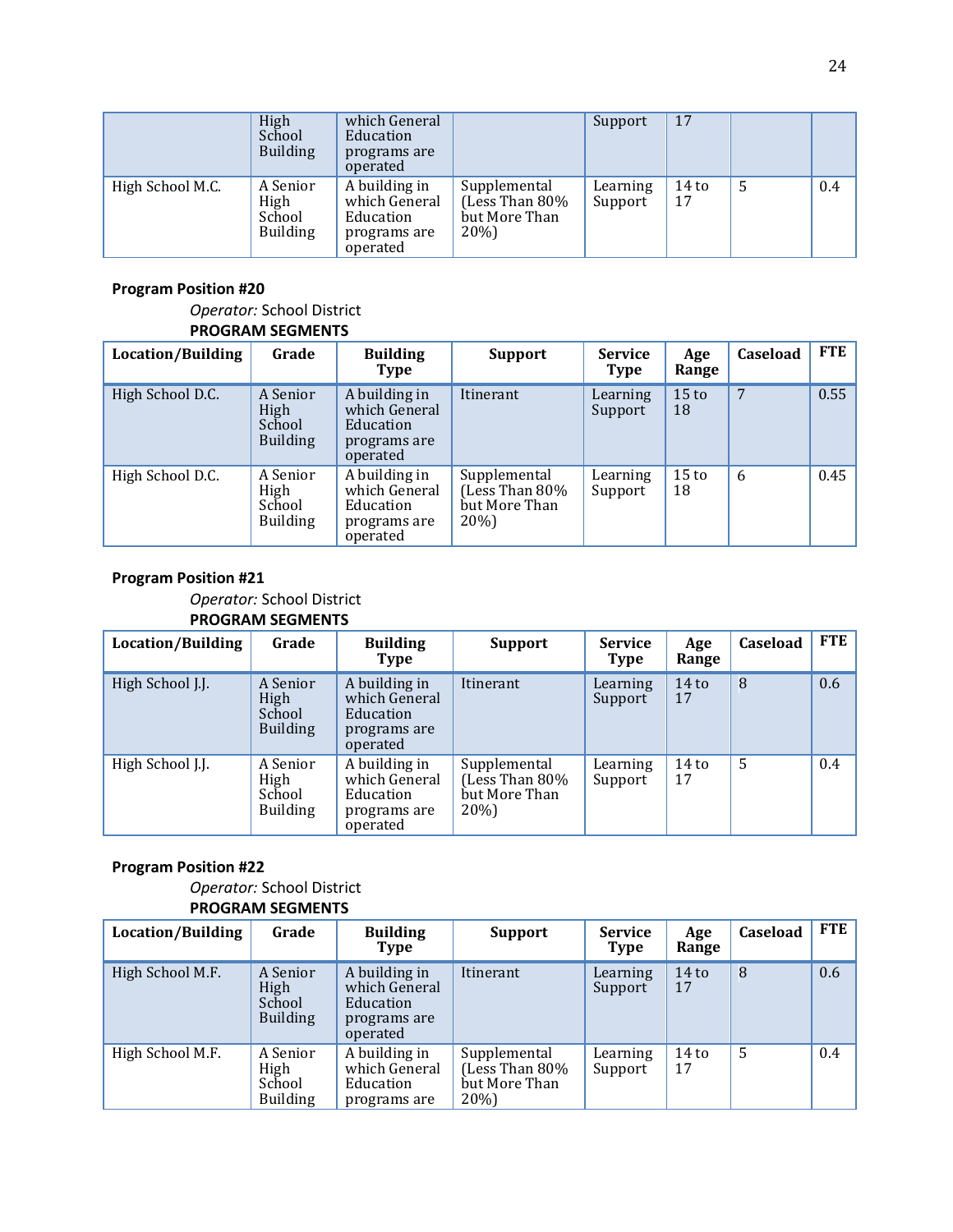#### *Operator:* School District

#### **PROGRAM SEGMENTS**

| Location/Building | Grade                                                | <b>Building</b><br>Type                                                 | <b>Support</b>                                          | <b>Service</b><br><b>Type</b> | Age<br>Range           | Caseload | <b>FTE</b> |
|-------------------|------------------------------------------------------|-------------------------------------------------------------------------|---------------------------------------------------------|-------------------------------|------------------------|----------|------------|
| High School B.M   | A Senior<br><b>High</b><br>School<br><b>Building</b> | A building in<br>which General<br>Education<br>programs are<br>operated | Itinerant                                               | Learning<br>Support           | 14 <sub>to</sub><br>17 | 12       | 0.85       |
| High School B.M.  | A Senior<br>High<br>School<br><b>Building</b>        | A building in<br>which General<br>Education<br>programs are<br>operated | Supplemental<br>(Less Than 80%<br>but More Than<br>20%) | Learning<br>Support           | $14$ to<br>17          | 2        | 0.15       |

#### **Program Position #24**

#### *Operator:* School District **PROGRAM SEGMENTS**

| Location/Building | Grade                                         | <b>Building</b><br>Type                                                 | <b>Support</b>                                          | <b>Service</b><br><b>Type</b> | Age<br>Range  | Caseload | <b>FTE</b> |
|-------------------|-----------------------------------------------|-------------------------------------------------------------------------|---------------------------------------------------------|-------------------------------|---------------|----------|------------|
| High School B.D.  | A Senior<br>High<br>School<br><b>Building</b> | A building in<br>which General<br>Education<br>programs are<br>operated | Itinerant                                               | Learning<br>Support           | $14$ to<br>17 | 7        | 0.65       |
| High School B.D.  | A Senior<br>High<br>School<br><b>Building</b> | A building in<br>which General<br>Education<br>programs are<br>operated | Supplemental<br>Less Than 80%)<br>but More Than<br>20%) | Learning<br>Support           | $14$ to<br>17 | 4        | 0.35       |

#### **Program Position #25**

#### *Operator:* School District **PROGRAM SEGMENTS**

| Location/Building | Grade                                         | <b>Building</b><br><b>Type</b>                                          | <b>Support</b>                                          | <b>Service</b><br><b>Type</b> | Age<br>Range           | Caseload       | <b>FTE</b> |
|-------------------|-----------------------------------------------|-------------------------------------------------------------------------|---------------------------------------------------------|-------------------------------|------------------------|----------------|------------|
| High School R.L.  | A Senior<br>High<br>School<br><b>Building</b> | A building in<br>which General<br>Education<br>programs are<br>operated | Itinerant                                               | Learning<br>Support           | 14 <sub>to</sub><br>17 | 8              | 0.6        |
| High School R.L.  | A Senior<br>High<br>School<br><b>Building</b> | A building in<br>which General<br>Education<br>programs are<br>operated | Supplemental<br>(Less Than 80%<br>but More Than<br>20%) | Learning<br>Support           | 14 <sub>to</sub><br>17 | $\overline{5}$ | 0.4        |

#### **Program Position #26**

#### *Operator:* School District

| Location/Building   Grade   Building Type   Support |  |  | Service   Age   Caseload   FTE |  |
|-----------------------------------------------------|--|--|--------------------------------|--|
|                                                     |  |  |                                |  |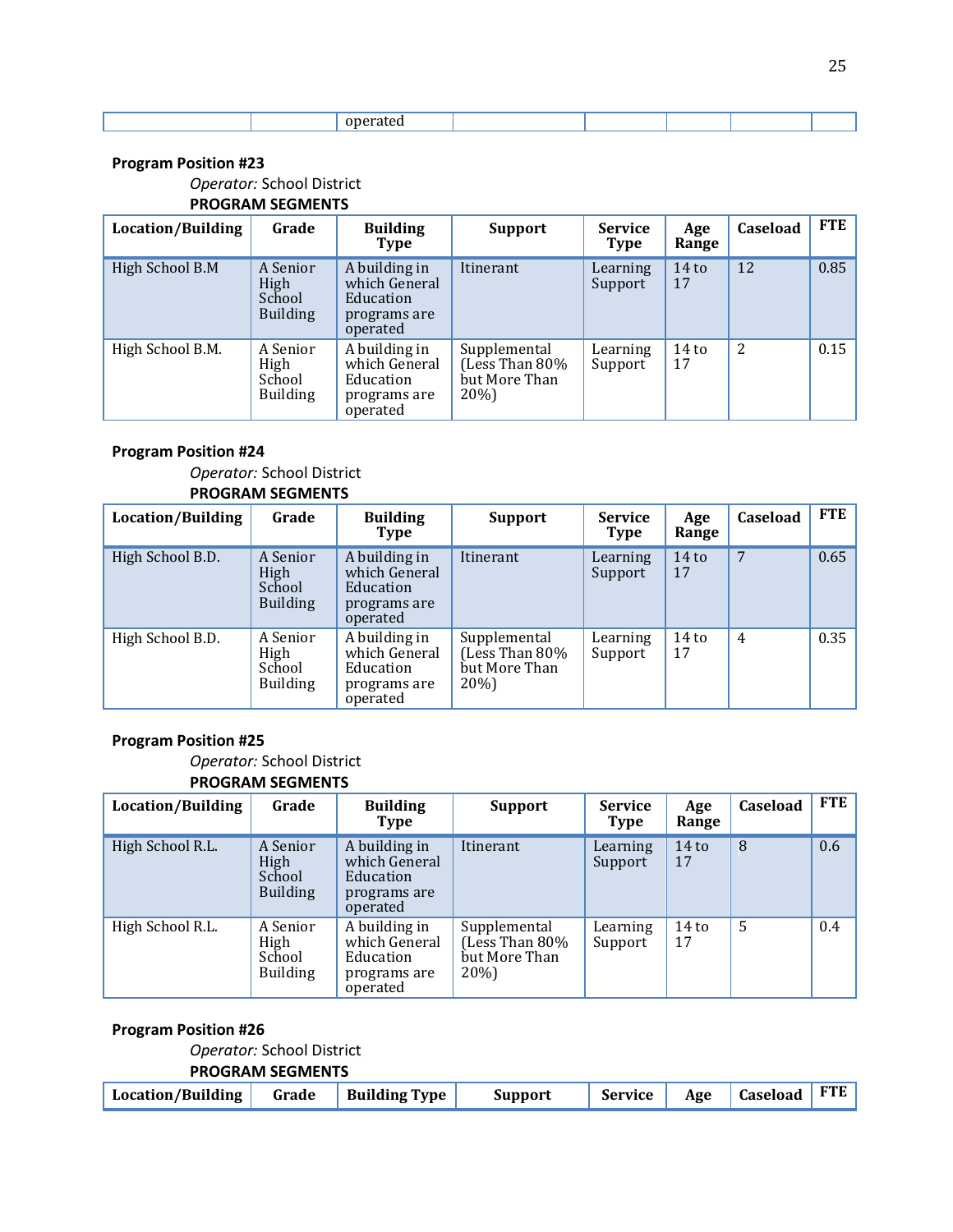|                  |                                               |                                                                         |                                                        | Type                             | Range         |   |  |
|------------------|-----------------------------------------------|-------------------------------------------------------------------------|--------------------------------------------------------|----------------------------------|---------------|---|--|
| High School C.C. | A Senior<br>High<br>School<br><b>Building</b> | A building in<br>which General<br>Education<br>programs are<br>operated | Supplemental<br>(Less Than 80%<br>but More Than<br>20% | Life<br><b>Skills</b><br>Support | $14$ to<br>17 | 4 |  |

#### *Operator:* School District **PROGRAM SEGMENTS**

| Location/Building | Grade                                         | <b>Building</b><br>Type                                                    | <b>Support</b>                                          | <b>Service</b><br><b>Type</b> | Age<br>Range | <b>Caseload</b> | <b>FTE</b> |
|-------------------|-----------------------------------------------|----------------------------------------------------------------------------|---------------------------------------------------------|-------------------------------|--------------|-----------------|------------|
| Hatfield JF       | An<br>Elementary<br>School<br><b>Building</b> | A building in<br>which<br>General<br>Education<br>programs are<br>operated | Itinerant                                               | Learning<br>Support           | 5 to 7       | 8               | 0.75       |
| Hatfield JF       | An<br>Elementary<br>School<br><b>Building</b> | A building in<br>which<br>General<br>Education<br>programs are<br>operated | Supplemental<br>(Less Than 80%<br>but More Than<br>20%) | Learning<br>Support           | 5 to 7       | 3               | 0.25       |

#### **Program Position #28**

*Operator:* School District

#### **PROGRAM SEGMENTS**

| Location/Building | Grade                                         | <b>Building</b><br>Type                                                    | <b>Support</b>                                           | <b>Service</b><br><b>Type</b> | Age<br>Range | Caseload       | <b>FTE</b> |
|-------------------|-----------------------------------------------|----------------------------------------------------------------------------|----------------------------------------------------------|-------------------------------|--------------|----------------|------------|
| Hatfield AP       | An<br>Elementary<br>School<br><b>Building</b> | A building in<br>which<br>General<br>Education<br>programs are<br>operated | Itinerant                                                | Learning<br>Support           | 8 to 10      | 8              | 0.7        |
| Hatfield AP       | An<br>Elementary<br>School<br><b>Building</b> | A building in<br>which<br>General<br>Education<br>programs are<br>operated | Supplemental<br>Less Than 80%<br>but More Than<br>$20\%$ | Learning<br>Support           | 8 to 10      | $\overline{4}$ | 0.3        |

#### **Program Position #29**

*Operator:* Intermediate Unit **PROGRAM SEGMENTS**

| Location/Building                                                                                       | Grade                                      | <b>Building Type</b>                                                    | <b>Support</b> | <b>Service</b><br><b>Type</b>     | Age<br>Range      | Caseload       | <b>FTE</b> |  |
|---------------------------------------------------------------------------------------------------------|--------------------------------------------|-------------------------------------------------------------------------|----------------|-----------------------------------|-------------------|----------------|------------|--|
| FCCTI/Colonial<br>Campus/M.B.                                                                           | A Senior High<br>School<br><b>Building</b> | A building in<br>which General<br>Education<br>programs are<br>operated | Itinerant      | Speech and<br>Language<br>Support | 11 to<br>18       | $\overline{4}$ | 0.01       |  |
| Justification: Caseload age range exceeds age range requirement, however, classroom age range does not. |                                            |                                                                         |                |                                   |                   |                |            |  |
| Menallen<br>Elementary                                                                                  | An<br>Elementary                           | A building in<br>which General                                          | Itinerant      | Speech and<br>Language            | $6 \text{ to } 6$ |                | 0.01       |  |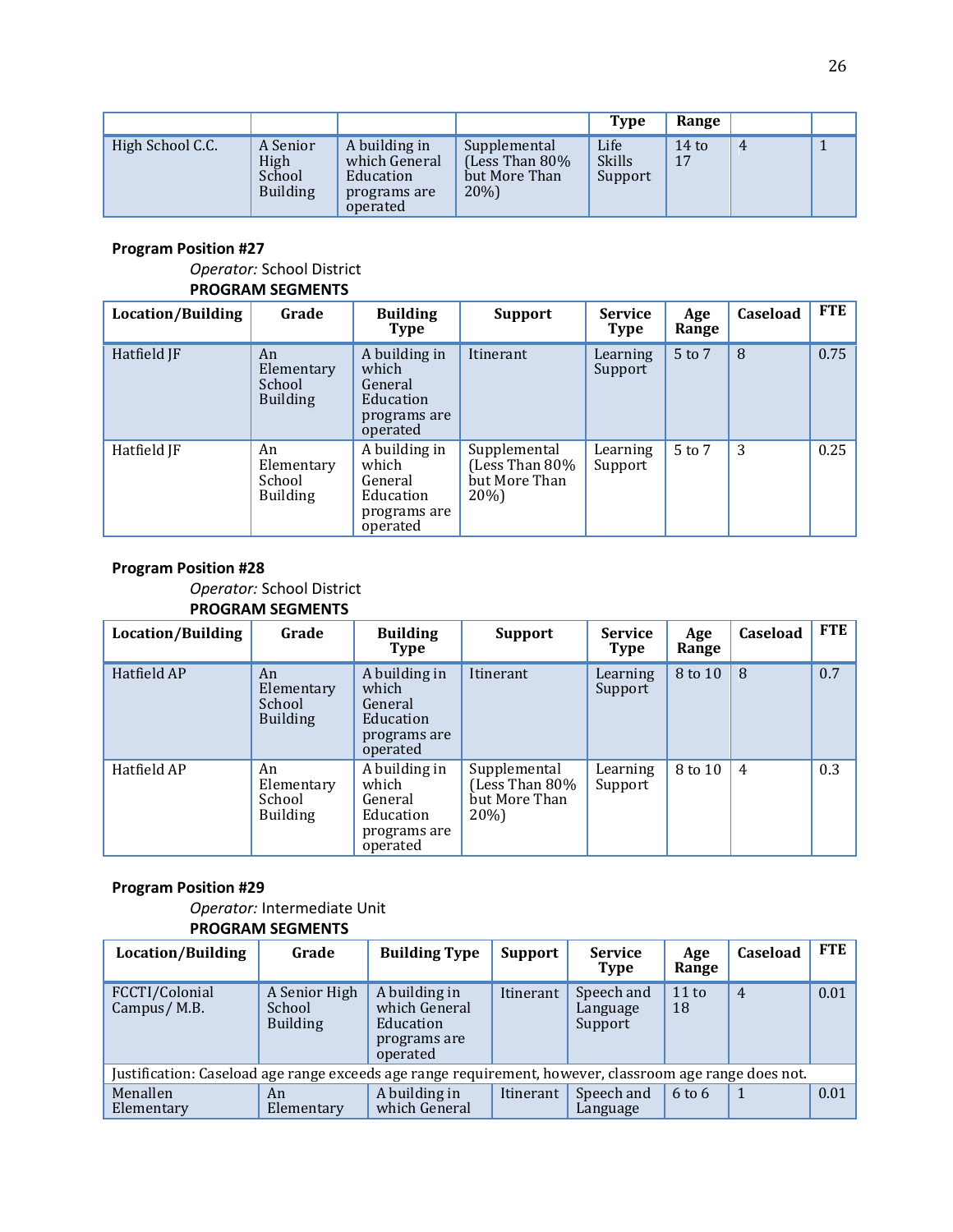| Ē<br>hool<br>Education<br>$\mathbf{u}$<br><sub>n</sub><br>programs are<br>ding.<br>operated | Support |
|---------------------------------------------------------------------------------------------|---------|
|---------------------------------------------------------------------------------------------|---------|

*Operator:* Intermediate Unit

#### **PROGRAM SEGMENTS**

| Location/Building                                                                             | Grade                                         | <b>Building Type</b>                                                    | Support   | <b>Service</b><br>Type            | Age<br>Range          | Caseload | FTE  |
|-----------------------------------------------------------------------------------------------|-----------------------------------------------|-------------------------------------------------------------------------|-----------|-----------------------------------|-----------------------|----------|------|
| Laurel Highlands<br>High School K.B.                                                          | A Senior<br>High<br>School<br><b>Building</b> | A building in<br>which General<br>Education<br>programs are<br>operated | Itinerant | Speech and<br>Language<br>Support | $14 \text{ to}$<br>18 | 7        | 0.11 |
| Hutchinson/New<br>Directions/INH K.B.                                                         | A Senior<br>High<br>School<br><b>Building</b> | A building in<br>which General<br>Education<br>programs are<br>operated | Itinerant | Speech and<br>Language<br>Support | 6 to 14               | 15       | 0.3  |
| Justification: Caseload exceeds age range requirement, however, classroom age range does not. |                                               |                                                                         |           |                                   |                       |          |      |

#### **Program Position #31**

*Operator:* Intermediate Unit **PROGRAM SEGMENTS**

| Location/Building                                                                                                                      | Grade                                         | <b>Building Type</b>                                                    | <b>Support</b> | <b>Service</b><br><b>Type</b>              | Age<br>Range  | Caseload       | FTE  |  |  |
|----------------------------------------------------------------------------------------------------------------------------------------|-----------------------------------------------|-------------------------------------------------------------------------|----------------|--------------------------------------------|---------------|----------------|------|--|--|
| Hutchinson S.N                                                                                                                         | An<br>Elementary<br>School<br><b>Building</b> | A building in<br>which General<br>Education<br>programs are<br>operated | Itinerant      | Deaf and<br>Hearing<br>Impaired<br>Support | $9$ to $9$    | 1              | 0.01 |  |  |
| High School S.N                                                                                                                        | A Senior High<br>School<br><b>Building</b>    | A building in<br>which General<br>Education<br>programs are<br>operated | Itinerant      | Deaf and<br>Hearing<br>Impaired<br>Support | $14$ to<br>17 | $\overline{4}$ | 0.01 |  |  |
| Justification: Caseload is greater than 1 because she has 4 students within the same building that she provides<br>itinerant services. |                                               |                                                                         |                |                                            |               |                |      |  |  |

#### **Program Position #32**

#### *Operator:* Intermediate Unit **PROGRAM SEGMENTS**

| Location/Building | Grade                                         | <b>Building Type</b>                                                    | Support   | <b>Service</b><br><b>Type</b>               | Age<br>Range          | <b>Caseload</b> | <b>FTE</b> |
|-------------------|-----------------------------------------------|-------------------------------------------------------------------------|-----------|---------------------------------------------|-----------------------|-----------------|------------|
| High School       | A Senior<br>High<br>School<br><b>Building</b> | A building in<br>which General<br>Education<br>programs are<br>operated | Itinerant | Blind or<br>Visually<br>Impaired<br>Support | $17 \text{ to}$<br>17 |                 | 0.3        |

#### **Program Position #33**

#### *Operator:* Intermediate Unit

| Location/Building | Grade | <b>Building</b> | <b>Support</b> | Service   Age   Caseload   FTE |  |  |
|-------------------|-------|-----------------|----------------|--------------------------------|--|--|
|                   |       |                 |                |                                |  |  |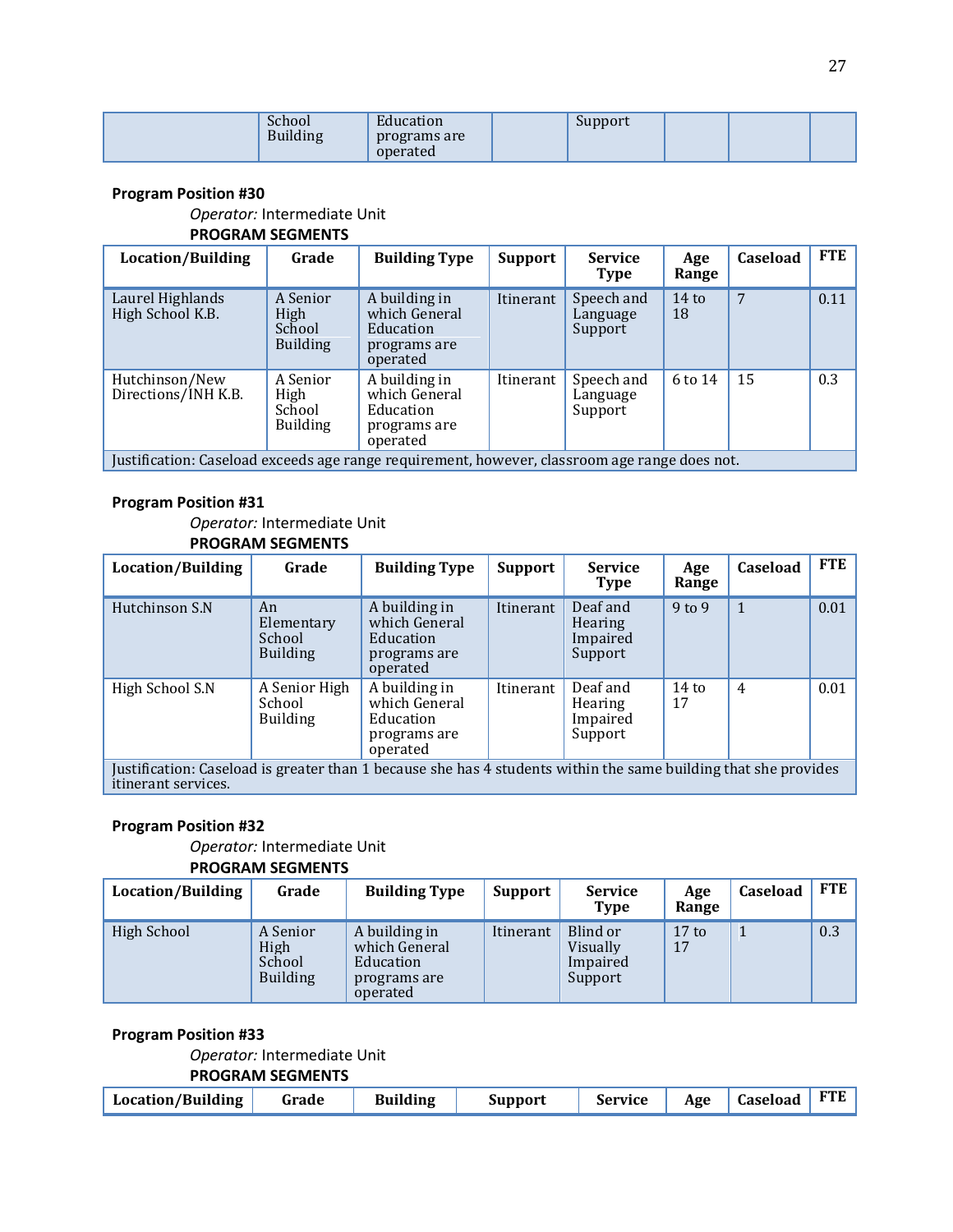|                            |                                               | <b>Type</b>                                                                |                                                         | <b>Type</b>                                | Range                  |   |      |
|----------------------------|-----------------------------------------------|----------------------------------------------------------------------------|---------------------------------------------------------|--------------------------------------------|------------------------|---|------|
| Marshall<br>Elementary S.T | An<br>Elementary<br>School<br><b>Building</b> | A building in<br>which<br>General<br>Education<br>programs<br>are operated | Itinerant                                               | Deaf and<br>Hearing<br>Impaired<br>Support | $7$ to $9$             | 1 | 0.04 |
| High School S.T.           | A Senior<br>High School<br><b>Building</b>    | A building in<br>which<br>General<br>Education<br>programs<br>are operated | Supplemental<br>Less Than)<br>80% but More<br>Than 20%) | Deaf and<br>Hearing<br>Impaired<br>Support | 15 <sub>to</sub><br>16 | 1 | 0.16 |

*Operator:* Intermediate Unit **PROGRAM SEGMENTS**

| Location/Building                                                                             | Grade                                         | <b>Building Type</b>                                                    | <b>Support</b> | <b>Service</b><br><b>Type</b>               | Age<br>Range          | Caseload     | <b>FTE</b> |
|-----------------------------------------------------------------------------------------------|-----------------------------------------------|-------------------------------------------------------------------------|----------------|---------------------------------------------|-----------------------|--------------|------------|
| Hutchinson<br>Elementary A.S                                                                  | An<br>Elementary<br>School<br><b>Building</b> | A building in<br>which General<br>Education<br>programs are<br>operated | Itinerant      | Blind or<br>Visually<br>Impaired<br>Support | 6 to 10               | 3            | 0.08       |
| Justification: Caseload exceeds age range requirement, however, classroom age range does not. |                                               |                                                                         |                |                                             |                       |              |            |
| Middle School A.S.                                                                            | A Middle<br>School<br><b>Building</b>         | A building in<br>which General<br>Education<br>programs are<br>operated | Itinerant      | Blind or<br>Visually<br>Impaired<br>Support | 11 to<br>13           | 2            | 0.05       |
| High School A.S.                                                                              | A Senior High<br>School<br><b>Building</b>    | A building in<br>which General<br>Education<br>programs are<br>operated | Itinerant      | Blind or<br>Visually<br>Impaired<br>Support | $14 \text{ to}$<br>17 | 6            | 0.2        |
| Clark A.S.                                                                                    | An<br>Elementary<br>School<br><b>Building</b> | A building in<br>which General<br>Education<br>programs are<br>operated | Itinerant      | Blind or<br>Visually<br>Impaired<br>Support | 8 to 10               | $\mathbf{1}$ | 0.01       |

#### **Program Position #35**

## *Operator:* School District

| Location/Building                                                                            | Grade                                         | <b>Building</b><br>Type                                                       | <b>Support</b>                             | <b>Service</b><br><b>Type</b>              | Age<br>Range | Caseload | FTE |
|----------------------------------------------------------------------------------------------|-----------------------------------------------|-------------------------------------------------------------------------------|--------------------------------------------|--------------------------------------------|--------------|----------|-----|
| Marshall<br>Elementary MDS                                                                   | An<br>Elementary<br>School<br><b>Building</b> | A building<br>in which<br>General<br>Education<br>programs<br>are<br>operated | Full-Time<br>Special<br>Education<br>Class | Multiple<br><b>Disabilities</b><br>Support | $5$ to 9     | 3        | 0.7 |
| Justification: Age Range has been addressed in students IEP's and through age range waivers. |                                               |                                                                               |                                            |                                            |              |          |     |
| Marshall<br>Elementary MDS                                                                   | An<br>Elementary<br>School                    | A building<br>in which<br>General                                             | Supplemental<br>(Less Than<br>80% but More | Multiple<br><b>Disabilities</b><br>Support | $5$ to 9     | 2        | 0.3 |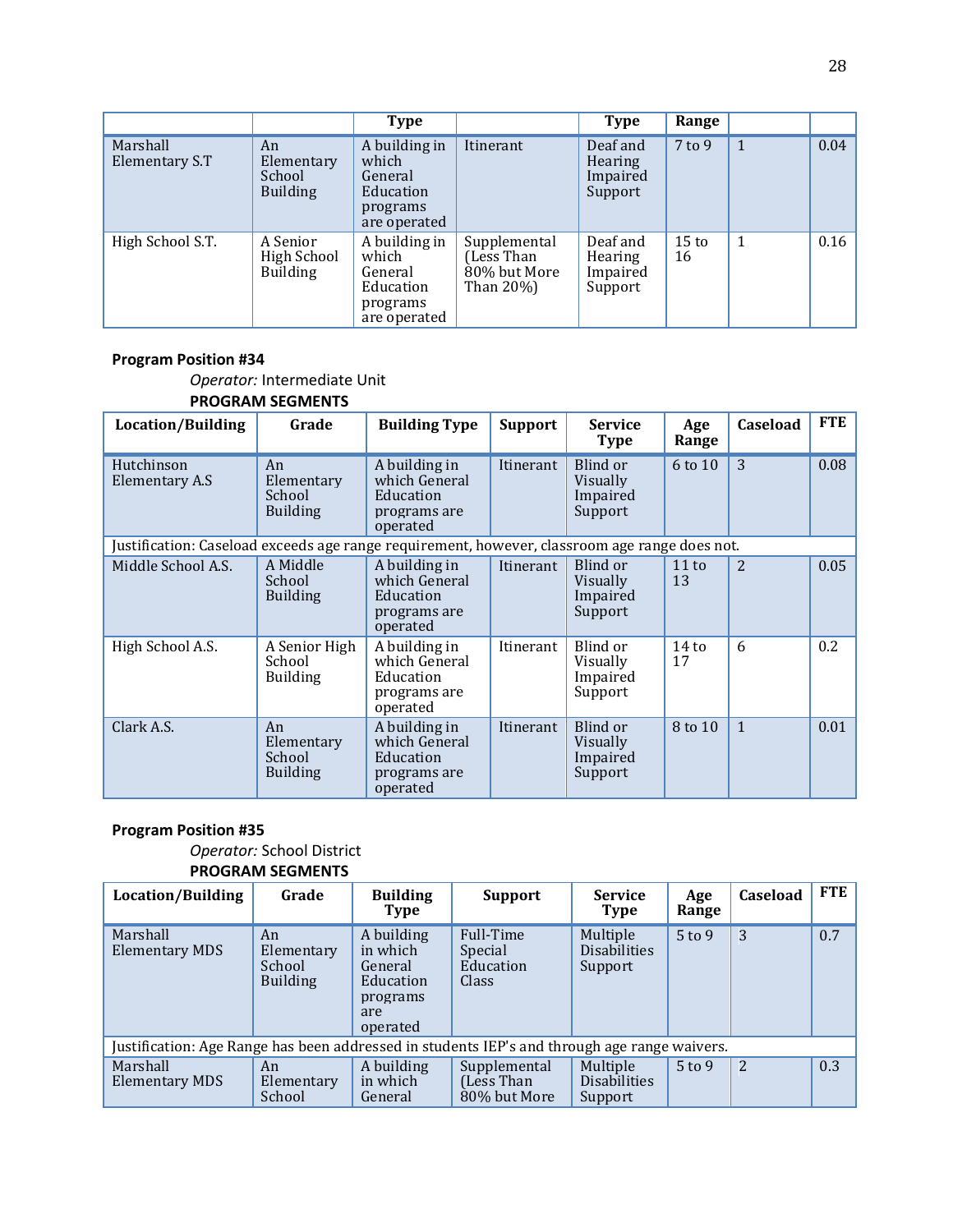|                                                                                               | <b>Building</b> | Education<br>programs<br>are<br>operated | Than $20\%$ ) |  |  |  |  |  |
|-----------------------------------------------------------------------------------------------|-----------------|------------------------------------------|---------------|--|--|--|--|--|
| Justification: Age range has been addressed in student's IEP's and through age range waivers. |                 |                                          |               |  |  |  |  |  |

*Operator:* Intermediate Unit **PROGRAM SEGMENTS**

| Location/Building                                                                                 | Grade                                         | <b>Building Type</b>                                                    | <b>Support</b> | <b>Service</b><br><b>Type</b>     | Age<br>Range          | Caseload | <b>FTE</b> |
|---------------------------------------------------------------------------------------------------|-----------------------------------------------|-------------------------------------------------------------------------|----------------|-----------------------------------|-----------------------|----------|------------|
| FCCTI M.B.                                                                                        | A Senior High<br>School<br><b>Building</b>    | A building in<br>which General<br>Education<br>programs are<br>operated | Itinerant      | Speech and<br>Language<br>Support | $14 \text{ to}$<br>17 | 3        | 0.05       |
| Justification: Caseload age range exceeds age requirement, however, classroom age range does not. |                                               |                                                                         |                |                                   |                       |          |            |
| IU#1 Campus at<br>Colonial MB                                                                     | A Middle<br>School<br><b>Building</b>         | A building in<br>which General<br>Education<br>programs are<br>operated | Itinerant      | Speech and<br>Language<br>Support | $11 \text{ to}$<br>11 | 1        | 0.01       |
| Menallen<br><b>Elementary School</b><br>МB                                                        | An<br>Elementary<br>School<br><b>Building</b> | A building in<br>which General<br>Education<br>programs are<br>operated | Itinerant      | Speech and<br>Language<br>Support | 7 to 7                | 1        | 0.01       |

#### **Program Position #37**

*Operator:* Intermediate Unit **PROGRAM SEGMENTS**

| Location/Building                                                                                 | Grade                                         | <b>Building Type</b>                                                    | <b>Support</b> | <b>Service</b><br><b>Type</b>     | Age<br>Range  | <b>Caseload</b> | FTE  |
|---------------------------------------------------------------------------------------------------|-----------------------------------------------|-------------------------------------------------------------------------|----------------|-----------------------------------|---------------|-----------------|------|
| INH/Laurel<br>Highlands High<br>School K.B                                                        | A Senior High<br>School<br><b>Building</b>    | A building in<br>which General<br>Education<br>programs are<br>operated | Itinerant      | Speech and<br>Language<br>Support | $14$ to<br>17 | 7               | 0.16 |
| Hutchinson Ele./New<br>Directions KB                                                              | An<br>Elementary<br>School<br><b>Building</b> | A building in<br>which General<br>Education<br>programs are<br>operated | Itinerant      | Speech and<br>Language<br>Support | 6 to 10       | 14              | 0.25 |
| Justification: Caseload age range exceeds age requirement, however, classroom age range does not. |                                               |                                                                         |                |                                   |               |                 |      |

#### **Program Position #38**

*Operator:* Intermediate Unit

| Location/Building             | Grade                                         | <b>Building Type</b>                                                    | Support   | <b>Service</b><br><b>Type</b>              | Age<br>Range | Caseload | <b>FTE</b> |
|-------------------------------|-----------------------------------------------|-------------------------------------------------------------------------|-----------|--------------------------------------------|--------------|----------|------------|
| Hutchinson<br>Elementary S.N. | An<br>Elementary<br>School<br><b>Building</b> | A building in<br>which General<br>Education<br>programs are<br>operated | Itinerant | Deaf and<br>Hearing<br>Impaired<br>Support | $9$ to $9$   |          | 0.01       |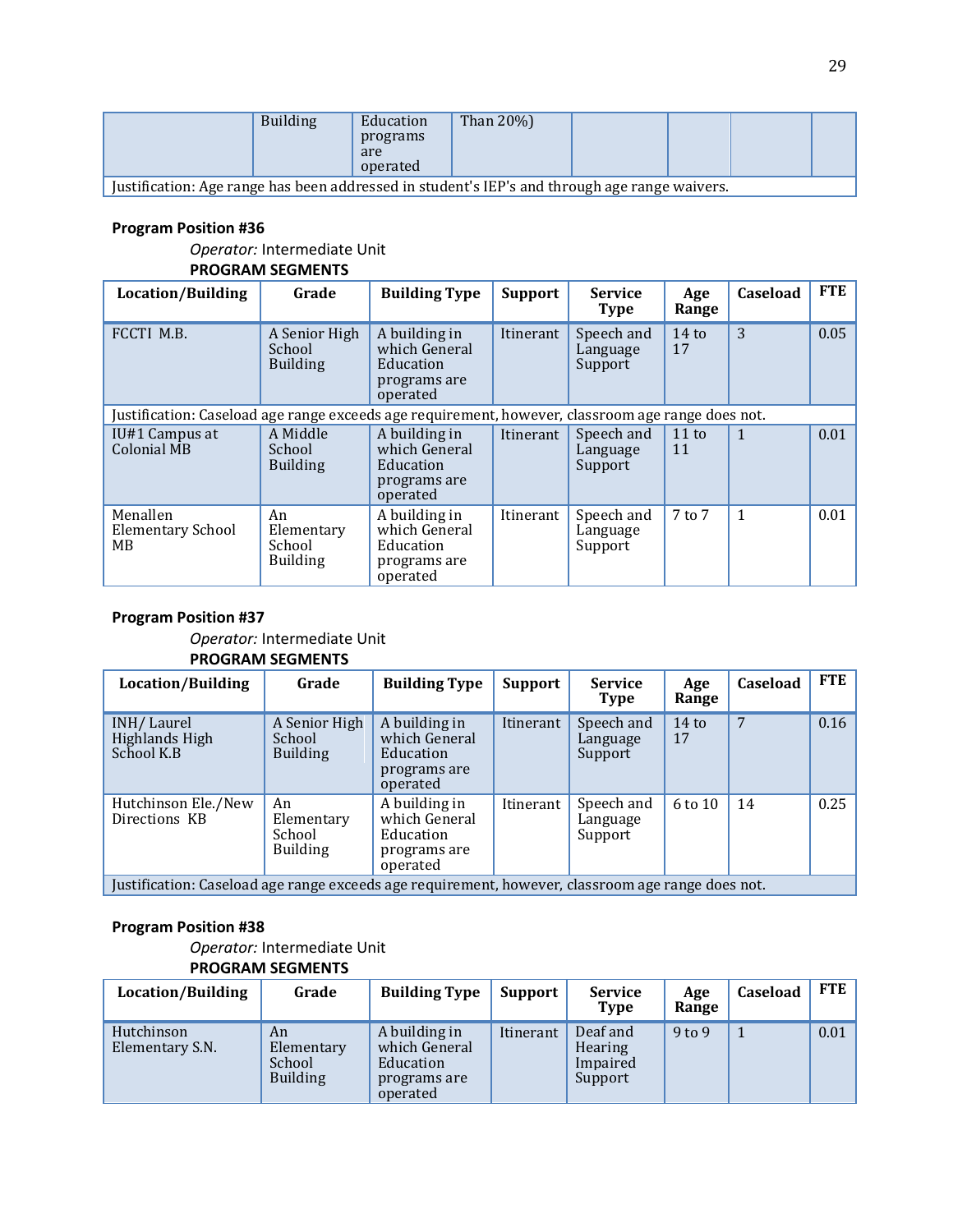| Laurel Highlands<br>High School S.N. | A Senior High<br>School<br>Building | A building in<br>which General<br>Education<br>programs are<br>operated | Itinerant | Deaf and<br>Hearing<br>Impaired<br>Support | $14$ to<br>17 |  | 0.13 |
|--------------------------------------|-------------------------------------|-------------------------------------------------------------------------|-----------|--------------------------------------------|---------------|--|------|
|--------------------------------------|-------------------------------------|-------------------------------------------------------------------------|-----------|--------------------------------------------|---------------|--|------|

#### *Operator:* Intermediate Unit **PROGRAM SEGMENTS**

| Location/Building                    | Grade                                         | <b>Building Type</b>                                                    | Support   | <b>Service</b><br><b>Type</b>              | Age<br>Range          | Caseload | <b>FTE</b> |
|--------------------------------------|-----------------------------------------------|-------------------------------------------------------------------------|-----------|--------------------------------------------|-----------------------|----------|------------|
| Marshall Elementary<br>S.T           | An<br>Elementary<br>School<br><b>Building</b> | A building in<br>which General<br>Education<br>programs are<br>operated | Itinerant | Deaf and<br>Hearing<br>Impaired<br>Support | $7$ to $7$            | 1        | 0.04       |
| Laurel Highlands<br>High School S.T. | A Senior High<br>School<br><b>Building</b>    | A building in<br>which General<br>Education<br>programs are<br>operated | Itinerant | Deaf and<br>Hearing<br>Impaired<br>Support | $15 \text{ to}$<br>15 | 1        | 0.16       |

#### **Program Position #40**

*Operator:* Intermediate Unit **PROGRAM SEGMENTS**

| Location/Building                    | Grade                                         | <b>Building Type</b>                                                    | <b>Support</b> | <b>Service</b><br><b>Type</b>               | Age<br>Range          | <b>Caseload</b> | <b>FTE</b> |
|--------------------------------------|-----------------------------------------------|-------------------------------------------------------------------------|----------------|---------------------------------------------|-----------------------|-----------------|------------|
| Laurel Highlands<br>High School K.D. | A Senior<br>High<br>School<br><b>Building</b> | A building in<br>which General<br>Education<br>programs are<br>operated | Itinerant      | Blind or<br>Visually<br>Impaired<br>Support | $17 \text{ to}$<br>17 |                 | 0.3        |

#### **Program Position #41**

*Operator:* Intermediate Unit **PROGRAM SEGMENTS**

| Location/Building                                                                                 | Grade                                         | <b>Building Type</b>                                                    | Support   | <b>Service</b><br>Type                      | Age<br>Range          | Caseload       | <b>FTE</b> |
|---------------------------------------------------------------------------------------------------|-----------------------------------------------|-------------------------------------------------------------------------|-----------|---------------------------------------------|-----------------------|----------------|------------|
| Hutchinson/Clark<br>Elementary A.S.                                                               | An<br>Elementary<br>School<br><b>Building</b> | A building in<br>which General<br>Education<br>programs are<br>operated | Itinerant | Blind or<br>Visually<br>Impaired<br>Support | 6 to 10               | $\overline{4}$ | 0.11       |
| Justification: Caseload age range exceeds age requirement, however, classroom age range does not. |                                               |                                                                         |           |                                             |                       |                |            |
| Laurel Highlands<br>High School/INH                                                               | A Senior High<br>School<br><b>Building</b>    | A building in<br>which General<br>Education<br>programs are<br>operated | Itinerant | Blind or<br>Visually<br>Impaired<br>Support | $14$ to<br>17         | 6              | 0.2        |
| Laurel Highlands<br>Middle School A.S.                                                            | A Middle<br>School<br><b>Building</b>         | A building in<br>which General<br>Education<br>programs are<br>operated | Itinerant | Blind or<br>Visually<br>Impaired<br>Support | $12 \text{ to}$<br>13 | $\overline{c}$ | 0.05       |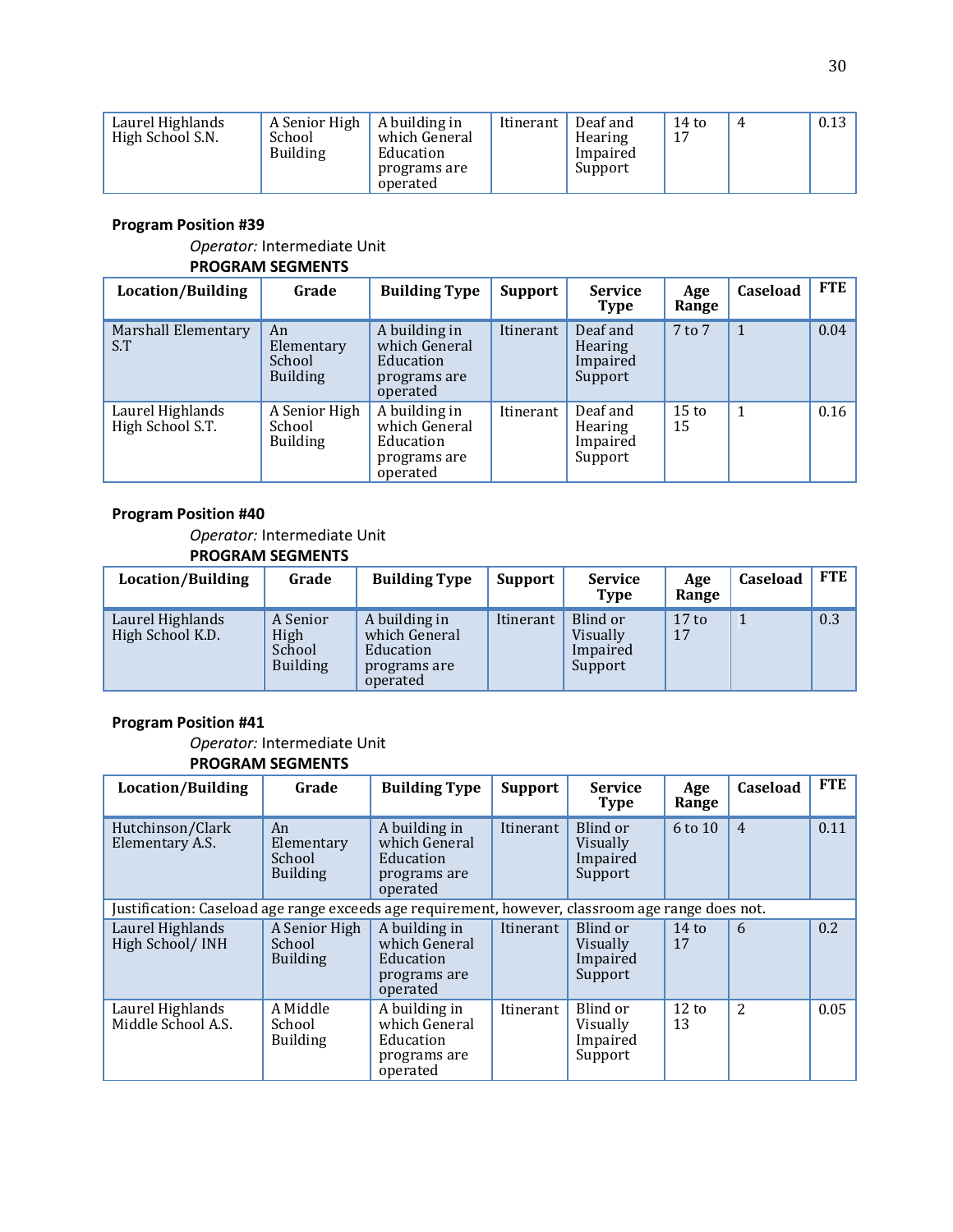#### *Operator:* Intermediate Unit **PROGRAM SEGMENTS**

| <b>Location/Building</b>    | Grade                                         | <b>Building</b><br><b>Type</b>                                             | <b>Support</b>                                          | <b>Service</b><br><b>Type</b> | Age<br>Range          | Caseload       | <b>FTE</b> |
|-----------------------------|-----------------------------------------------|----------------------------------------------------------------------------|---------------------------------------------------------|-------------------------------|-----------------------|----------------|------------|
| Marshall<br>Elementary J.R. | An<br>Elementary<br>School<br><b>Building</b> | A building in<br>which<br>General<br>Education<br>programs<br>are operated | <b>Itinerant</b>                                        | Emotional<br>Support          | 9 <sub>to</sub><br>10 | 3              | 0.5        |
| Marshall<br>Elementary J.R. | An<br>Elementary<br>School<br><b>Building</b> | A building in<br>which<br>General<br>Education<br>programs<br>are operated | Supplemental<br>(Less Than<br>80% but More<br>Than 20%) | Emotional<br>Support          | $6 \text{ to } 7$     | 1              | 0.15       |
| Marshall<br>Elementary J.R. | An<br>Elementary<br>School<br><b>Building</b> | A building in<br>which<br>General<br>Education<br>programs<br>are operated | Full-Time<br>Special<br><b>Education Class</b>          | Emotional<br>Support          | $6 \text{ to } 8$     | $\overline{2}$ | 0.35       |

#### **Program Position #43**

*Operator:* Intermediate Unit **PROGRAM SEGMENTS**

| Location/Building            | Grade                                         | <b>Building</b><br><b>Type</b>                                             | <b>Support</b>                                         | Service<br><b>Type</b> | Age<br>Range      | Caseload     | <b>FTE</b> |
|------------------------------|-----------------------------------------------|----------------------------------------------------------------------------|--------------------------------------------------------|------------------------|-------------------|--------------|------------|
| Hatfield<br>Elementary A.A.  | An<br>Elementary<br>School<br><b>Building</b> | A building in<br>which<br>General<br>Education<br>programs are<br>operated | Itinerant                                              | Autistic<br>Support    | 8 to 8            | $\mathbf{1}$ | 0.25       |
| Hatfifeld<br>Elementary A.A. | An<br>Elementary<br>School<br><b>Building</b> | A building in<br>which<br>General<br>Education<br>programs are<br>operated | Supplemental<br>(Less Than 80%<br>but More Than<br>20% | Autistic<br>Support    | $6 \text{ to } 7$ | $\mathbf{1}$ | 0.25       |
| Hatfield<br>Elementary A.A.  | An<br>Elementary<br>School<br><b>Building</b> | A building in<br>which<br>General<br>Education<br>programs are<br>operated | Full-Time<br>Special<br><b>Education Class</b>         | Autistic<br>Support    | $5$ to 6          | 3            | 0.5        |

#### **Program Position #44**

*Operator:* Intermediate Unit

| <b>Location/Building</b>     | Grade                                         | <b>Building</b><br>Type                        | <b>Support</b>                                 | <b>Service</b><br><b>Type</b> | Age<br>Range      | Caseload | <b>FTE</b> |
|------------------------------|-----------------------------------------------|------------------------------------------------|------------------------------------------------|-------------------------------|-------------------|----------|------------|
| Clark Elementary<br>TES G.K. | An<br>Elementary<br>School<br><b>Building</b> | A building in<br>which<br>General<br>Education | Full-Time<br>Special<br><b>Education Class</b> | Emotional<br>Support          | $6 \text{ to } 8$ | 4        | 0.8        |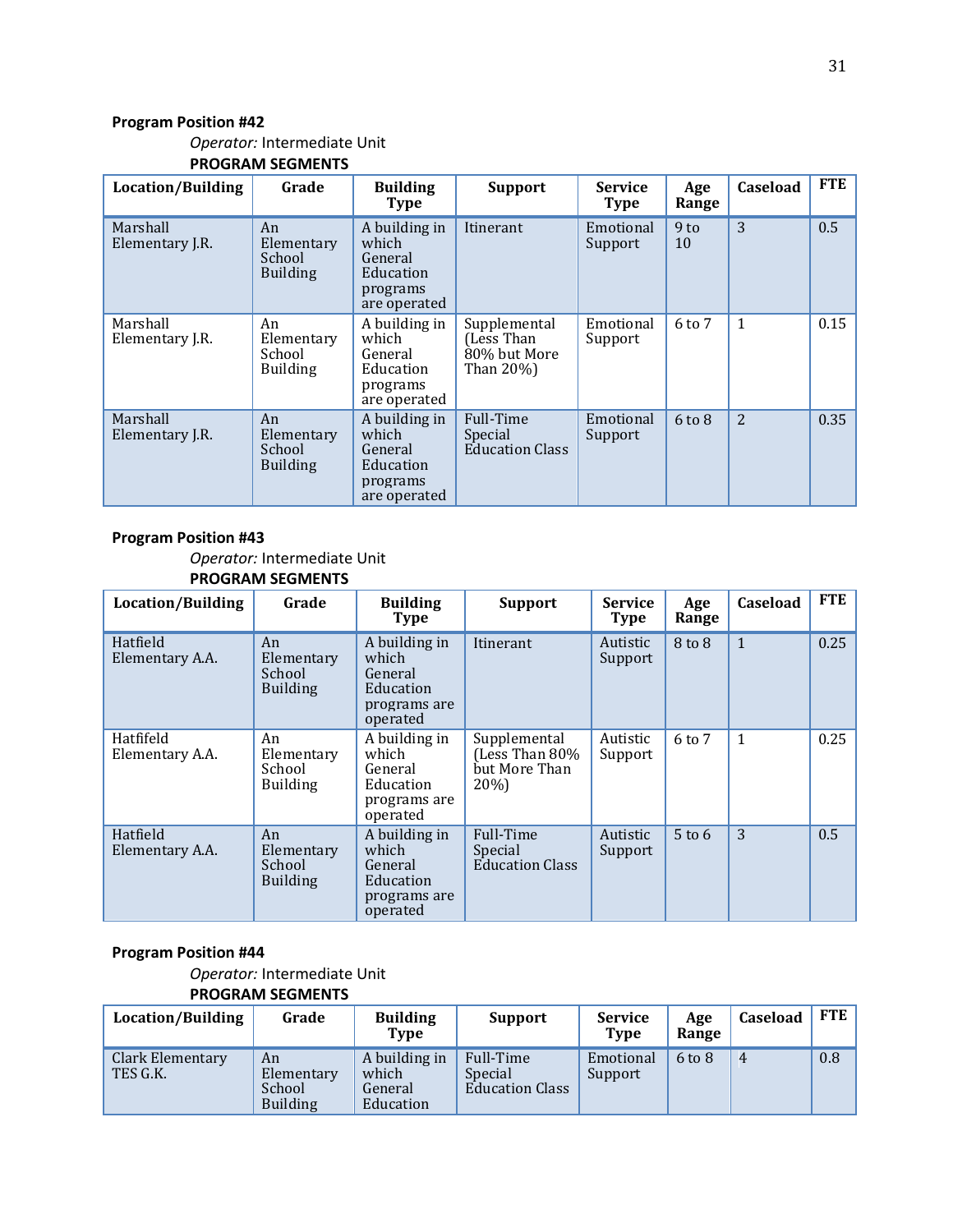|                              |                                               | programs<br>are operated                                                   |                                                              |                      |        |     |
|------------------------------|-----------------------------------------------|----------------------------------------------------------------------------|--------------------------------------------------------------|----------------------|--------|-----|
| Clark Elementary<br>TES G.K. | An<br>Elementary<br>School<br><b>Building</b> | A building in<br>which<br>General<br>Education<br>programs<br>are operated | Supplemental<br>(Less Than)<br>80% but More<br>Than $20\%$ ) | Emotional<br>Support | 7 to 8 | 0.2 |

#### *Operator:* Intermediate Unit **PROGRAM SEGMENTS**

| <b>Location/Building</b>     | Grade                                         | <b>Building</b><br>Type                                                    | <b>Support</b>                                          | <b>Service</b><br><b>Type</b> | Age<br>Range          | Caseload     | <b>FTE</b> |
|------------------------------|-----------------------------------------------|----------------------------------------------------------------------------|---------------------------------------------------------|-------------------------------|-----------------------|--------------|------------|
| Clark Elementary<br>TES J.P. | An<br>Elementary<br>School<br><b>Building</b> | A building in<br>which<br>General<br>Education<br>programs<br>are operated | Itinerant                                               | Emotional<br>Support          | $10 \text{ to}$<br>11 | $\mathbf{1}$ | 0.2        |
| Clark Elementary<br>TES J.P. | An<br>Elementary<br>School<br><b>Building</b> | A building in<br>which<br>General<br>Education<br>programs<br>are operated | Supplemental<br>(Less Than<br>80% but More<br>Than 20%) | Emotional<br>Support          | $9$ to<br>11          | 3            | 0.6        |
| Clark Elementary<br>TES J.P. | An<br>Elementary<br>School<br><b>Building</b> | A building in<br>which<br>General<br>Education<br>programs<br>are operated | Full-Time<br>Special<br><b>Education Class</b>          | Emotional<br>Support          | 9 <sub>to</sub><br>10 | $\mathbf{1}$ | 0.2        |

#### **Program Position #46**

#### *Operator:* School District **PROGRAM SEGMENTS**

| Location/Building                 | Grade                                         | <b>Building</b><br>Type                                                 | <b>Support</b>                                            | <b>Service</b><br><b>Type</b> | Age<br>Range           | Caseload | FTE |
|-----------------------------------|-----------------------------------------------|-------------------------------------------------------------------------|-----------------------------------------------------------|-------------------------------|------------------------|----------|-----|
| High School/Middle<br>School C.L. | A Senior<br>High<br>School<br><b>Building</b> | A building in<br>which General<br>Education<br>programs are<br>operated | Itinerant                                                 | Learning<br>Support           | 13 <sub>to</sub><br>17 | 13       | 0.7 |
| High School/Middle<br>School      | A Senior<br>High<br>School<br><b>Building</b> | A building in<br>which General<br>Education<br>programs are<br>operated | Supplemental<br>(Less Than 80%<br>but More Than<br>$20\%$ | Learning<br>Support           | 14 <sub>to</sub><br>17 | 5        | 0.3 |

## **Special Education Support Services**

| <b>Support Service</b>        | Location                     | <b>Teacher FTE</b> |
|-------------------------------|------------------------------|--------------------|
| <b>Transition Coordinator</b> | Laurel Highlands Senior High |                    |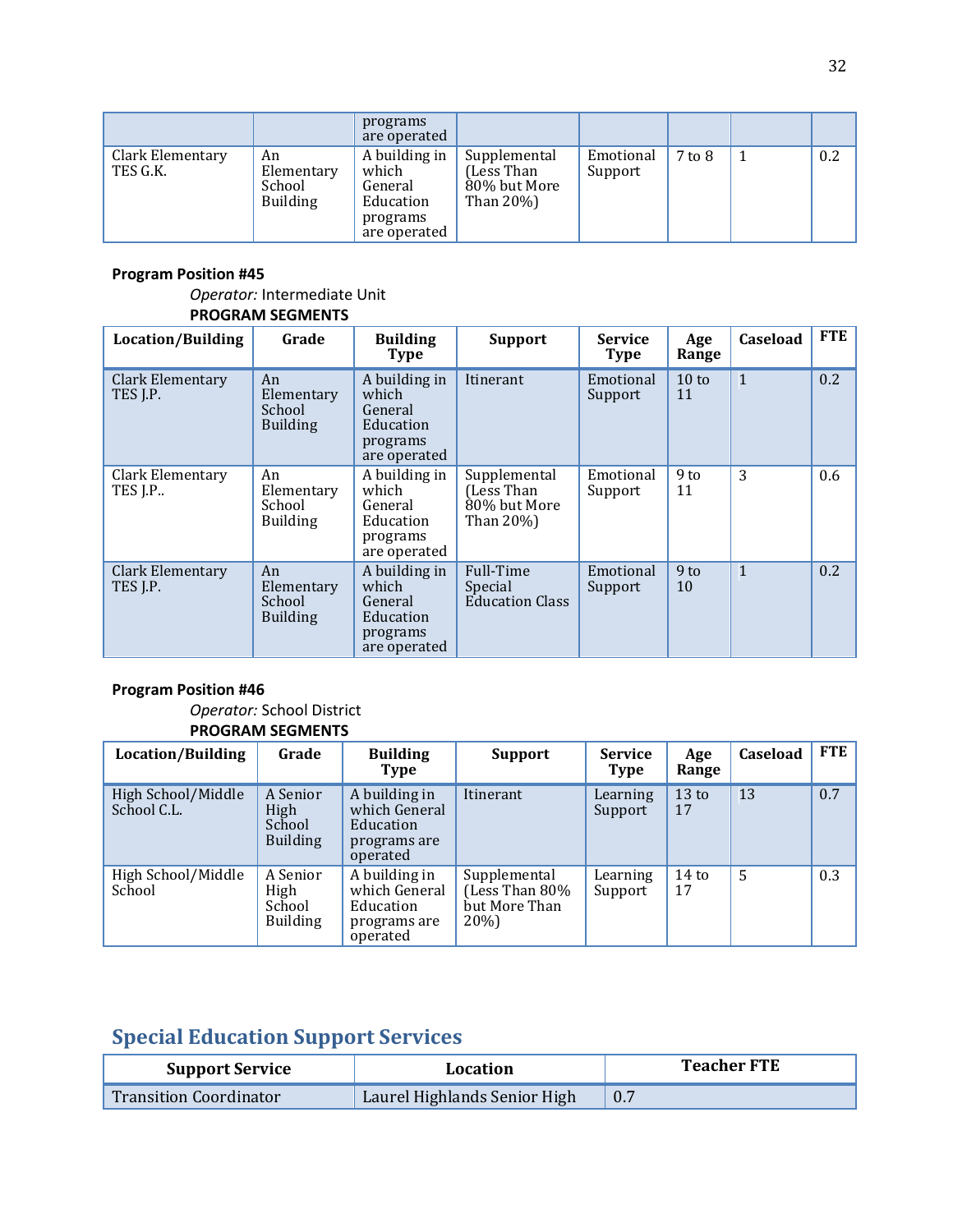|                                   | School                         |     |
|-----------------------------------|--------------------------------|-----|
| <b>Transition Coordinator</b>     | Laurel Highlands Middle School | 0.3 |
| <b>Classroom Aides</b>            | <b>Various Buildings</b>       |     |
| Personal Care Aides               | <b>Various Buildings</b>       | 39  |
| <b>IEP</b> Aides                  | All buildings                  | 4   |
| <b>Special Education Director</b> | District                       |     |

## **Special Education Contracted Services**

| <b>Special Education Contracted</b><br><b>Services</b> | <b>Operator</b>   | <b>Amt of Time per Week</b> |
|--------------------------------------------------------|-------------------|-----------------------------|
| School Psychologist P.L                                | Intermediate Unit | 5 Days                      |
| School Psychologist S.B.                               | Intermediate Unit | 5 Days                      |
| Social Worker S.C                                      | Intermediate Unit | 5 Days                      |
| Social Worker N.S.                                     | Intermediate Unit | 2 Days                      |
| Occupational Therapists                                | Intermediate Unit | 5 Days                      |
| <b>Physical Therapists</b>                             | Intermediate Unit | 5 Days                      |
| Interpreters                                           | Intermediate Unit | 5 Days                      |
| <b>Psychiatric Services</b>                            | Intermediate Unit | 0.5 Hours                   |
| <b>Local Assistive Technology</b><br>Consultant        | Intermediate Unit | 1 Hours                     |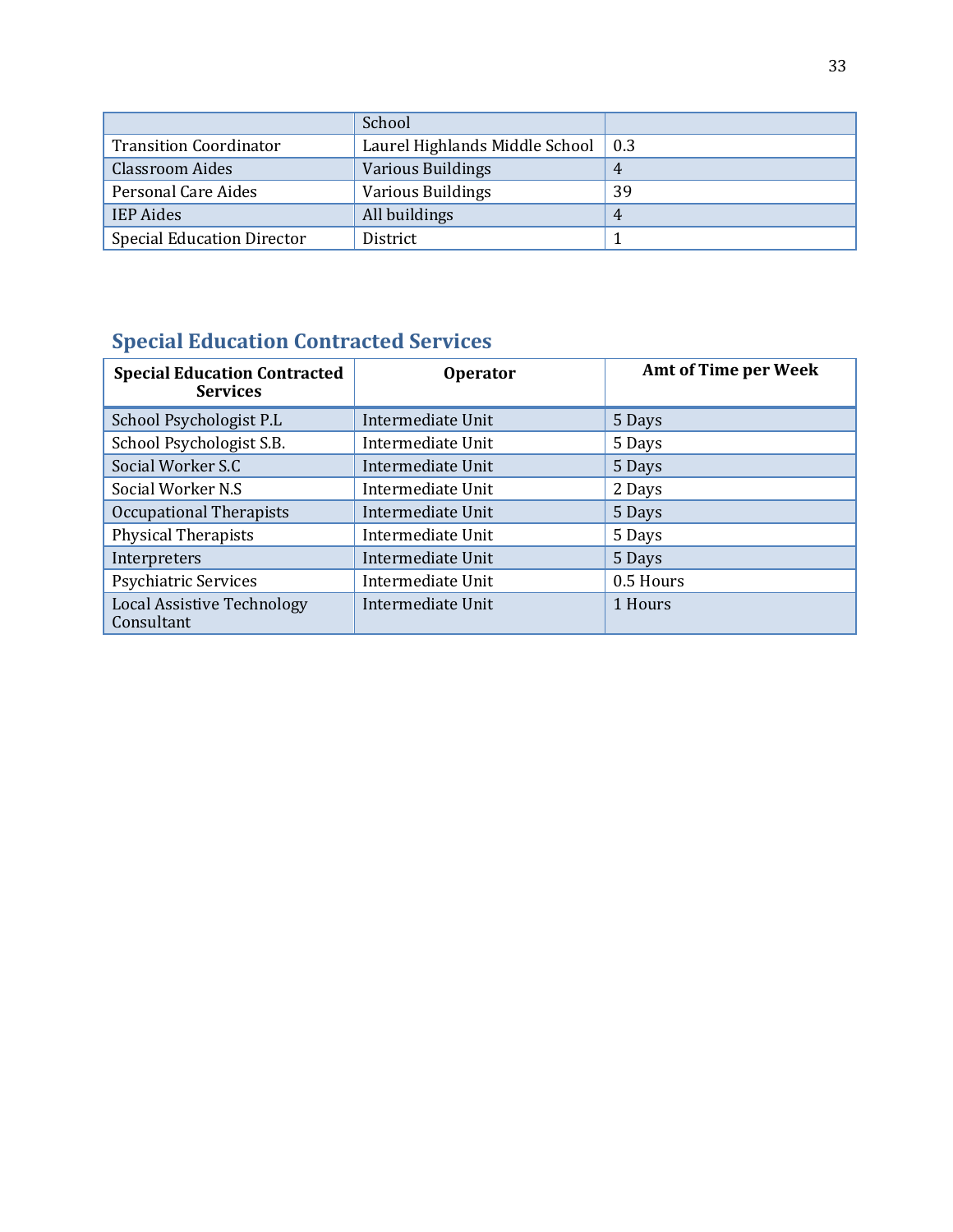## District Level Plan

## **Special Education Personnel Development**

### **Autism**

| <b>Description</b>        | Staff and parents will obtain additional resources to address the needs of<br>students with Autism. Autism specialists will provide consultation services for<br>individual students or groups of students. Targeted staff will attend trainings<br>during our In-service days and/or attend workshops presented by our local<br>Intermediate Unit. |
|---------------------------|-----------------------------------------------------------------------------------------------------------------------------------------------------------------------------------------------------------------------------------------------------------------------------------------------------------------------------------------------------|
| <b>Person Responsible</b> | <b>LEA</b>                                                                                                                                                                                                                                                                                                                                          |
| <b>Start Date</b>         | 7/1/2014                                                                                                                                                                                                                                                                                                                                            |
| <b>End Date</b>           | 6/30/2017                                                                                                                                                                                                                                                                                                                                           |
| Program Area(s)           | Professional Education, Special Education, Student Services, Educational<br>Technology                                                                                                                                                                                                                                                              |

| <b>Hours Per Session</b>                                                  | 2.0                                                                                                                                                                                                                                                                                                                    |
|---------------------------------------------------------------------------|------------------------------------------------------------------------------------------------------------------------------------------------------------------------------------------------------------------------------------------------------------------------------------------------------------------------|
| # of Sessions                                                             | 4                                                                                                                                                                                                                                                                                                                      |
| # of Participants Per Session                                             | 100                                                                                                                                                                                                                                                                                                                    |
| Provider                                                                  | <b>Autism Speaks</b>                                                                                                                                                                                                                                                                                                   |
| <b>Provider Type</b>                                                      | Non-profit Organization                                                                                                                                                                                                                                                                                                |
| <b>PDE Approved</b>                                                       | <b>No</b>                                                                                                                                                                                                                                                                                                              |
| <b>Knowledge Gain</b>                                                     | The participants will gain an understanding of Autism and demystification<br>of Autism Spectrum Disorder.                                                                                                                                                                                                              |
| <b>Research &amp; Best Practices</b><br><b>Base</b>                       | Participants will learn research based strategies and implement them with<br>students.                                                                                                                                                                                                                                 |
| For classroom teachers,<br>school counselors and<br>education specialists | Increases the educator's teaching skills based on research on<br>effective practice, with attention given to interventions for struggling<br>students.<br>Provides educators with a variety of classroom-based assessment<br>skills and the skills needed to analyze and use data in instructional<br>decision-making. |
| For school or LEA                                                         | Provides the knowledge and skills to think and plan strategically,                                                                                                                                                                                                                                                     |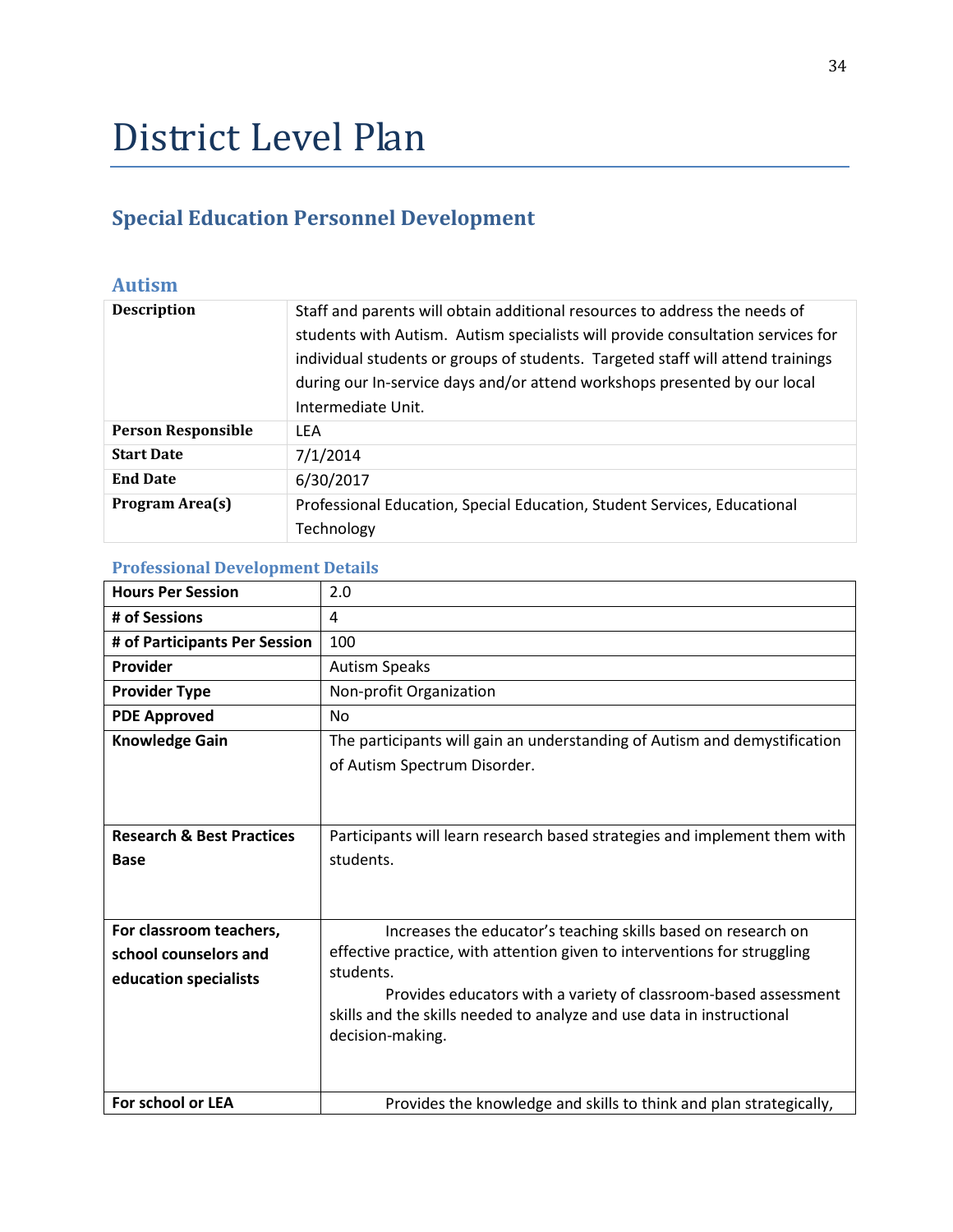| administrators, and other   | ensuring that assessments, curriculum, instruction, staff professional     |
|-----------------------------|----------------------------------------------------------------------------|
| educators seeking           | education, teaching materials and interventions for struggling students    |
| leadership roles            | are aligned to each other as well as to Pennsylvania's academic standards. |
|                             | Empowers leaders to create a culture of teaching and learning,             |
|                             | with an emphasis on learning.                                              |
|                             | Instructs the leader in managing resources for effective results.          |
|                             |                                                                            |
| <b>Training Format</b>      |                                                                            |
|                             | LEA Whole Group Presentation<br>Online-Asynchronous                        |
|                             | <b>Professional Learning Communities</b>                                   |
|                             | <b>Offsite Conferences</b>                                                 |
|                             |                                                                            |
|                             |                                                                            |
| <b>Participant Roles</b>    | Classroom teachers                                                         |
|                             | Principals / Asst. Principals                                              |
|                             | School counselors                                                          |
|                             | Paraprofessional                                                           |
|                             | New Staff                                                                  |
|                             | Parents                                                                    |
|                             |                                                                            |
|                             |                                                                            |
| <b>Grade Levels</b>         | Elementary - Primary (preK - grade 1)                                      |
|                             | Elementary - Intermediate (grades 2-5)                                     |
|                             | Middle (grades 6-8)                                                        |
|                             | High (grades 9-12)                                                         |
|                             |                                                                            |
|                             |                                                                            |
| <b>Follow-up Activities</b> | Team development and sharing of content-area lesson                        |
|                             | implementation outcomes, with involvement of administrator and/or          |
|                             | peers                                                                      |
|                             | Analysis of student work, with administrator and/or peers                  |
|                             | Creating lessons to meet varied student learning styles                    |
|                             |                                                                            |
|                             |                                                                            |
| <b>Evaluation Methods</b>   | Classroom observation focusing on factors such as planning and             |
|                             | preparation, knowledge of content, pedagogy and standards, classroom       |
|                             | environment, instructional delivery and professionalism.                   |
|                             | Standardized student assessment data other than the PSSA                   |
|                             | Classroom student assessment data                                          |
|                             |                                                                            |
|                             |                                                                            |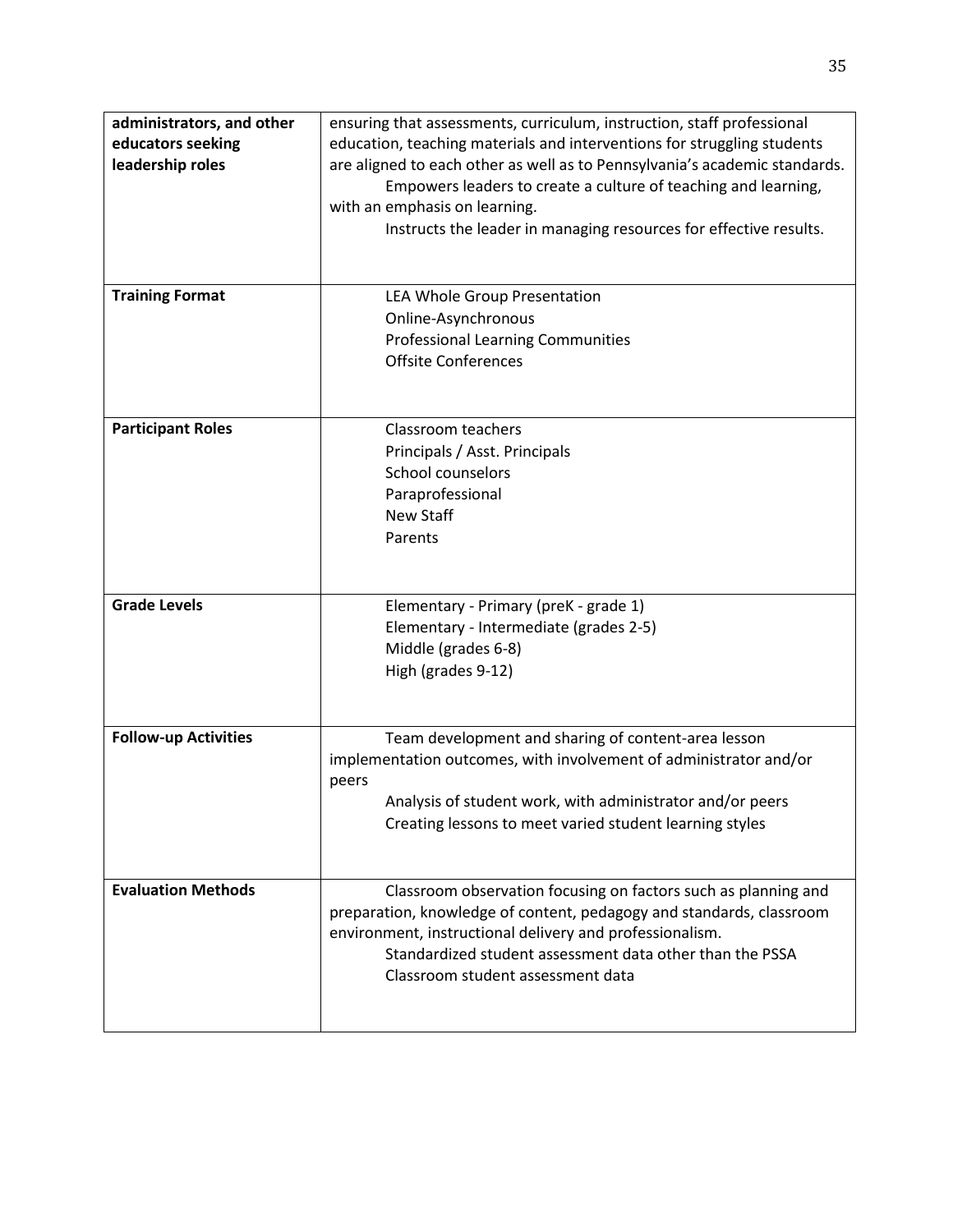## **Behavior Support**

| <b>Description</b>        | Staff will be provided with continual refreshers on deescalation techniques.<br>Training and consultation in positive behavior support strategies will be<br>provided. |
|---------------------------|------------------------------------------------------------------------------------------------------------------------------------------------------------------------|
| <b>Person Responsible</b> | LEA                                                                                                                                                                    |
| <b>Start Date</b>         | 7/1/2014                                                                                                                                                               |
| <b>End Date</b>           | 6/30/2017                                                                                                                                                              |
| Program Area(s)           | Professional Education, Special Education, Student Services                                                                                                            |

| <b>Hours Per Session</b>                                                                | 4.0                                                                                                                                                                                                                                                                                                                                                                                                                                                                           |
|-----------------------------------------------------------------------------------------|-------------------------------------------------------------------------------------------------------------------------------------------------------------------------------------------------------------------------------------------------------------------------------------------------------------------------------------------------------------------------------------------------------------------------------------------------------------------------------|
| # of Sessions                                                                           | $\overline{2}$                                                                                                                                                                                                                                                                                                                                                                                                                                                                |
| # of Participants Per Session                                                           | 300                                                                                                                                                                                                                                                                                                                                                                                                                                                                           |
| Provider                                                                                | Variety                                                                                                                                                                                                                                                                                                                                                                                                                                                                       |
| <b>Provider Type</b>                                                                    | Variety of sources including IU#1, PaTTAN, Keystone Learning Consultants                                                                                                                                                                                                                                                                                                                                                                                                      |
| <b>PDE Approved</b>                                                                     | No                                                                                                                                                                                                                                                                                                                                                                                                                                                                            |
| <b>Knowledge Gain</b>                                                                   | Staff will gain knowledge of positive deescalation techniques.                                                                                                                                                                                                                                                                                                                                                                                                                |
|                                                                                         | Teachers will learn strategies that support effective classroom<br>management.                                                                                                                                                                                                                                                                                                                                                                                                |
| <b>Research &amp; Best Practices</b>                                                    | All strategies presented will be research based.                                                                                                                                                                                                                                                                                                                                                                                                                              |
| Base                                                                                    |                                                                                                                                                                                                                                                                                                                                                                                                                                                                               |
|                                                                                         |                                                                                                                                                                                                                                                                                                                                                                                                                                                                               |
| For classroom teachers,                                                                 | Increases the educator's teaching skills based on research on                                                                                                                                                                                                                                                                                                                                                                                                                 |
| school counselors and                                                                   | effective practice, with attention given to interventions for struggling<br>students.                                                                                                                                                                                                                                                                                                                                                                                         |
| education specialists                                                                   | Empowers educators to work effectively with parents and<br>community partners.                                                                                                                                                                                                                                                                                                                                                                                                |
|                                                                                         |                                                                                                                                                                                                                                                                                                                                                                                                                                                                               |
| For school or LEA<br>administrators, and other<br>educators seeking<br>leadership roles | Provides the knowledge and skills to think and plan strategically,<br>ensuring that assessments, curriculum, instruction, staff professional<br>education, teaching materials and interventions for struggling students<br>are aligned to each other as well as to Pennsylvania's academic standards.<br>Empowers leaders to create a culture of teaching and learning,<br>with an emphasis on learning.<br>Instructs the leader in managing resources for effective results. |
| <b>Training Format</b>                                                                  | <b>LEA Whole Group Presentation</b>                                                                                                                                                                                                                                                                                                                                                                                                                                           |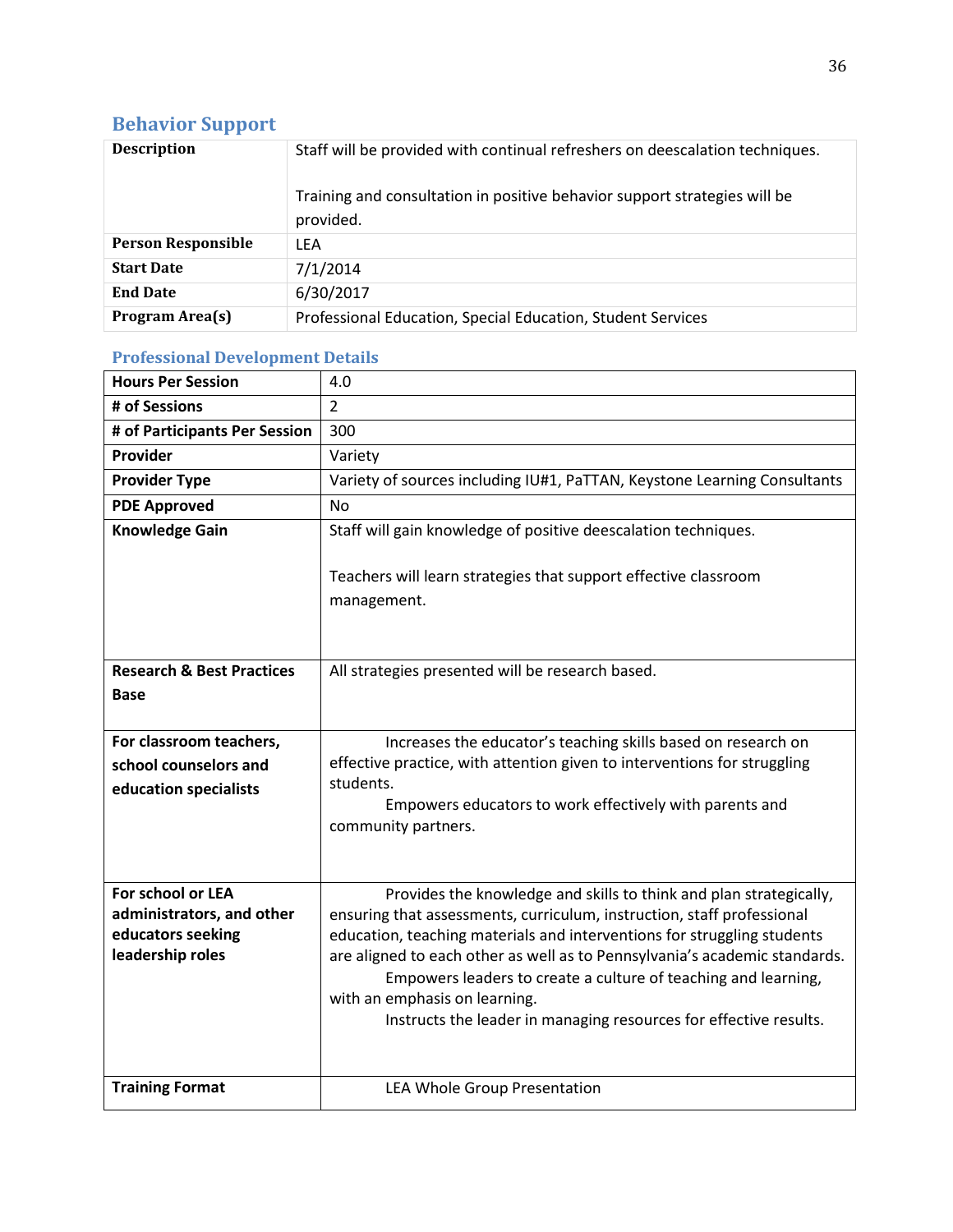|                             | Series of Workshops                                                  |
|-----------------------------|----------------------------------------------------------------------|
|                             | School Whole Group Presentation                                      |
|                             | <b>Department Focused Presentation</b>                               |
|                             | <b>Offsite Conferences</b>                                           |
|                             |                                                                      |
|                             |                                                                      |
| <b>Participant Roles</b>    | <b>Classroom teachers</b>                                            |
|                             | Principals / Asst. Principals                                        |
|                             | School counselors                                                    |
|                             | Paraprofessional                                                     |
|                             | <b>Classified Personnel</b>                                          |
|                             | <b>New Staff</b>                                                     |
|                             | Other educational specialists                                        |
|                             | <b>Related Service Personnel</b>                                     |
|                             | Parents                                                              |
|                             |                                                                      |
|                             |                                                                      |
| <b>Grade Levels</b>         | Elementary - Primary (preK - grade 1)                                |
|                             | Elementary - Intermediate (grades 2-5)                               |
|                             | Middle (grades 6-8)                                                  |
|                             | High (grades 9-12)                                                   |
|                             |                                                                      |
|                             |                                                                      |
| <b>Follow-up Activities</b> | Creating lessons to meet varied student learning styles              |
|                             | Lesson modeling with mentoring                                       |
|                             |                                                                      |
|                             |                                                                      |
| <b>Evaluation Methods</b>   | Classroom observation focusing on factors such as planning and       |
|                             | preparation, knowledge of content, pedagogy and standards, classroom |
|                             | environment, instructional delivery and professionalism.             |
|                             | Classroom student assessment data                                    |
|                             | Participant survey                                                   |
|                             |                                                                      |
|                             |                                                                      |

## **Paraprofessional**

| <b>Description</b>        | All paraprofessionals will will be trained for at least 20 hours of professional<br>development per year with topics to include: CPR/First Aid/AED, Positive<br>Behavior Support, Confidentiality, and Role of the paraprofessional in the<br>instructional setting. |
|---------------------------|----------------------------------------------------------------------------------------------------------------------------------------------------------------------------------------------------------------------------------------------------------------------|
| <b>Person Responsible</b> | LEA                                                                                                                                                                                                                                                                  |
| <b>Start Date</b>         | 7/1/2014                                                                                                                                                                                                                                                             |
| <b>End Date</b>           | 6/30/2017                                                                                                                                                                                                                                                            |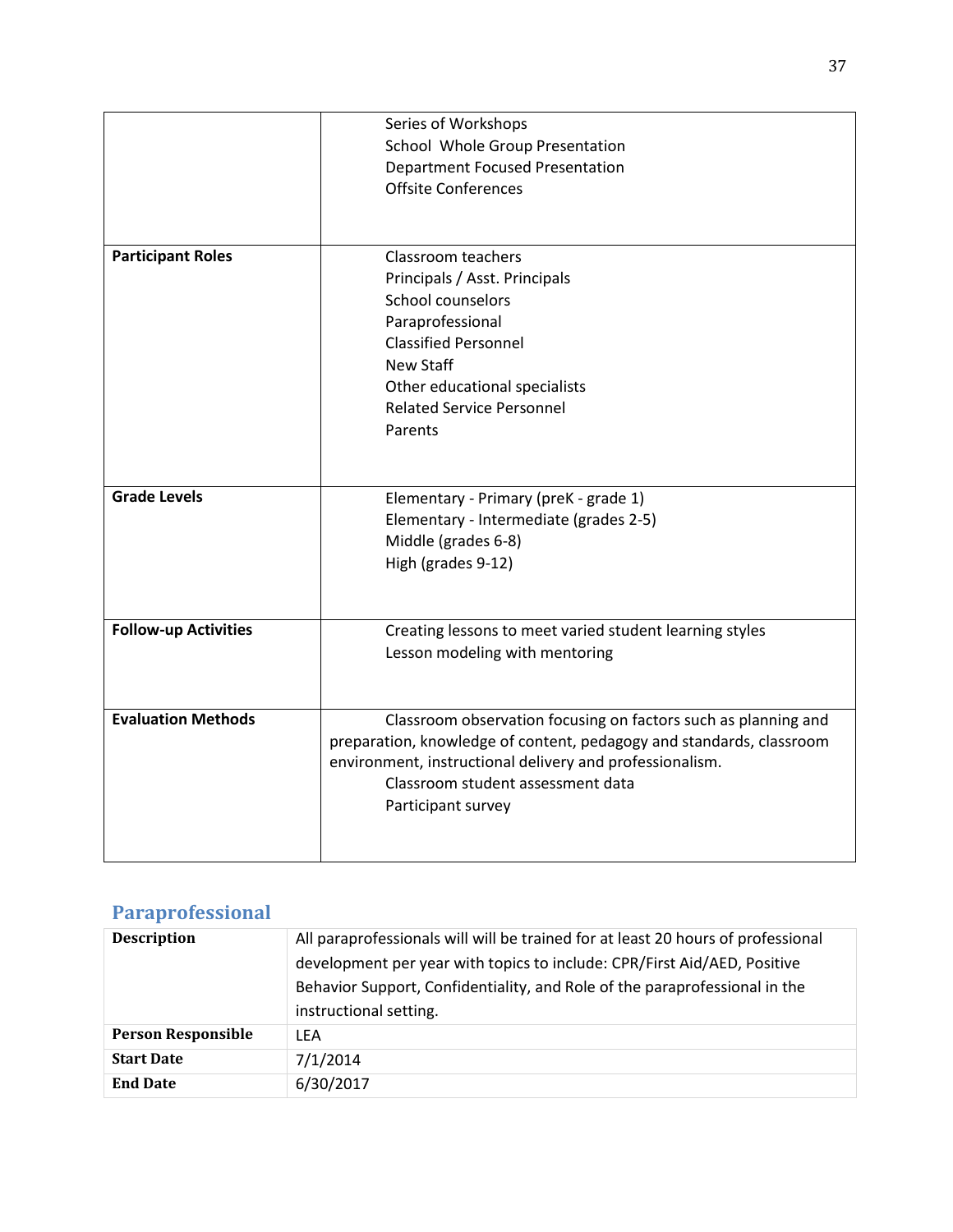| <b>Hours Per Session</b>                  | 2.0                                                                                                                          |
|-------------------------------------------|------------------------------------------------------------------------------------------------------------------------------|
| # of Sessions                             | 10                                                                                                                           |
| # of Participants Per Session             | 47                                                                                                                           |
| Provider                                  | Laurel Highlands School District, IU#1, PaTTAN                                                                               |
| <b>Provider Type</b>                      | <b>School Entity</b>                                                                                                         |
| <b>PDE Approved</b>                       | Yes                                                                                                                          |
| <b>Knowledge Gain</b>                     | Paraprofessionals will gain a heightened knowledge in working<br>effectively with students and other staff members.          |
| <b>Research &amp; Best Practices Base</b> | All strategies taught and implemented will be research based.                                                                |
| For classroom teachers, school            | Enhances the educator's content knowledge in the area of                                                                     |
| counselors and education                  | the educator's certification or assignment.                                                                                  |
| specialists                               | Empowers educators to work effectively with parents and<br>community partners.                                               |
| For school or LEA administrators,         | Empowers leaders to create a culture of teaching and                                                                         |
| and other educators seeking               | learning, with an emphasis on learning.                                                                                      |
| leadership roles                          | Instructs the leader in managing resources for effective<br>results.                                                         |
| <b>Training Format</b>                    | LEA Whole Group Presentation                                                                                                 |
|                                           | <b>Department Focused Presentation</b>                                                                                       |
| <b>Participant Roles</b>                  | Paraprofessional                                                                                                             |
| <b>Grade Levels</b>                       | Elementary - Primary (preK - grade 1)<br>Elementary - Intermediate (grades 2-5)<br>Middle (grades 6-8)<br>High (grades 9-12) |
| <b>Follow-up Activities</b>               | Lesson modeling with mentoring<br>Journaling and reflecting                                                                  |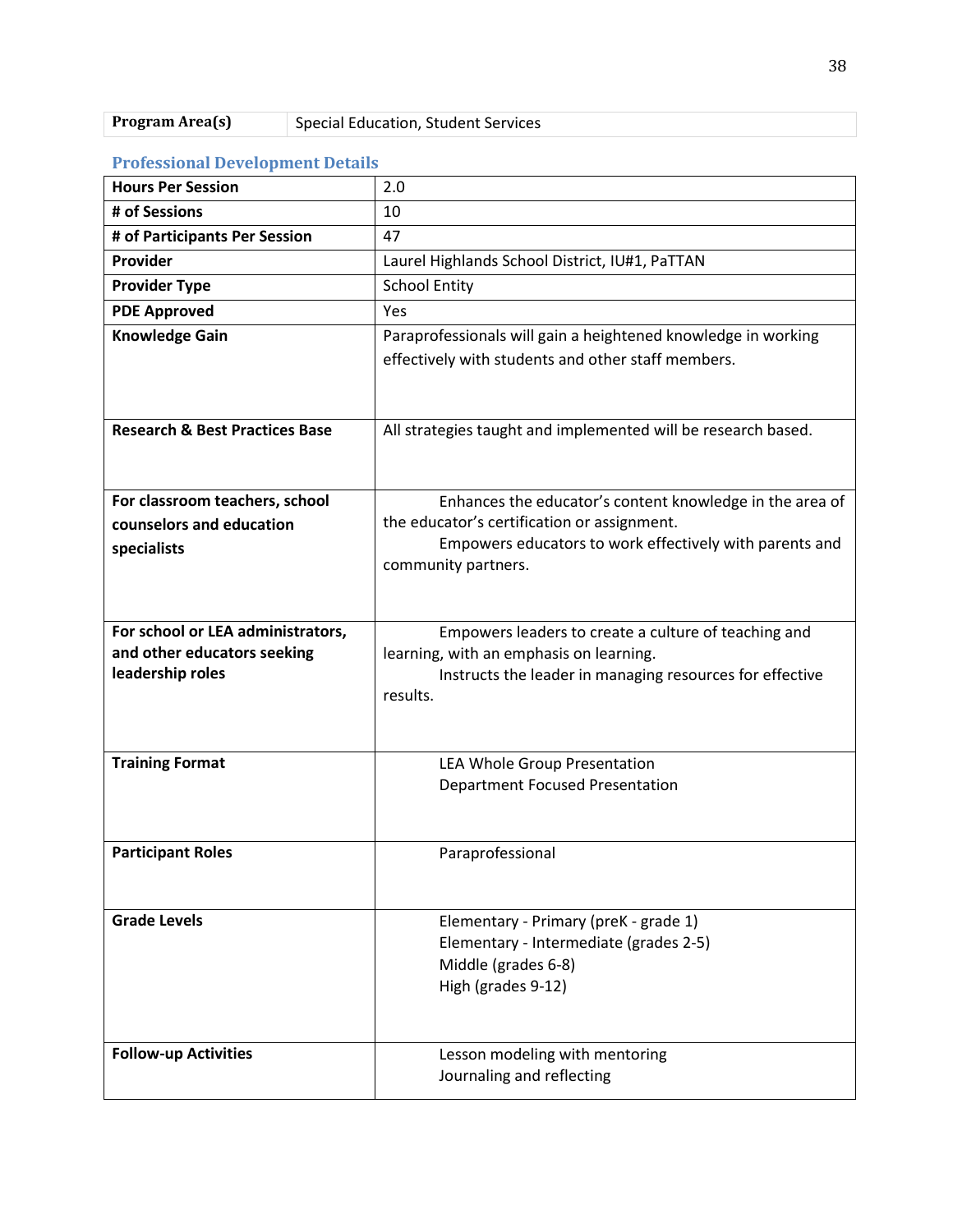| <b>Evaluation Methods</b> | Participant survey                                                                                                                                                    |
|---------------------------|-----------------------------------------------------------------------------------------------------------------------------------------------------------------------|
|                           | Review of written reports summarizing instructional                                                                                                                   |
|                           | activity                                                                                                                                                              |
|                           | Documentation will continue to be kept to ensure that all<br>paraprofessionals in the District receive the required 20 hours of<br>professional development per year. |
|                           |                                                                                                                                                                       |

## **Reading NCLB #1**

| <b>Description</b>        | Training on Common Core Standards to all teachers within the school district. |
|---------------------------|-------------------------------------------------------------------------------|
|                           | Continued data team meetings to ensure students are demonstrating             |
|                           | increased academic achievement.                                               |
| <b>Person Responsible</b> | LFA                                                                           |
| <b>Start Date</b>         | 7/1/2014                                                                      |
| <b>End Date</b>           | 6/30/2017                                                                     |
| <b>Program Area(s)</b>    | Professional Education, Special Education                                     |

| Troleogloman Development Details                                          |                                                                                                                                                                                                                                                                   |
|---------------------------------------------------------------------------|-------------------------------------------------------------------------------------------------------------------------------------------------------------------------------------------------------------------------------------------------------------------|
| <b>Hours Per Session</b>                                                  | 1.0                                                                                                                                                                                                                                                               |
| # of Sessions                                                             | 8                                                                                                                                                                                                                                                                 |
| # of Participants Per Session                                             | 50                                                                                                                                                                                                                                                                |
| Provider                                                                  | Step-By-Step Learning Consultants                                                                                                                                                                                                                                 |
| <b>Provider Type</b>                                                      | For Profit Company                                                                                                                                                                                                                                                |
| <b>PDE Approved</b>                                                       | <b>No</b>                                                                                                                                                                                                                                                         |
| <b>Knowledge Gain</b>                                                     | The participants will gain knowledge and updates of evidence based<br>strategies pertaining to teaching reading according to the common core<br>standards.                                                                                                        |
| <b>Research &amp; Best Practices</b><br><b>Base</b>                       | Teaches will implement these research strategies within the classroom.                                                                                                                                                                                            |
| For classroom teachers,<br>school counselors and<br>education specialists | Enhances the educator's content knowledge in the area of the<br>educator's certification or assignment.<br>Increases the educator's teaching skills based on research on<br>effective practice, with attention given to interventions for struggling<br>students. |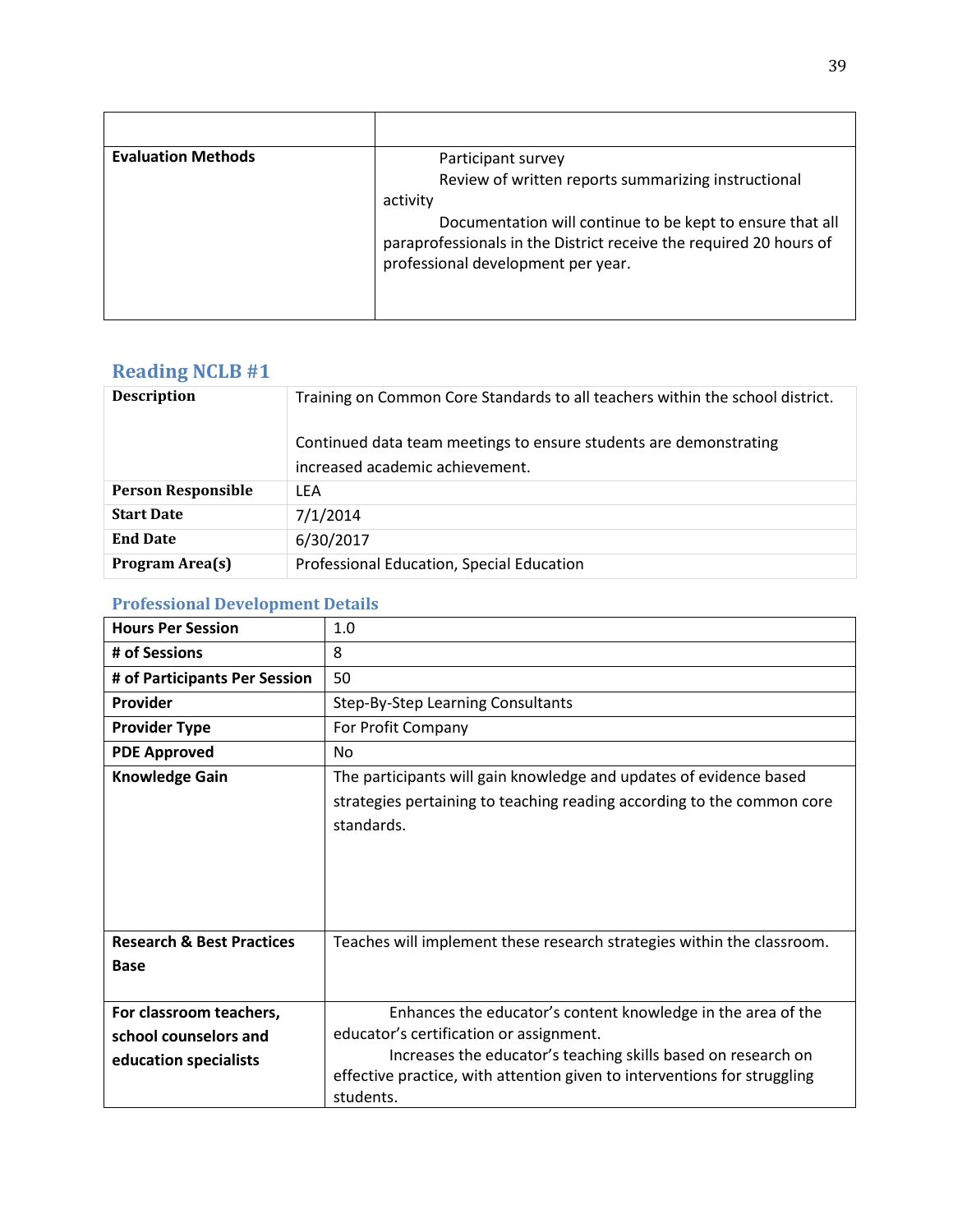|                                                                                         | Provides educators with a variety of classroom-based assessment<br>skills and the skills needed to analyze and use data in instructional<br>decision-making.                                                                                                                                                                                                                                                                                                                                                                                                                           |
|-----------------------------------------------------------------------------------------|----------------------------------------------------------------------------------------------------------------------------------------------------------------------------------------------------------------------------------------------------------------------------------------------------------------------------------------------------------------------------------------------------------------------------------------------------------------------------------------------------------------------------------------------------------------------------------------|
| For school or LEA<br>administrators, and other<br>educators seeking<br>leadership roles | Provides the knowledge and skills to think and plan strategically,<br>ensuring that assessments, curriculum, instruction, staff professional<br>education, teaching materials and interventions for struggling students<br>are aligned to each other as well as to Pennsylvania's academic<br>standards.<br>Provides leaders with the ability to access and use appropriate<br>data to inform decision-making.<br>Empowers leaders to create a culture of teaching and learning,<br>with an emphasis on learning.<br>Instructs the leader in managing resources for effective results. |
| <b>Training Format</b>                                                                  | Series of Workshops<br>School Whole Group Presentation<br><b>Department Focused Presentation</b><br><b>Professional Learning Communities</b>                                                                                                                                                                                                                                                                                                                                                                                                                                           |
| <b>Participant Roles</b>                                                                | Classroom teachers<br>Principals / Asst. Principals<br>Other educational specialists                                                                                                                                                                                                                                                                                                                                                                                                                                                                                                   |
| <b>Grade Levels</b>                                                                     | Elementary - Primary (preK - grade 1)<br>Elementary - Intermediate (grades 2-5)<br>Middle (grades 6-8)<br>High (grades 9-12)                                                                                                                                                                                                                                                                                                                                                                                                                                                           |
| <b>Follow-up Activities</b>                                                             | Team development and sharing of content-area lesson<br>implementation outcomes, with involvement of administrator and/or<br>peers<br>Analysis of student work, with administrator and/or peers<br>Creating lessons to meet varied student learning styles<br>Lesson modeling with mentoring                                                                                                                                                                                                                                                                                            |
| <b>Evaluation Methods</b>                                                               | Classroom observation focusing on factors such as planning and<br>preparation, knowledge of content, pedagogy and standards, classroom<br>environment, instructional delivery and professionalism.<br>Student PSSA data                                                                                                                                                                                                                                                                                                                                                                |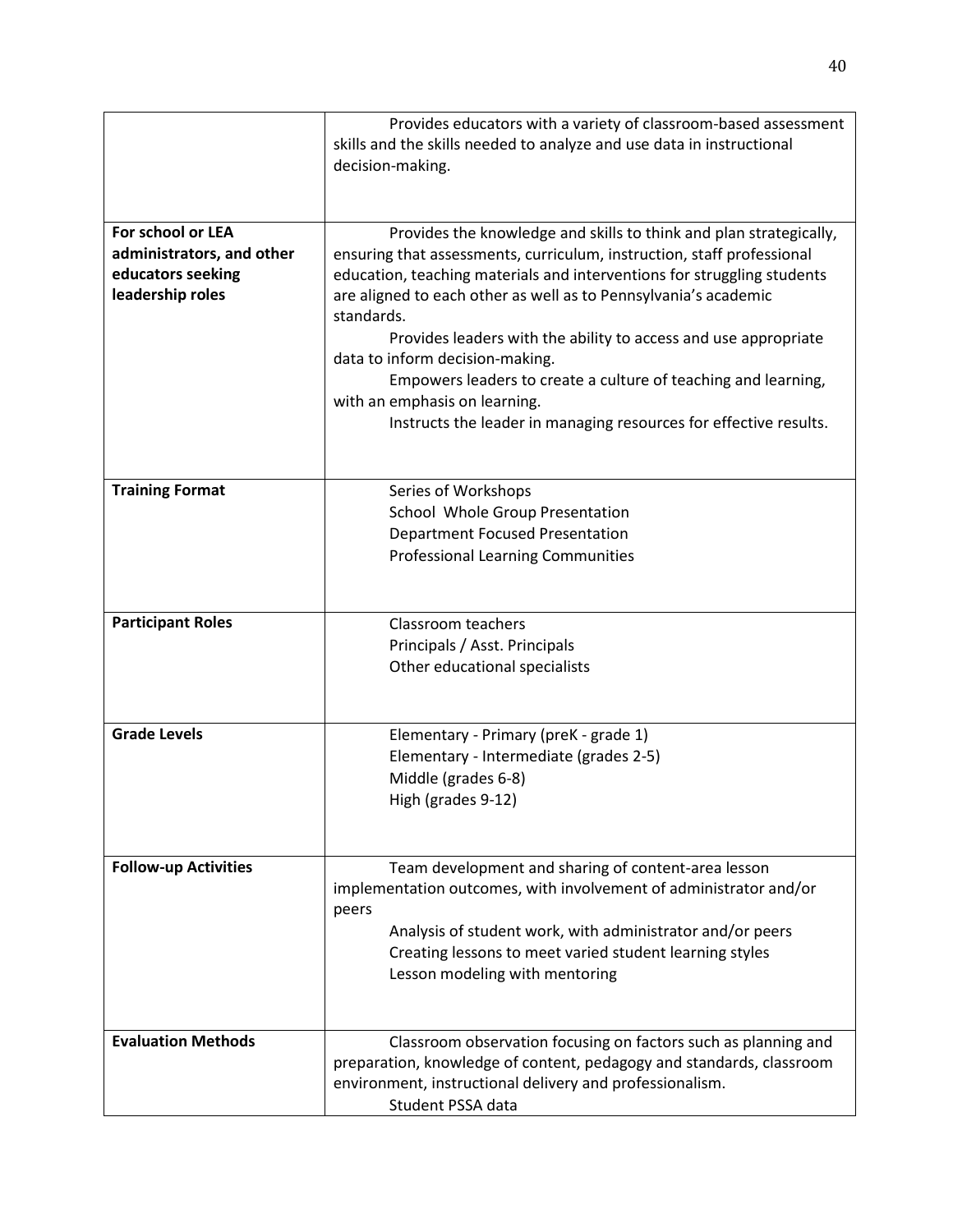| Standardized student assessment data other than the PSSA<br>Classroom student assessment data |
|-----------------------------------------------------------------------------------------------|
|                                                                                               |

## **Transition**

| <b>Description</b>        | Staff will be trained in transition related topics such as Indicator 13, and<br>community based instruction. |
|---------------------------|--------------------------------------------------------------------------------------------------------------|
| <b>Person Responsible</b> | LFA                                                                                                          |
| <b>Start Date</b>         | 7/1/2014                                                                                                     |
| <b>End Date</b>           | 6/30/2017                                                                                                    |
| Program Area(s)           | Professional Education, Special Education                                                                    |

| <b>Hours Per Session</b>             | 1.0                                                                                                                                       |
|--------------------------------------|-------------------------------------------------------------------------------------------------------------------------------------------|
| # of Sessions                        | 6                                                                                                                                         |
| # of Participants Per Session        | 45                                                                                                                                        |
| Provider                             | IU#1, PaTTAN, LHSD                                                                                                                        |
| <b>Provider Type</b>                 | IU                                                                                                                                        |
| <b>PDE Approved</b>                  | No                                                                                                                                        |
| <b>Knowledge Gain</b>                | Special Education Staff will increase their working knowledge of                                                                          |
|                                      | transition related topics.                                                                                                                |
|                                      |                                                                                                                                           |
|                                      |                                                                                                                                           |
| <b>Research &amp; Best Practices</b> | All strategies taught and implemented will be researched based.                                                                           |
| <b>Base</b>                          |                                                                                                                                           |
|                                      |                                                                                                                                           |
| For classroom teachers,              | Enhances the educator's content knowledge in the area of the                                                                              |
| school counselors and                | educator's certification or assignment.                                                                                                   |
| education specialists                | Increases the educator's teaching skills based on research on<br>effective practice, with attention given to interventions for struggling |
|                                      | students.                                                                                                                                 |
|                                      | Provides educators with a variety of classroom-based assessment                                                                           |
|                                      | skills and the skills needed to analyze and use data in instructional                                                                     |
|                                      | decision-making.                                                                                                                          |
|                                      | Empowers educators to work effectively with parents and                                                                                   |
|                                      | community partners.                                                                                                                       |
|                                      |                                                                                                                                           |
| For school or LEA                    | Provides the knowledge and skills to think and plan strategically,                                                                        |
| administrators, and other            | ensuring that assessments, curriculum, instruction, staff professional                                                                    |
| educators seeking                    | education, teaching materials and interventions for struggling students                                                                   |
|                                      | are aligned to each other as well as to Pennsylvania's academic                                                                           |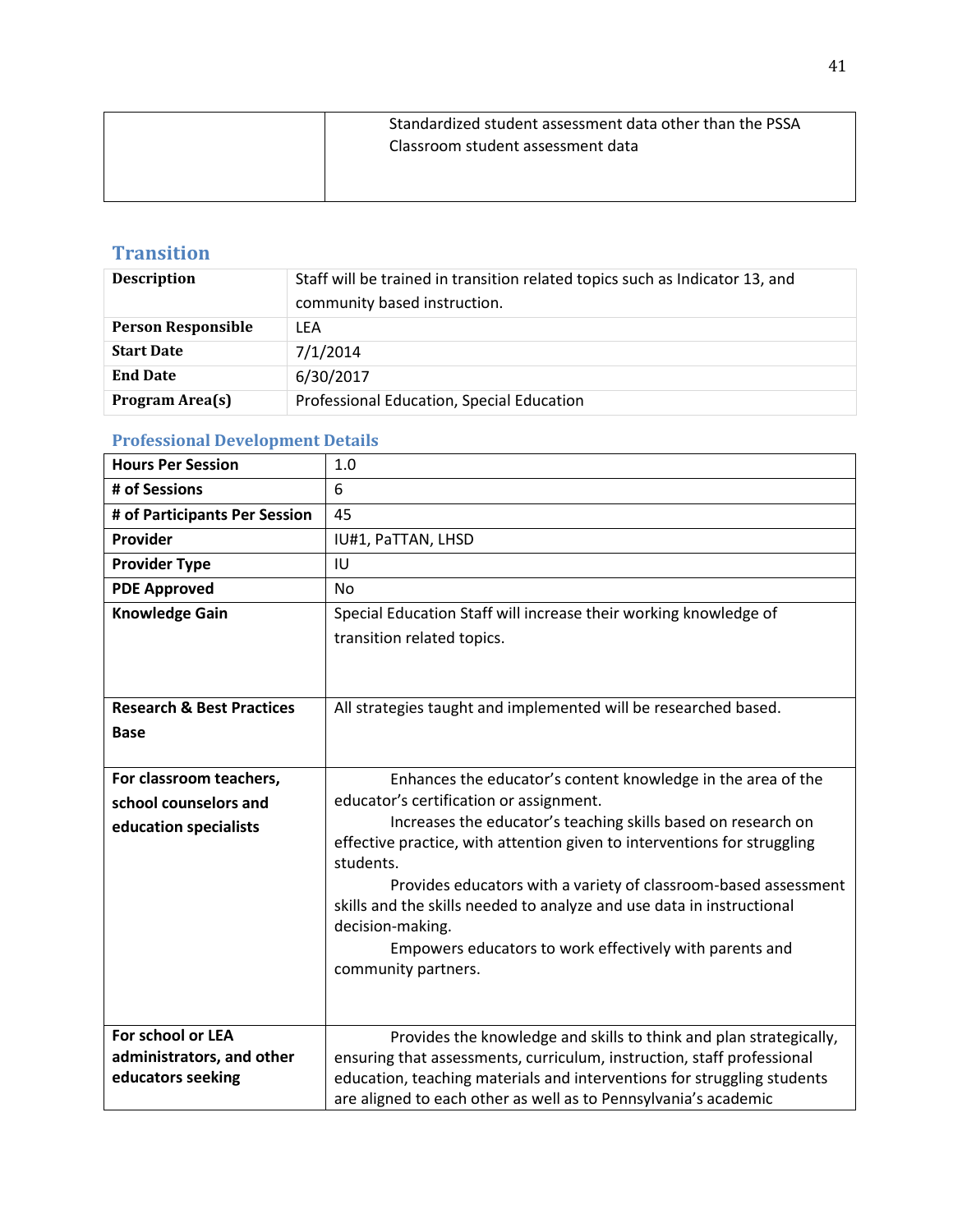| leadership roles            | standards.                                                           |
|-----------------------------|----------------------------------------------------------------------|
|                             | Instructs the leader in managing resources for effective results.    |
|                             |                                                                      |
|                             |                                                                      |
| <b>Training Format</b>      | <b>Department Focused Presentation</b>                               |
|                             | <b>Professional Learning Communities</b>                             |
|                             | <b>Offsite Conferences</b>                                           |
|                             |                                                                      |
|                             |                                                                      |
| <b>Participant Roles</b>    | Classroom teachers                                                   |
|                             |                                                                      |
|                             |                                                                      |
| <b>Grade Levels</b>         | Middle (grades 6-8)                                                  |
|                             | High (grades 9-12)                                                   |
|                             |                                                                      |
|                             |                                                                      |
| <b>Follow-up Activities</b> | Team development and sharing of content-area lesson                  |
|                             | implementation outcomes, with involvement of administrator and/or    |
|                             | peers                                                                |
|                             | Analysis of student work, with administrator and/or peers            |
|                             |                                                                      |
|                             |                                                                      |
| <b>Evaluation Methods</b>   | Classroom observation focusing on factors such as planning and       |
|                             | preparation, knowledge of content, pedagogy and standards, classroom |
|                             | environment, instructional delivery and professionalism.             |
|                             | Classroom student assessment data                                    |
|                             |                                                                      |
|                             |                                                                      |